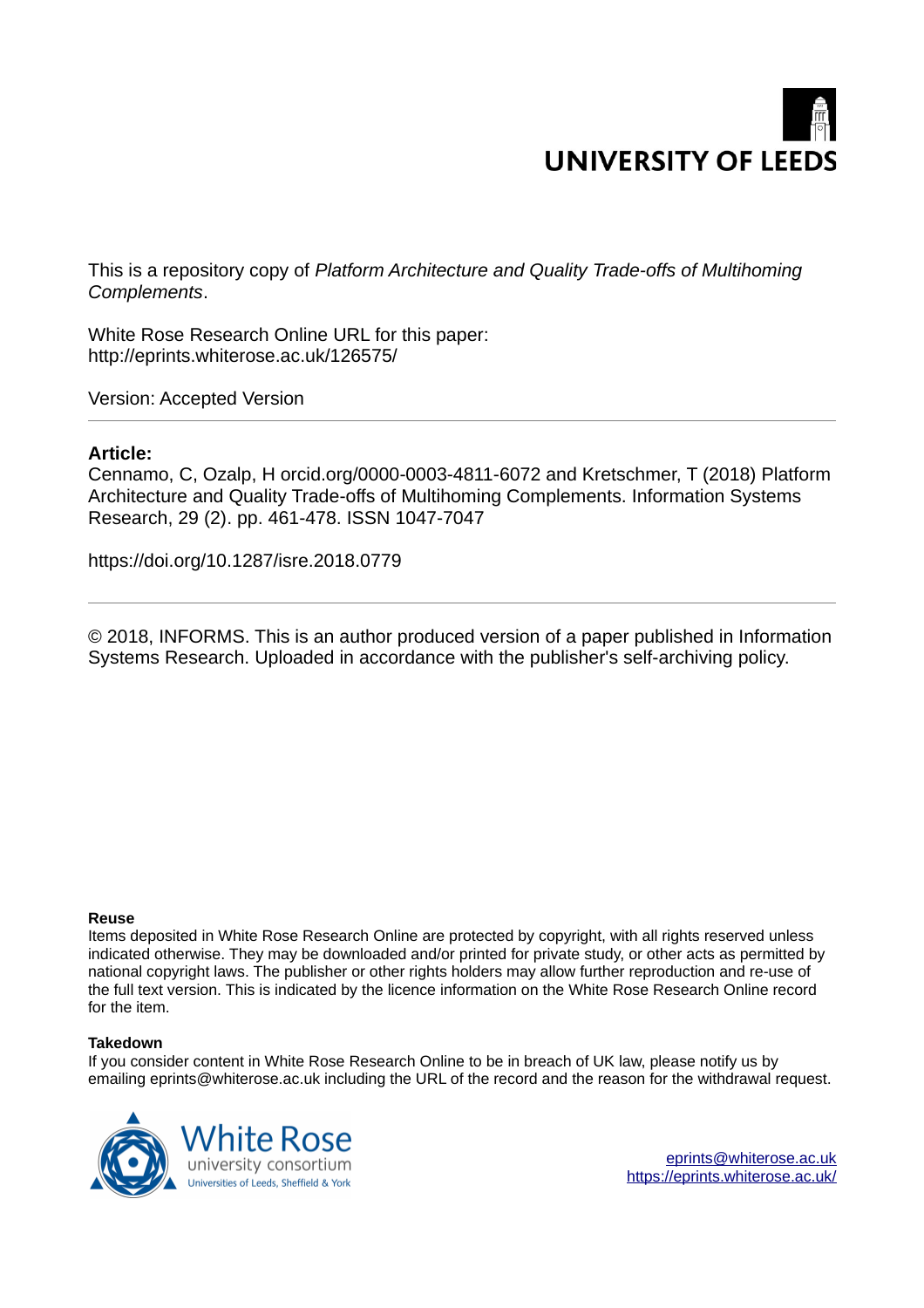## **PLATFORM ARCHITECTURE AND QUALITY TRADEOFFS OF MULTIHOMING COMPLEMENTS**

CARMELO CENNAMO Bocconi University Dept. of Management & Technology Milano, Italy [carmelo.cennamo@unibocconi.it](mailto:carmelo.cennamo@unibocconi.it)

HAKAN OZALP University of Leeds Leeds University Business School Leeds, U.K. [h.ozalp@leeds.ac.uk](mailto:h.ozalp@leeds.ac.uk)

TOBIAS KRETSCHMER Ludwig-Maximilians-Universität Munich School of Management Munich, Germany [t.kretschmer@lmu.de](mailto:t.kretschmer@lmu.de)

#### **Abstract**

Multihoming – the decision to design a complement to operate on multiple platforms – is becoming increasingly common in many platform markets. Perceived wisdom suggests that multihoming is beneficial for complement providers as they expand their market reach, but it reduces differentiation among competing platforms as the same complements become available on different platforms. We argue that complement providers face tradeoffs when designing their products for multiple platform architectures – they must decide how far to specialize the complement to each platform technological specifications. Because of these tradeoffs, multihoming complements can have different quality performance across platforms. In a study of the US video game industry, we find that multihoming games have lower quality performance on a technologically more complex console than on a less complex one. Also, games designed for and released on a focal platform have lower quality performance on platforms they are subsequently multihomed to. However, games that are released on the complex platform with a delay suffer a smaller drop in quality on complex platforms. This has important implications for platform competition, and for managers considering expanding their reach through multihoming.

**Keywords:** Platforms, Video Games, Multihoming, Complement quality, Co-specialization, Platform complexity, Platform architecture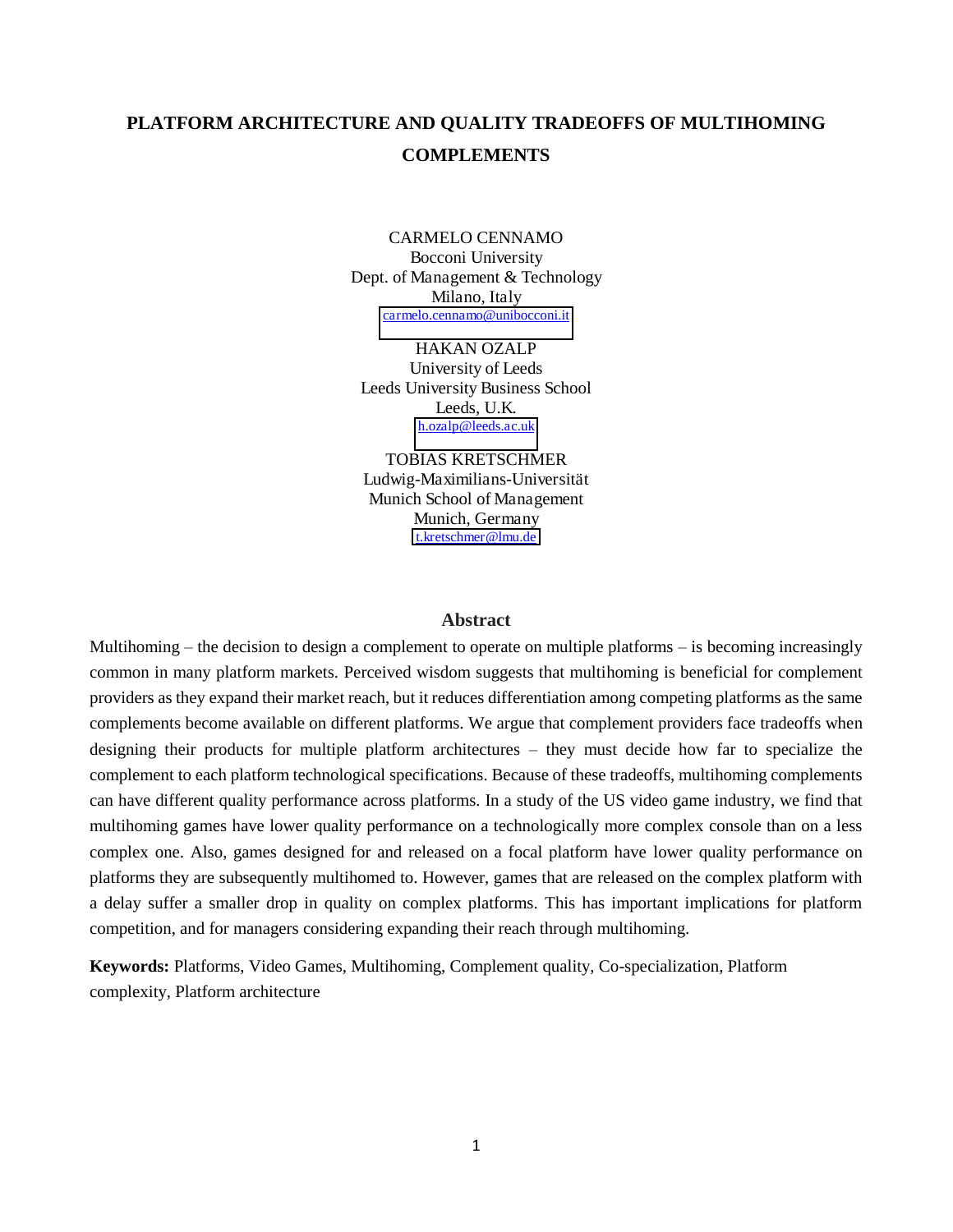#### **1. INTRODUCTION**

 $\overline{a}$ 

Platform technologies such as Apple's iPhone, Microsoft's Xbox, or SAP Netweaver are increasingly common as the infrastructure for transactions between producers, like providers of complements, and consumers (Hagiu and Wright 2015, Parker and Van Alstyne 2005, Rochet and Tirole, 2006). While consumers mostly tend to prefer one platform,<sup>1</sup> complement providers increasingly "multihome"—that is, they develop products for multiple platforms, aiming to reach as many potential consumers as possible (Bresnahan et al.2015, Corts and Lederman 2009). The literature generally treats the multihoming choice as weighing up the benefits of increasing market size against the technical and commercial cost of multihoming, and mainly studies the implications of multihoming complements on platform pricing and affiliation decisions (Armstrong and Wright 2006; Bresnahan et al. 2015; Corts and Lederman 2009; Lee 2013; Rochet and Tirole, 2003).

The logic is that multihoming offers potential additional revenues at limited costs for complementors, implicitly assuming that complements are the same on different platforms. But many platforms are not simple (two-sided) markets enabling transactions; they are also technology infrastructures whose features shape the development of third-party complementary products (Anderson et al. 2014; Gawer 2014, Tiwana et al.2010, Yoo et al. 2010).<sup>2</sup> Complements frequently must be tailored to a platform's core technological functions and interface specifications to take full advantage of its performance (Anderson et al. 2014, Claussen et al. 2015b, Tiwana 2015). In developing for multiple platforms, complementors must decide how far to specialize the complement to one platform (Schilling, 2000, Tiwana 2015, Yoo et al. 2010). We ask how the tradeoffs complementors face when designing products for multiple platforms affect the quality performance of multihoming complements across platforms.

<sup>&</sup>lt;sup>1</sup> Clearly, consumers do use multiple platforms; but when it comes to choosing among functionally similar platforms, they tend to singlehome, or largely use one of them as their preferred platform of choice, even when consumers affiliate with multiple platforms (see Armstrong 2006 and Rochet and Tirole 2003 for a discussion of cases where consumers can multi-home and complementors single-home). <sup>2</sup> A platform's technological architecture shapes its core functionalities (Baldwin and Woodard 2009, Gawer 2014), which can affect both competitive performance (Gawer and Cusumano 2002, Zhu and Iansiti 2012) and incentives of independent firms to develop complements (Anderson et al. 2014, Tiwana et al. 2010, Gawer 2014). As a system comprises the platform and its complements, the effect of platform architecture on both platform performance and complement supply matters for value creation at the system level (Cennamo 2016).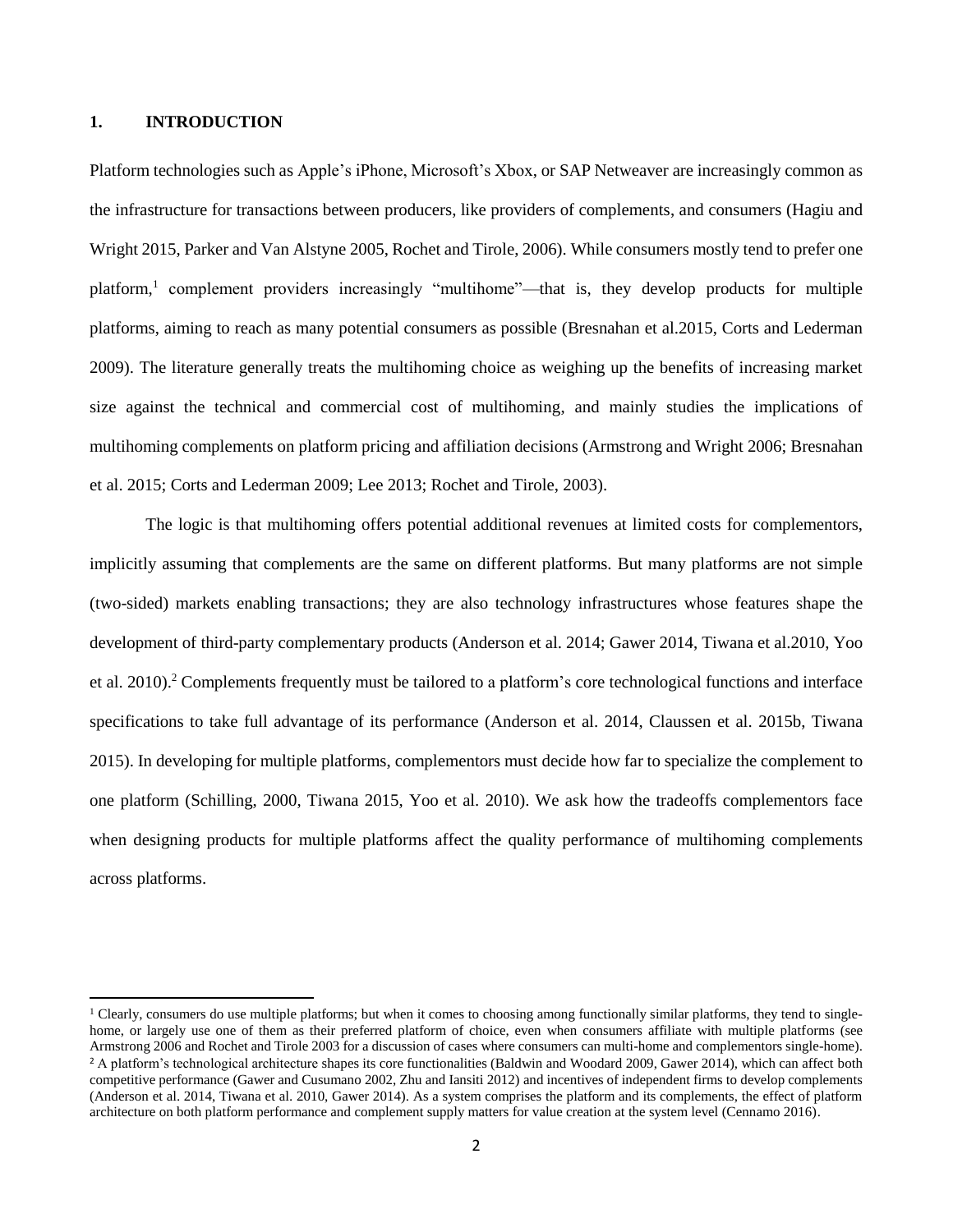Platform architecture  $-i.e.,$  the technological capabilities of a platform, and the way platform technological components function and connect to platform complements (Baldwin and Woodard, 2009; Tiwana 2015; Yoo et al. 2010) – can make it easier or more difficult and costly to develop complements for it (Anderson et al. 2014). Consequently, the same complement can integrate differently with each platform system and, if it is multihomed, have different quality performance (i.e., how well the complement integrates with and runs on the target platform as perceived by users) across platforms with different technological architectures. Platforms differ in their technological performance and complexity for complementors (Baldwin and Woodard 2009; Anderson et al. 2014). Platform complexity, as we define it, refers to the number of interdependent components of the platform's core technology that interact with the platform's complements through specialized interfaces (Baldwin and Clark 2000; Kapoor and Agarwal 2017). The greater the interdependencies among programming tasks and the core technology components (e.g., processor cores), and the larger the number of specialized processors requiring a specific programming language for optimal utilization (i.e., no clean interface to handle the interdependencies), the more complex the platform. Complement developers must therefore choose to either use that language to optimally "conform" (Tiwana 2015) to the complex platform's specifications at the expense of integration and performance on other platforms, or to design the complement so it uses the lowest common denominator across platforms at the expense of optimal performance on the most complex one.<sup>3</sup> Thus, complementors face two tradeoffs from co-specialized design of their complements. First, complements designed for and released on one platform will have lower quality performance on platforms they are subsequently multihomed to; and second, multihoming complements will have lower quality performance on more complex platforms compared to (relatively) less complex platforms.

We study these tradeoffs in the U.S. videogame industry.<sup>4</sup> Videogame consoles are platforms with strong indirect network effects and ongoing technological progress (Clements and Ohashi 2005, Cennamo 2016, Kretschmer and Claussen 2016) and significantly increased use of multihoming in recent years (Corts and

 $\overline{a}$ 

 $3$  Tiwana (2015) considers the extent each complement (which he refers to as "extension") conforms to the platform interface specifications, and exploits the variance among complements in their degree of coupling and interface conformance within one single platform. We instead exploit the inherent tension in coupling and conforming to each platform system across multihomed platforms.

<sup>4</sup> Multihoming complements are especially interesting in this context, as their across-platform performance differences is not down to layout, genre, or other complement-specific factors but rather to the complement-platform nexus.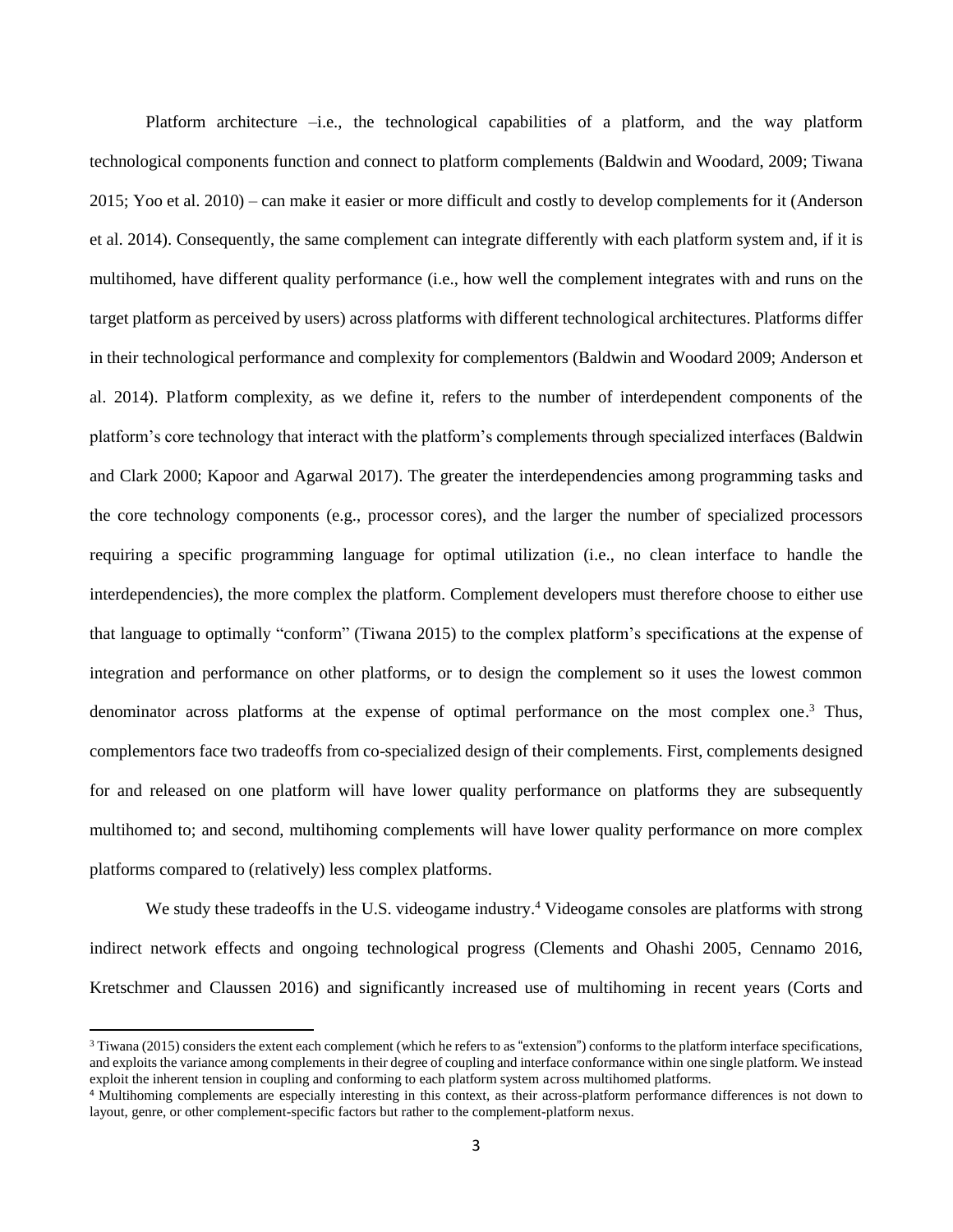Lederman 2009). Focusing only on multihoming games, we use game fixed-effects regressions to isolate withingame, cross-platform differences in quality performance, and run several robustness tests to rule out alternative explanations. We find our expectations confirmed; multihoming games perform worse on complex consoles and if they are released with a delay. However, these tradeoffs do not accumulate: the negative effect of a delay is less severe for games on complex platforms.

We address three issues often overlooked in the literature. First, existing work on multihoming largely neglects the technological dynamics common to many platform markets (Anderson et al. 2014, Cennamo 2016, Gawer 2014), and with them, some of the costs of innovation. We address those costs. Second, multihoming costs are often taken as exogenously given and uniform across platforms. We suggest that the true costs of multihoming are determined indirectly by platform owners via technological architecture, and thus possibly heterogeneous across platforms. This has important implications for platform evolution and competitive performance (Cennamo 2016, Tiwana et al. 2010; Wareham et al. 2014), and for platform strategy (Cennamo and Santaló 2013, Claussen et al. 2013). Third, some work suggests that multihoming renders platforms more similar because users can use the same complement on different platforms (Landsman and Stremersch, 2011). We show that the quality and value of the same complement can differ across platforms, and that these differences are not random. This offers new insights on how multihoming complements may affect platform competition.

## **2. MULTIHOMING: THE BENEFITS AND IMPLICATIONS**

Much of the literature on multihoming draws on the broader literature on two-sided (or platform) markets (McIntyre and Srinivasan 2017, Parker and Van Alstyne 2005) to explain the dynamics of platforms and their complementary products. Early theoretical studies (Armstrong 2006; Armstrong and Wright 2007; Caillaud and Jullien 2003; Rochet and Tirole 2003) focus on which side multihomes and who takes most of the surplus. These papers find that there will typically be one multihoming side (e.g., buyers use multiple platforms or sellers offer their product on multiple platforms), and that price competition is highest for the single-homing side, whereas most of the surplus of the multihoming side is appropriated by the platform. When consumers multihome, platforms compete more intensely to attract complements, so the price structure favors complementors (Rochet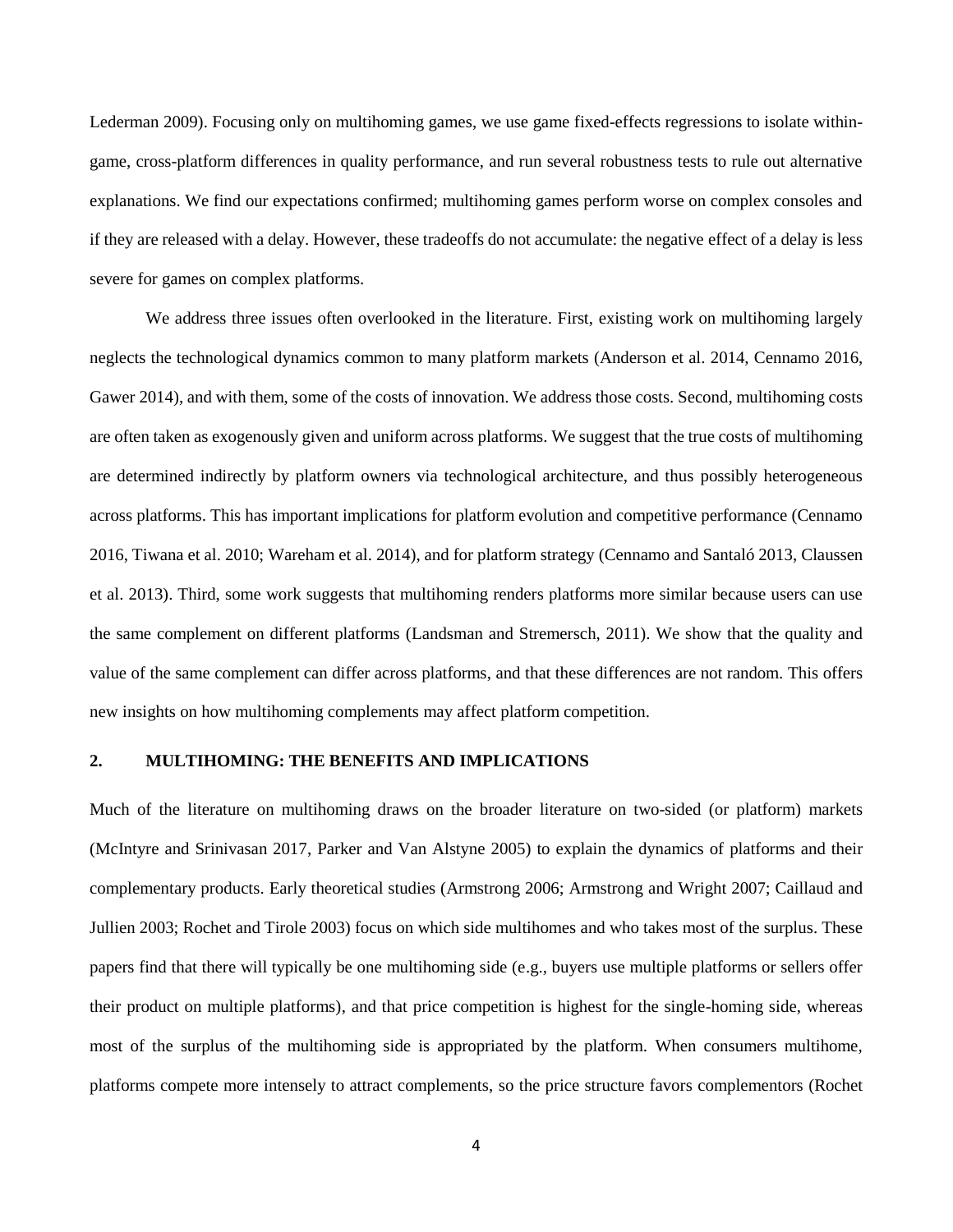and Tirole 2003). Conversely, Armstrong (2006) shows that when consumers single-home and complementors multihome, the platform charges complementors high prices to access its exclusive consumer base.

Recent studies model the endogenous (multi-)homing decision and competition within two-sided markets. Athey et al. (2016) and Ambrus et al. (2016) study endogenous homing in media markets on the ad-side (keeping the consumer side exogenously fixed), whereas Jeitschko and Tremblay (2017) model competition between platforms to attract agents on both market sides and allow both to make their homing decisions endogenously. The authors find that the multihoming decision depends on a number of market parameters, including the elasticities on both market sides, cross-side externalities and multihoming costs (assumed fixed and exogenous), and that multiple equilibria (single-homing on both sides, buyers or sellers only multihoming, or both) can emerge.

To date, few empirical studies explore the implications of multihoming (Bresnahan et al., 2015; Corts and Lederman 2009; Landsman and Stremersch 2011; Lee 2013; Rysman 2007). This is surprising given that multihoming affects competition between platforms on the one hand, and the interaction between platform owner and complementors on the other. The few studies chiefly explore the implications of multihoming for platform competition. Corts and Lederman (2009) investigate the scope of indirect network effects<sup>5</sup> in the video game industry. They find that owing to the changing economics of game development, the increased prevalence of nonexclusive (i.e., multihoming) software creates indirect network effects between users of competing platforms. The core logic is that in an environment where non-platform-specific fixed costs are increasing and multihoming costs ("porting costs") are decreasing, multihoming will increase. This reduces the likelihood that one platform will become dominant in the market. Landsman and Stremersch (2011) argue that multihoming reduces the differentiation of competing platforms, and they find that platform-level multihoming decreases sales of a focal platform. By contrast, Lee's (2013) findings suggest that multihoming can reinforce the leading position of incumbent platforms. For smartphones, Bresnahan et al. (2015) find that multihoming can be neutral with regards

l

<sup>&</sup>lt;sup>5</sup> Indirect network effects imply that complement providers tend to choose platforms with a large existing (or expected) user base (Clements and Ohashi 2005, Kretschmer and Claussen 2016), while consumers join platforms with many (current or expected) high-quality complements (Binken and Stremersch 2009, Cennamo 2016). Indirect network effects can also be driven by higher willingness to pay of complementors, which then creates a larger subsidy to the user side, which increases user adoption (Seamans and Zhu 2013).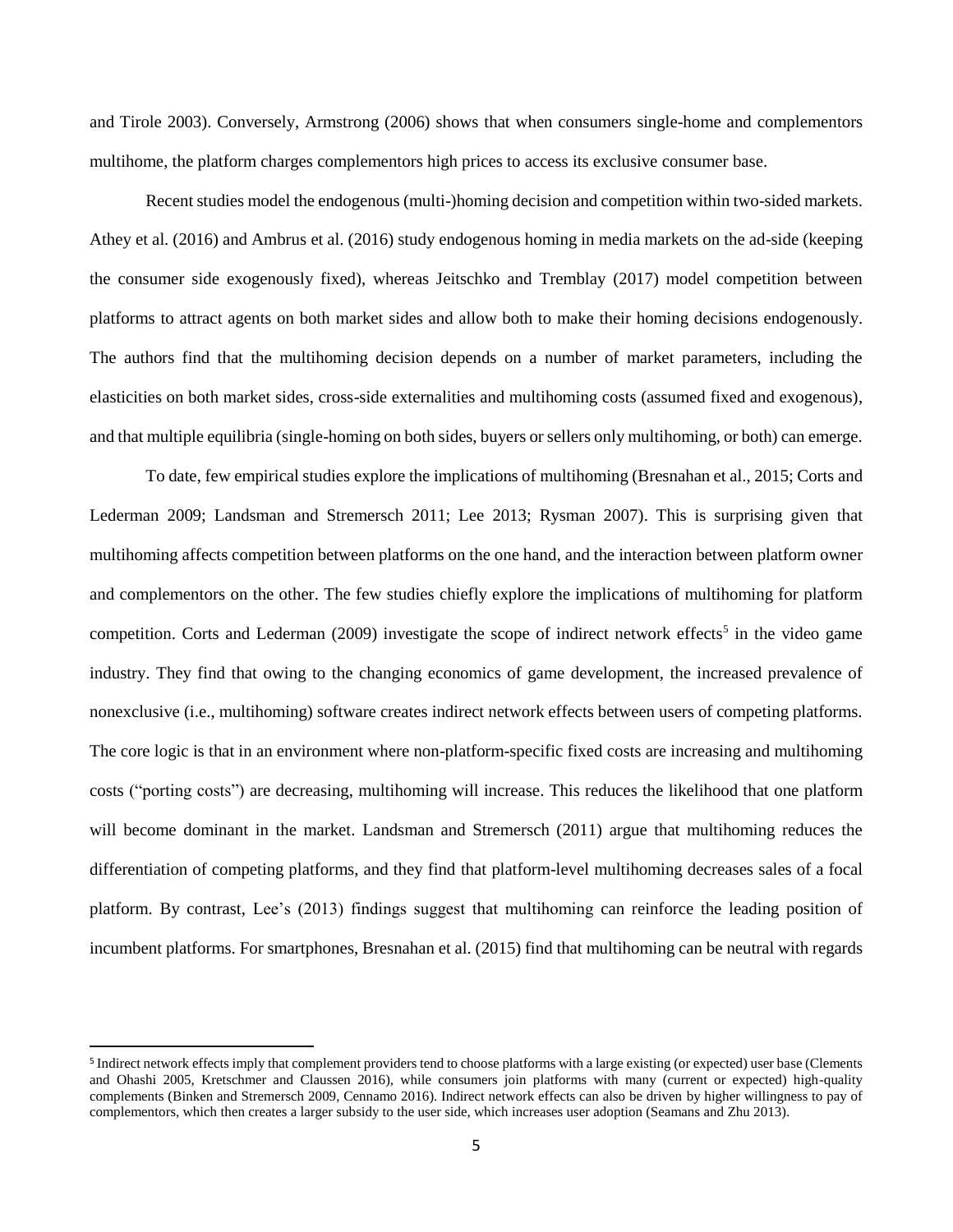to the market share between Android and iOS, since apps that are more attractive and thus have many users will multihome to both platforms.

Most of these studies focus primarily on market factors, so that multihoming decisions are driven primarily by the installed base and market share of the focal platform. For example, Bresnahan et al. (2015) consider the cost of multihoming to be negligible for complement providers with sufficient quality, compared to the expected gains, and Corts and Lederman (2009) highlight this difference as the main factor encouraging multihoming decisions.

Another implicit assumption is that multihoming complements have the same quality performance on different platforms. If this holds, multihoming complements can "level out" competition among platforms and mitigate asymmetric market outcomes (Corts and Lederman 2009). This role of exclusive and multihoming complements in determining market outcomes at the platform level creates subtle dynamics between platform owners and complementors as platforms need exclusive content to solidify a lead (Cennamo and Santaló 2013), and this involves fierce competition among rival platforms for participants on both market sides.

However, because multihoming complements can reduce differentiation across platforms, platform owners may invest heavily in technology design to gain an edge (Zhu and Iansiti 2012); platform architecture differences may thus become pronounced (Anderson et al. 2014). These differences, in turn, can increase multihoming costs, impose important tradeoffs on complementors, and manifest in differences in quality performance of the multihoming complement across different platforms.

## **3. THE TRADEOFFS FROM MULTIHOMING**

A core assumption in the multihoming literature is that once complement providers decide to multihome, the complement performs equally well on all platforms, with no further investment needed to tailor the product to the specific workings of the platform. The costs of multihoming are thus assumed to be negligible compared to the up-front costs of developing the product, and the enlarged market benefits (Bresnahan et al. 2014; Corts and Lederman 2009) inevitably cause multihoming to increase (Corts and Lederman 2009). One implication is that complements are designed to look, feel, and perform the same across platforms, and there are no additional costs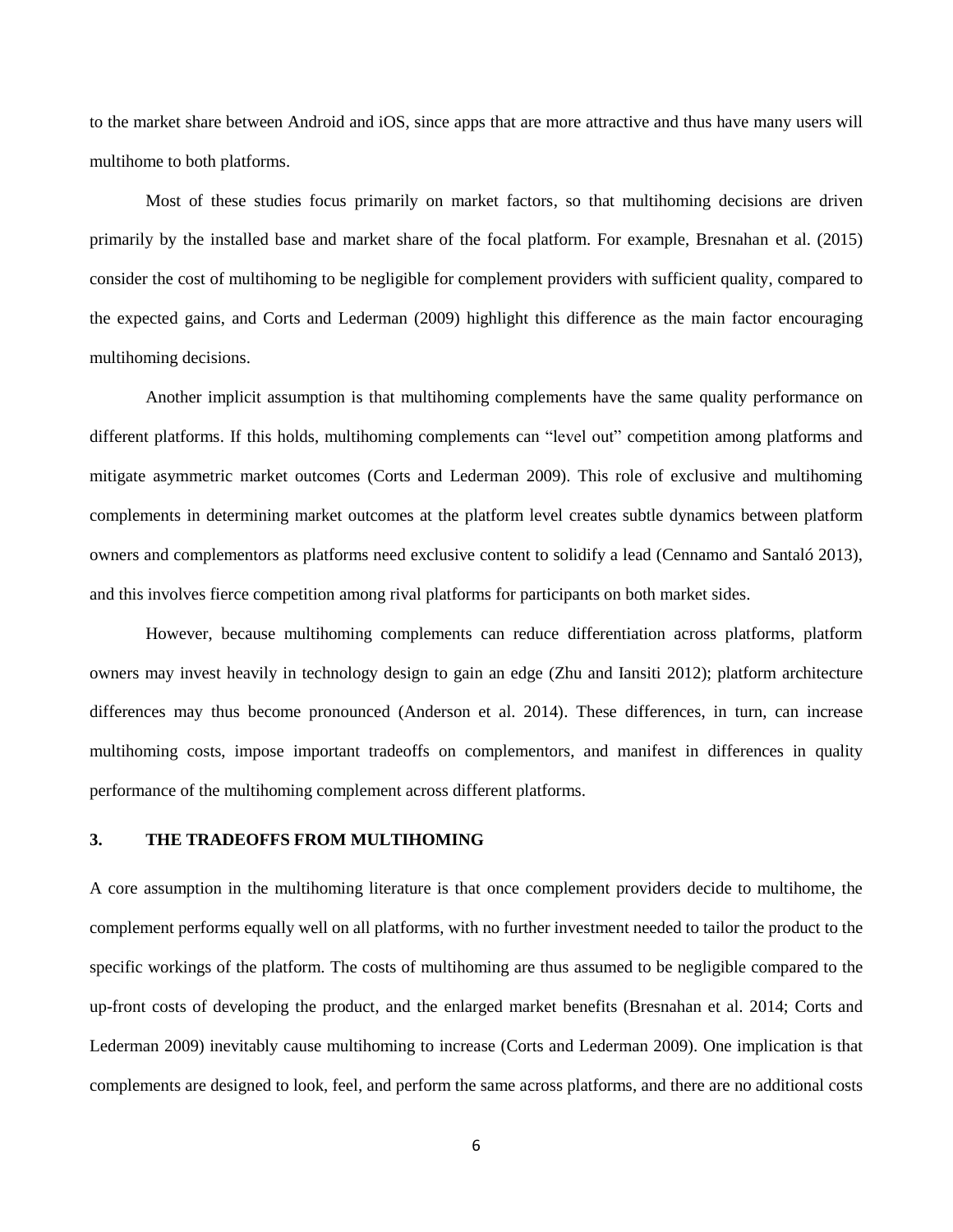of specialization in the multihoming process. We challenge this assumption because platform architectures differ in the performance of their core functions (Anderson et al. 2014; Zhu and Iansiti 2012), and in how they affect complement performance (Anderson et al. 2014; Claussen et al. 2015a).

#### **3.1. Sequential vs. Simultaneous Development**

Complementors multihome to achieve greater sales per complement, conditional on minimizing the costs of multihoming (Bresnahan et al. 2015; Corts and Lederman 2009). The quality performance of the complement, determined by its key features, as well as the extent it integrates with the platform technology (i.e., the degree of coupling – Tiwana, (2015)), is highly instrumental to this objective (Claussen et al. 2015b). Ultimately, platform users judge the innovative value of the complement in terms of its overall quality (Cennamo 2016; Zhu and Iansiti 2012). We thus refer more specifically to complement quality performance – how well the complement integrates with and performs on each platform, as assessed by its users.

When designing multihoming complements, complementors must choose the extent to which they integrate with and conform to each platform technological specifications (Tiwana 2015), which implies that complements vary in the extent of co-specialization to a given platform system. We define complement cospecialization to a platform as the extent to which a complement design conforms to a platform's technology and interface specifications. The more a complement design is tailored to the specific workings of a platform technology and its interfaces, the more the complement becomes specialized to that platform. Our conceptualization of complement co-specialization is based on the idea that, while a modular architecture can increase flexibility through substitutions of components, "modularization reduces but does not eliminate interdependence" (Tiwana 2015: 269). Components still have some level of co-specialization; their design is driven by the functional requirements within the context of the system (Yoo et al. 2010). Thus, while a modular architecture can increase interoperability of complements, by itself it does not make complements fungible across systems. So, while there is increasing fungibility (i.e., substitutability) between similar complements within a platform system, a focal complement might be more specialized to a focal platform system than others (Jacobides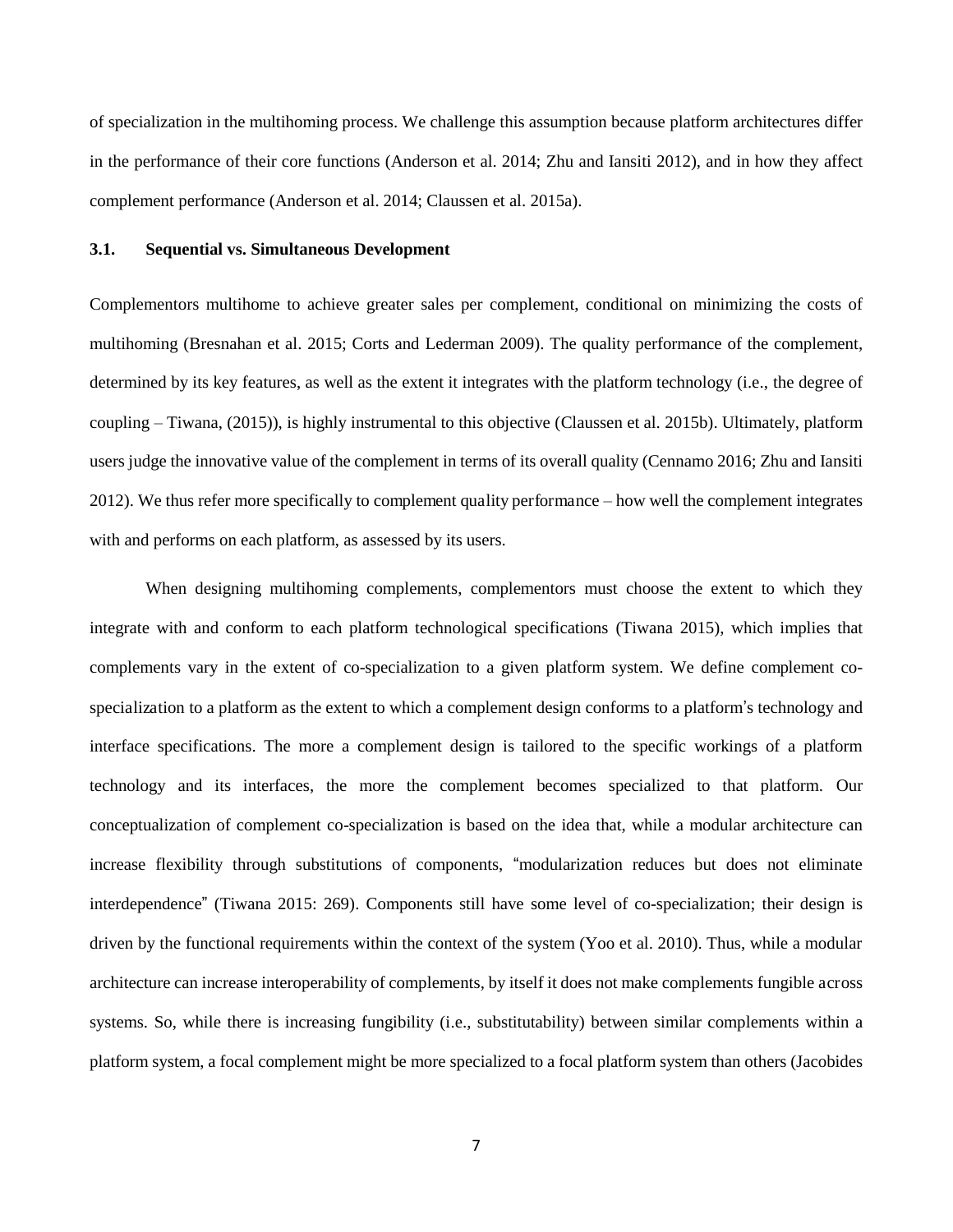et al. 2006, 2017). Accordingly, "there can be considerable heterogeneity among extensions [i.e., complements] in how closely they conform to a platform's prescribed interface specifications" (Tiwana 2015: 269).

Complementors can follow two main strategies in designing products for multiple platforms. They may develop and release their products simultaneously across platforms, which allows for economies of scale in marketing and distribution costs, instrumental to achieve the economic benefits of multihoming (Bresnahan et al. 2015; Corts and Lederman 2009). In our context, this is important, according to Electronic Arts (EA) executive Rich Hilleman who indicated that EA "now typically spends two or three times as much on marketing and advertising as it does on developing a game".<sup>6</sup> Releasing a game for multiple platform simultaneously precludes specialization on a particular platform and inevitably compromises the extent to which the complement integrates with the specific workings of each platform. Alternatively, complementors may develop and release the product sequentially on different platforms, tailoring the design more to the first platform of release, which can be used to test the market and gain visibility for the complement, and later releasing versions for other platforms (Klompmaker et al. 1976). This has the advantage of being able to focus development and marketing efforts on the initial release, but since everything depends on success of the initial release, developers are motivated to exploit the first platform's unique capabilities (e.g., operating speed, optimization of graphics) as much as possible. The complement may then conform perfectly to the first platform specifications but adjust poorly to other platforms, especially if the firm is trying to minimize the costs of porting.

Simultaneous and sequential release both entail complement quality tradeoffs; but we expect them to be stronger for complements originally designed for a focal platform and thus more specialized for that platform system. Complement providers can make additional platform-specific investments on the ported (i.e. second) platform to conform more to its specifications and achieve the same level of quality performance as for the original release. However, this may increase the costs of multihoming to a level that might offset the benefits of extra demand, so the optimal level of investment into the delayed platform is lower. In contrast, a simultaneous release

l

<sup>6</sup> <http://venturebeat.com/2009/08/26/eas-chief-creative-officer-describes-game-industrys-re-engineering/>(EA's chief creative officer describes game industry's re-engineering), Consulted 30/05/2017.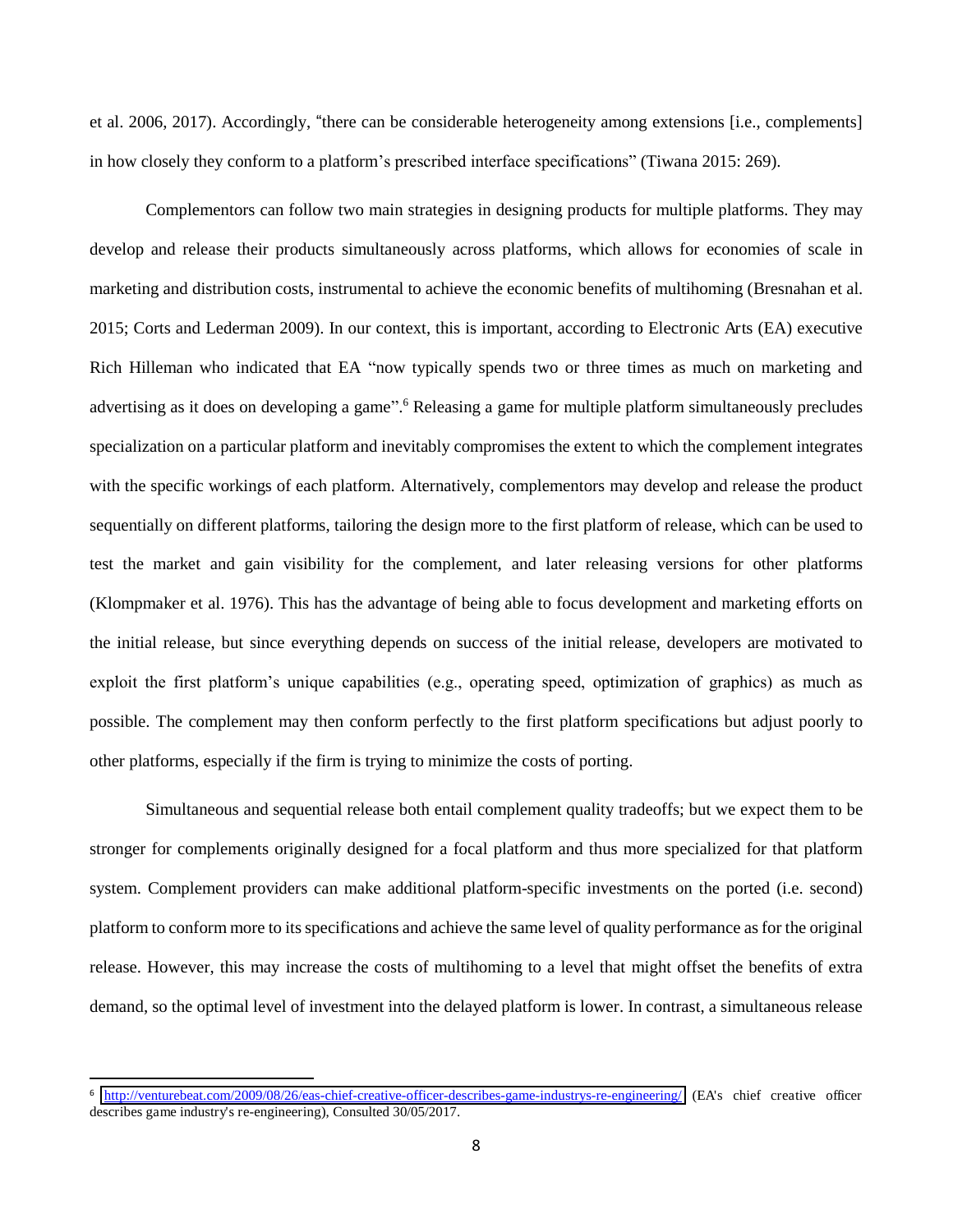strategy may reach a better compromise in design and greater consistency in performance across the different platforms it operates in, possibly at the expense of maximum performance on the focal platform. Given these tradeoffs of specialization, we expect:

HYPOTHESIS 1 (H1). Complements that are multihomed sequentially have lower quality on the subsequent multihomed platforms than on the platform of original release.

#### **3.2. Complex vs. Simple Platform Technology**

Some platforms are more technologically demanding than others (Anderson et al. 2014), and entail different degrees of complexity for complementors. We define platform complexity as the number of interdependent components of the platform's core technology interacting with the platform's complements through specialized interfaces. This rests on the idea that the larger the number of unique components interacting with a complement (Kapoor and Agarwal 2017), and the higher the interdependence between system components that cannot be easily abstracted by standardized interfaces (Baldwin and Clark 2000; Sorenson et al. 2006), the more complex the system. Modular architectures reduce complexity by decomposing the product into independent (i.e., loosely coupled) components interconnected through pre-specified interfaces (Baldwin and Clark 2000; Schilling 2000; Yoo et al. 2010).

Rather than differentiating between integral and modular systems, we emphasize relative differences in degree of complexity across platform systems of the same type (all are modular, layered architectures – see Yoo et al. 2010). While modularity of the platform architecture can generally help reduce complexity of the whole system by separating the core technology sub-system from the independent complements sub-system (Yoo et al. 2010), platforms do vary in the level of complexity of their core technology and interfaces (Anderson et al. 2014). These differences across platforms create an important tradeoff for multihoming complements.

Anderson et al. (2014) document that in the software industry, more advanced, technologically capable platforms involve greater development hurdles and increased costs for complementors. This is also because they often require complementors to use specific language coding, i.e., specialized interfaces, to optimize software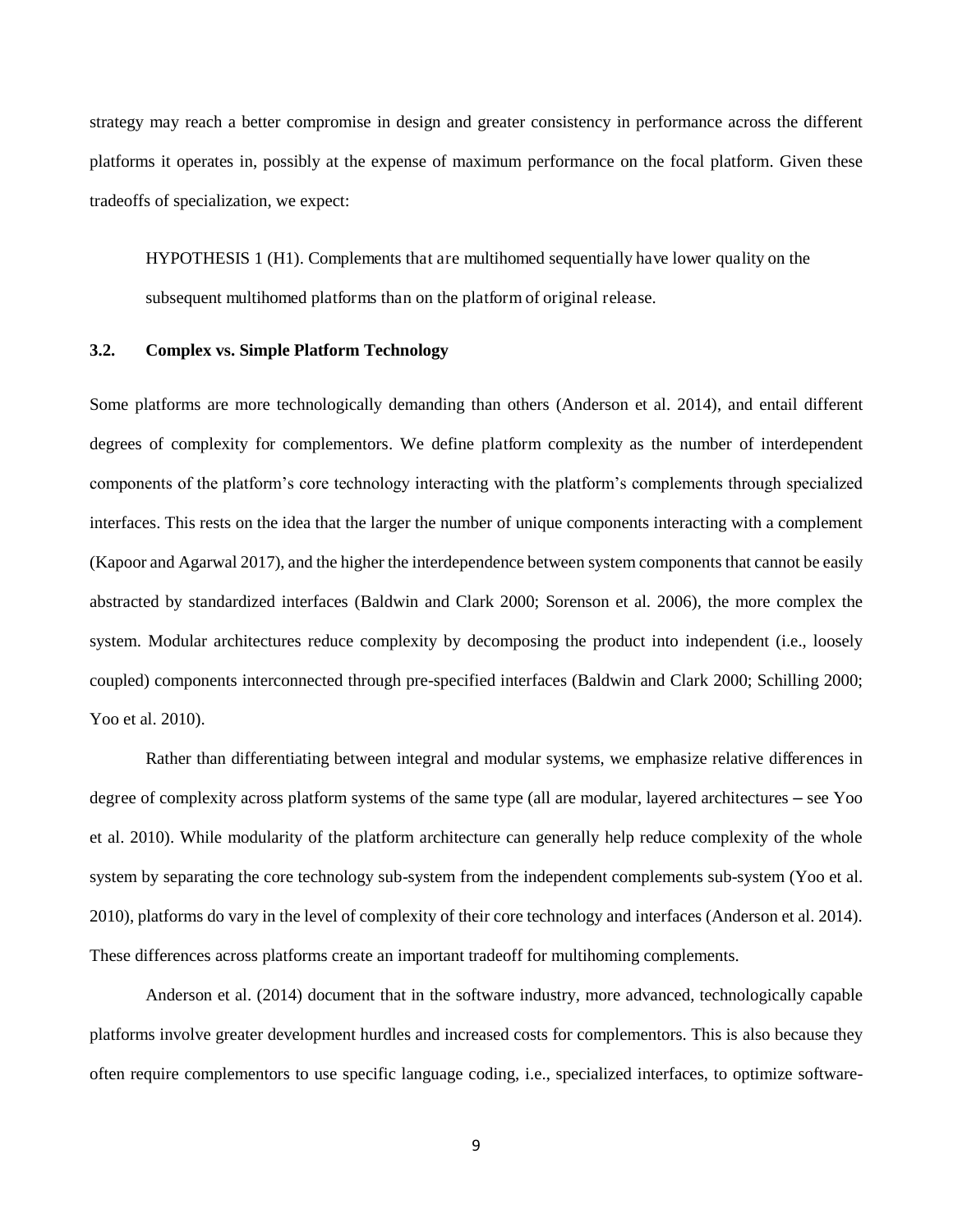platform integration and get the most out of the platform's features (Tiwana 2015). Thus, the resulting costs and delays cannot be eliminated through platform interfaces and development tools that platform owners provide for complementors (Schilling 2000; Tiwana 2015). This is also the case because platform owners themselves face a tradeoff between investing in the core technology performance of the platform and investing in the tools that facilitate development of complements for it by third parties (Anderson et al. 2014).

Given these platform-level choices by the platform owner,<sup>7</sup> complement providers will face tradeoffs when allocating development resources in the design of complements that multihome across platforms differing in complexity. These multihoming tradeoffs will be particularly strong for complex platforms because they require greater conformity to their technology specifications and interface requirements, and thus greater costs and specialization for optimal integration of the product with the platform. Our argument is not about the absolute level of complexity of a given platform and the absolute level of investments required from complementors to develop products for the platform. Rather, the difference in complexity between the platforms creates tradeoffs in the level of dedicated resources among the different platforms. As this quote (drawn from our research context) highlights, "...the real question is not which architecture is better but which one developers will spend the time and effort to optimize for.<sup>8</sup>" Multihoming complements must compromise between optimizing the product for each platform architecture but duplicating integration costs, and reusing resources across platforms but integrating suboptimally with the complex platform. Hence, all else equal, a multihoming complement is likely to run less smoothly on complex than on less complex platforms. We thus expect that:

HYPOTHESIS 2 (H2). Multihoming complements have lower quality on the more complex platform than on less complex ones.

#### **3.3. Sequential-Complexity Interaction**

 $\overline{a}$ 

<sup>7</sup> Platform complexity does not depend on complementors' complement design decisions. It is a structural element resulting from the technology design decisions by the platform owner; thus, it is given to complementors once the platform is launched. Also, it is relative to other platforms in the market.

<sup>8</sup> Reimer, 2007, "Sony PS3 defense: developers can do more with it", https://arstechnica.com/gaming/2007/06/sony-ps3-defensedevelopers-can-do-more-with-it/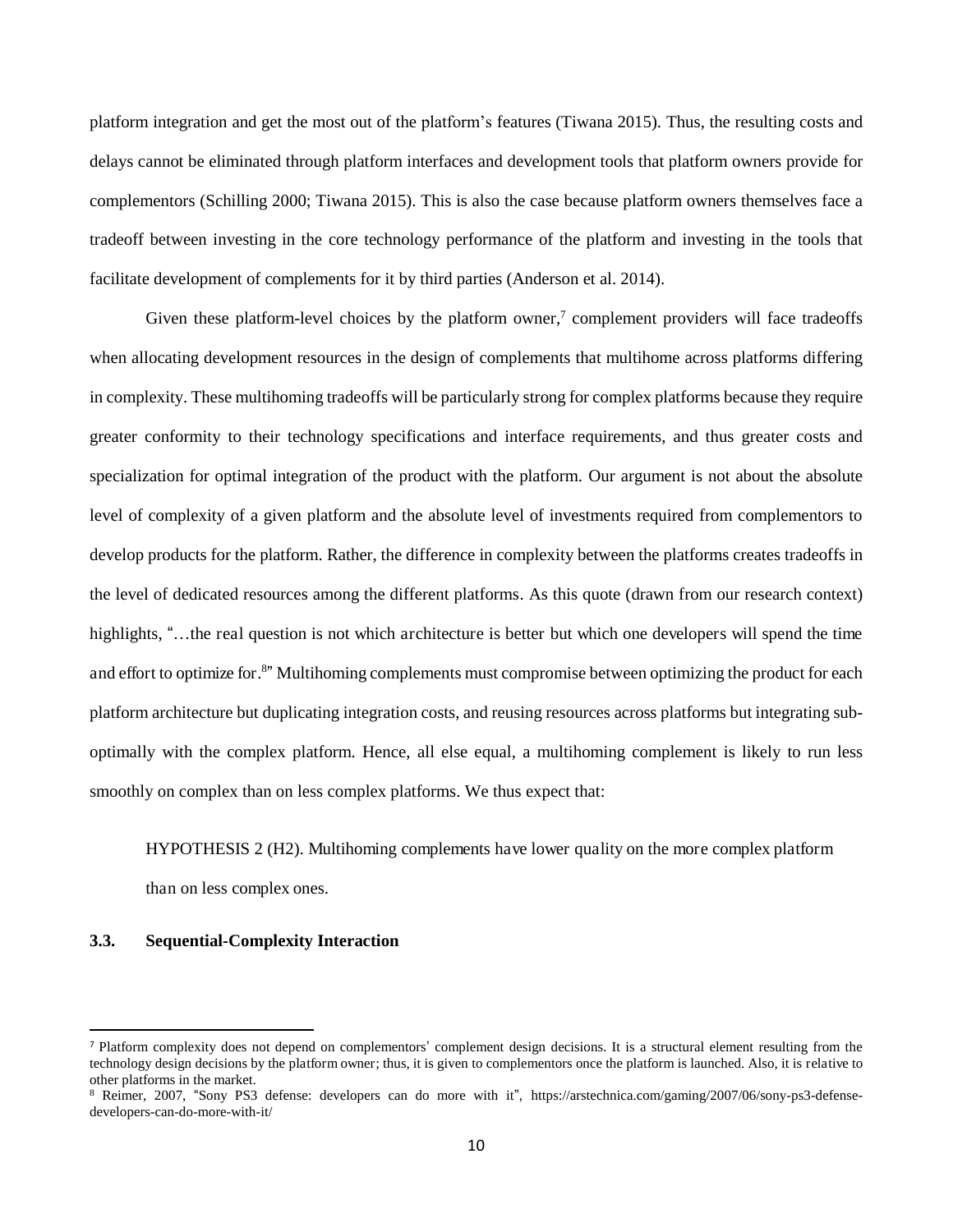We argue above that complements suffer a decline in quality on the platforms they are multihomed to sequentially (H1) and that, independently of whether versions for different platforms are released concurrently or sequentially, they perform worse on complex than on simple platforms (H2). Combining these two claims, one might expect quality to be worst when a complement is released on a complex platform with a delay. However, a deeper look at the logic behind both hypotheses suggests that delay and complexity may interact in subtle ways. Specifically, in addition to the technical challenges of developing a complement that operates on different platforms and the inability to tailor the complement to multiple platforms, simultaneous releases also put high demands on development resources that must contribute to two (albeit related) development processes. For simpler platforms, complementors can use the available standardized interfaces and adopt a "plug-and-play" approach to integrate the complement with the system across the different platforms; this is not possible for more complex platforms (Anderson et al. 2014; Claussen et al. 2015). A complex platform architecture forces developers to invest more in customizing the complement to the inner workings of the platform to improve platform-complement fit.<sup>9</sup> When developers can concentrate their effort exclusively on the integration process with the complex platform, they can alleviate the technical challenges of multihoming to complex platforms.

This logic is grounded on the idea that complement developers are capacity constrained in terms of programming capabilities (Anderson et al. 2014; Tiwana 2015) when multihoming to complex platforms. Dealing simultaneously with multiple integration processes across the different platforms will increase cognitive demands on the developer, which can limit the attention (and effort) that goes into improving the quality of the complement for the target platform (Tiwana 2015). A complement for a complex platform may therefore benefit from a delay because this frees up the attention and programming resources required for integration with the platform as compared to simultaneous development. This is critical for complex platforms because of the greater interface conformance and co-specialization needed in the multihoming process for software-platform integration. Thus, while it does not become simpler to develop for a complex platform, multihoming sequentially to the complex

l

 $9$  As this quote from one game developer exemplifies for the PlayStation 3 the more complex console platform of  $7<sup>th</sup>$  generation consoles, "Many developers had a hard time wrapping their heads around the PS3 […] those who had the time and the resources to learn how to code for the Cell were able to squeeze out a lot of power, but for others, dealing with this chip was a headache. [...] And so for an independent developer [like us], a lot of times … we have one version. How much effort do we need to put into the other version to make it look as good and work as well?" Venturebeat, [http://venturebeat.com/2014/07/06/last-gen-development/.](http://venturebeat.com/2014/07/06/last-gen-development/) Accessed 13 September 2016.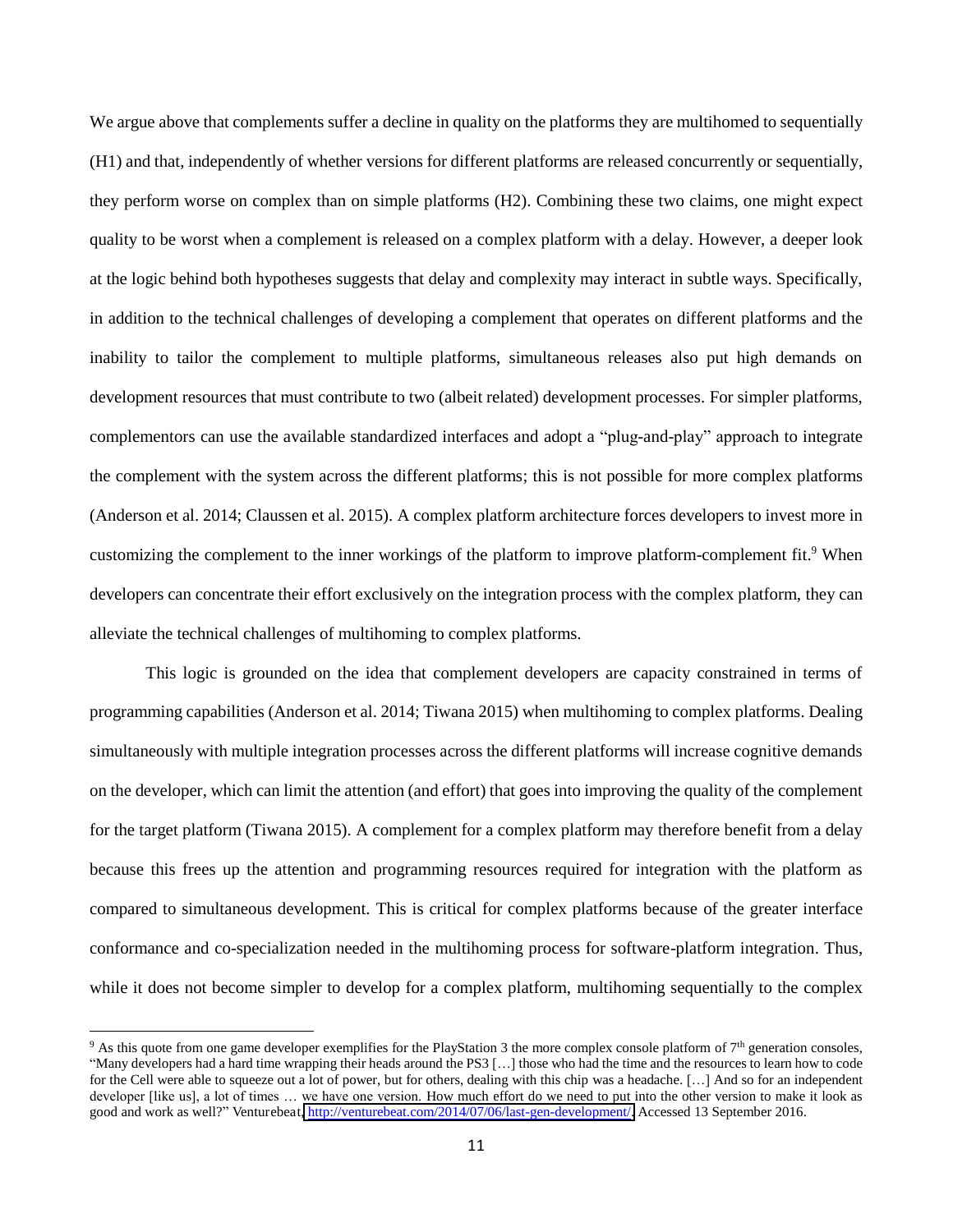platform makes the process of integration less time compressed, which may offset the quality decline of a complement for a complex platform to some extent. This leads to our third hypothesis:

HYPOTHESIS 3 (H3). If released with a delay, multihoming complements experience a smaller drop in quality on the more complex platform (compared to simpler platforms).

#### **3.4. Summary of Hypotheses**

We hypothesize that both delayed release and release on a complex platform lead to lower complement quality performance, but that delayed release can help offset the expected drop in quality for a complex platform to some extent. We define  $\Delta(.) = Q(.) - Q(0)$ , where Q(0) is the quality of a complement released without delay and on a simple platform and the three scenarios we consider are simple delayed (D), complex non-delayed (C), and complex delayed (CD) complements. We show these scenarios in Figure 1 below, and we expect that H1:  $\Delta(D)$  < 0, H2:  $\Delta(C)$  < 0, and H3:  $\Delta(D)$  +  $\Delta(C)$  <  $\Delta(CD)$ .

------------- INSERT FIGURE 1 ABOUT HERE -------------

#### **4. DATA AND METHODS**

## **4.1. Setting: The US Video Game Industry**

We study multihoming games in the U.S. Video Game Industry from 1999 to 2010. The video game industry displays strong indirect network effects, with games (i.e., complementary products) contributing significantly to the value of the entire system (Clements and Ohashi 2005, Cennamo and Santalo 2013, Cennamo 2016; Kretschmer and Claussen 2016). The rise of multihoming in the videogame sector is well-documented (Corts and Lederman 2009; Landsman and Stremersch 2011) and is attributed to a decrease in the costs of porting games to different consoles relative to the upfront, fixed costs of developing the game. However, while the relative multihoming costs may have been decreasing and are a small percentage of the overall development and marketing cost of a game, Lee (2013) shows that porting costs vary significantly across consoles. This is because video game consoles have core technologies with varying designs, affecting the way the game looks and performs on each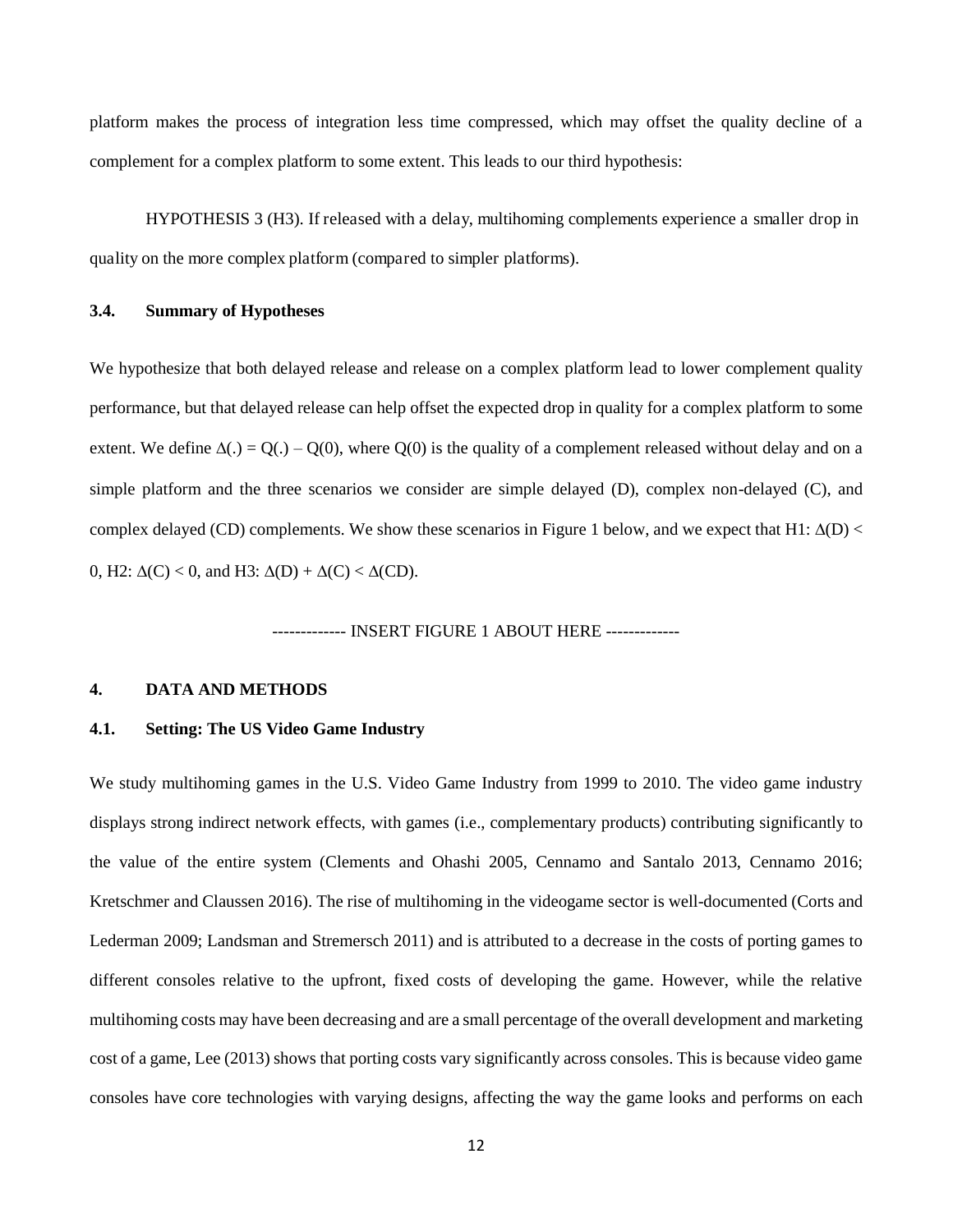console (Anderson et al. 2014). Games must be customized to these different designs to maximize performance on a console. While developers use standard console interfaces and middleware tools to adjust to the different consoles' technologies and reduce porting costs, these do not eliminate the differences across console architectures; developers must choose how much to optimize a game for each console, which might then create the tradeoffs of specialization identified above.

Video game consoles are (typically incompatible) systems that compete in technological generations (Anderson et al. 2014; Cennamo 2016). Each generation represents a group of consoles with comparable hardware specifications (Cennamo 2016). There have been eight generations of platforms in the video game industry from 1972 to date. We focus on the years 2005 to 2010, which covers the launch and evolution of seventh-generation (G7) consoles. In some robustness tests, we also use data from sixth-generation consoles (G6), which include the 1999-2005 period. Table 1 presents the platforms and key characteristics.

## ------------- INSERT TABLE 1 ABOUT HERE -------------

G7 consoles represent a big improvement over G6 consoles in their technical specifications. New hardware allowed more content and improved graphics, which also increased the fixed costs of game development (Anderson et al. 2014). A blockbuster game in 1995 had a 1.5m USD budget, in 1999 it had around 3-4m USD budget, whereas a blockbuster game in 2010 cost on average 60m USD to develop (Kotaku 2014). Moreover, games vary in terms of production and marketing costs as well as in innovation outcome (game quality) and sales performance. Only 3.9% of games become blockbusters in our sample, selling more than 1m copies (the mean is 226,896 units). This high concentration in sales mirrors the skewed distribution of game quality: the average game receives a quality score of 70 out of 100 from professional reviewers, and only 3% of titles achieve "superstar" status – i.e., a score of 90 or above (Binken and Stremersch 2009). These superstars have average sales of 48m USD compared to the 8.6m USD average sales of the rest of the titles. In fact, the top 10 titles for each platform make up 13 to 20 percent of game sales (Lee 2013). Development time of games has also increased: average development time required for fifth-generation consoles was 6 to 9 months (Pachter et al. 2014), in G7 this has risen to 19 months (ESA of Canada 2013).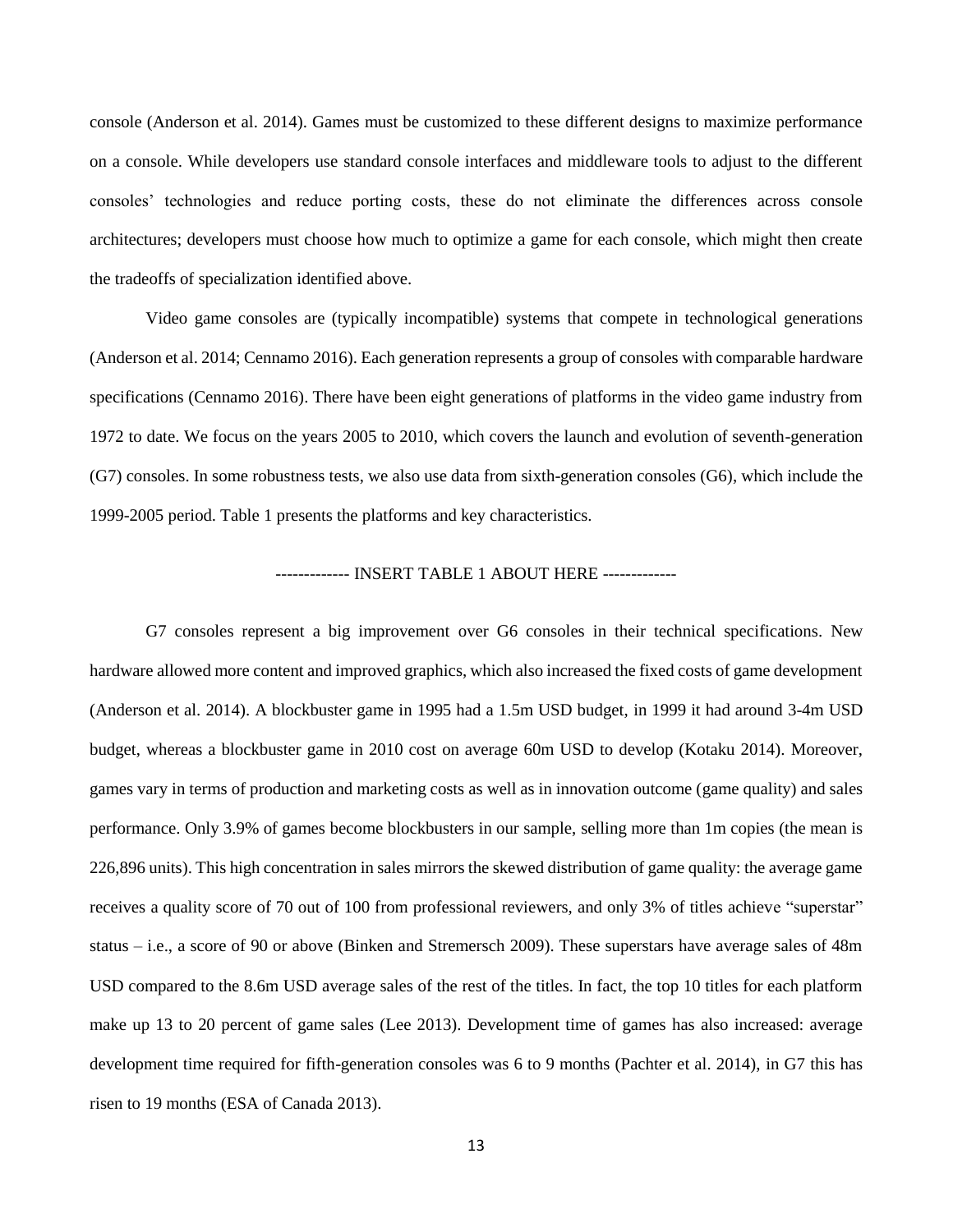The use of licensed content (such as movie- or sport-based characters and similar) has also increased over the years, contributing to rising platform-independent development costs (e.g., voice acting, music…). For instance, licensing a motion picture today can account for up to 15 to 20 percent of sales, with royalties typically amounting to \$7.20-\$9.60 per unit for a \$60 retail game (Pachter et al. 2014). These increases, along with a decrease in multihoming costs have made multihoming more attractive (Corts and Lederman 2009) and common in the industry. Figure 2 gives descriptives on multihoming for G7 consoles between 2005-2010. On average, multihoming game titles are developed by older (Figure 2a) and larger publishers (i.e., those with a larger number of individual developers) (Figure 2b) compared to games exclusive to a single platform. Also, multihoming games are larger projects in terms of the average number of individual developers assigned to the project (Figure 2c).

#### ------------- INSERT FIGURE 2 ABOUT HERE -------------

Our empirical context also lets us address our questions because of two other aspects. First, each game's performance is assessed on each platform, reflecting possibly distinct graphics or smoothness of gameplay between platforms for the game. This is important as it lets us isolate empirically the difference in performance of the game attributable to differences across consoles (i.e., the within game difference across consoles) from the absolute level of performance of the game (and hence avoid omitted variable bias arising from between-game differences). Put simply, we can take the exact same game (e.g., publisher, developer, genre, and so on), and look at how the same game performed across platforms. Second, building on Anderson et al. (2014)'s study in the same setting, we identify the variation between platforms in terms of their technological complexity.

#### **4.2. What Characterizes a Complex Console?**

When releasing new consoles, platform owners aim for high hardware power to push cutting-edge graphics games and attract both users and developers alike (Kretschmer and Claussen 2016, Claussen et al. 2015a, Zhu and Iansiti 2012). Three main components of platform architecture affect hardware performance: CPU (including coprocessors), Graphics Processor (including co-processors), and RAM. Emerging theory (Anderson et al. 2014) and industry reports show that advanced hardware is also more technologically demanding, making the development of complements more costly and difficult (Kent 2001; Reimer 2005). Building on Anderson, Parker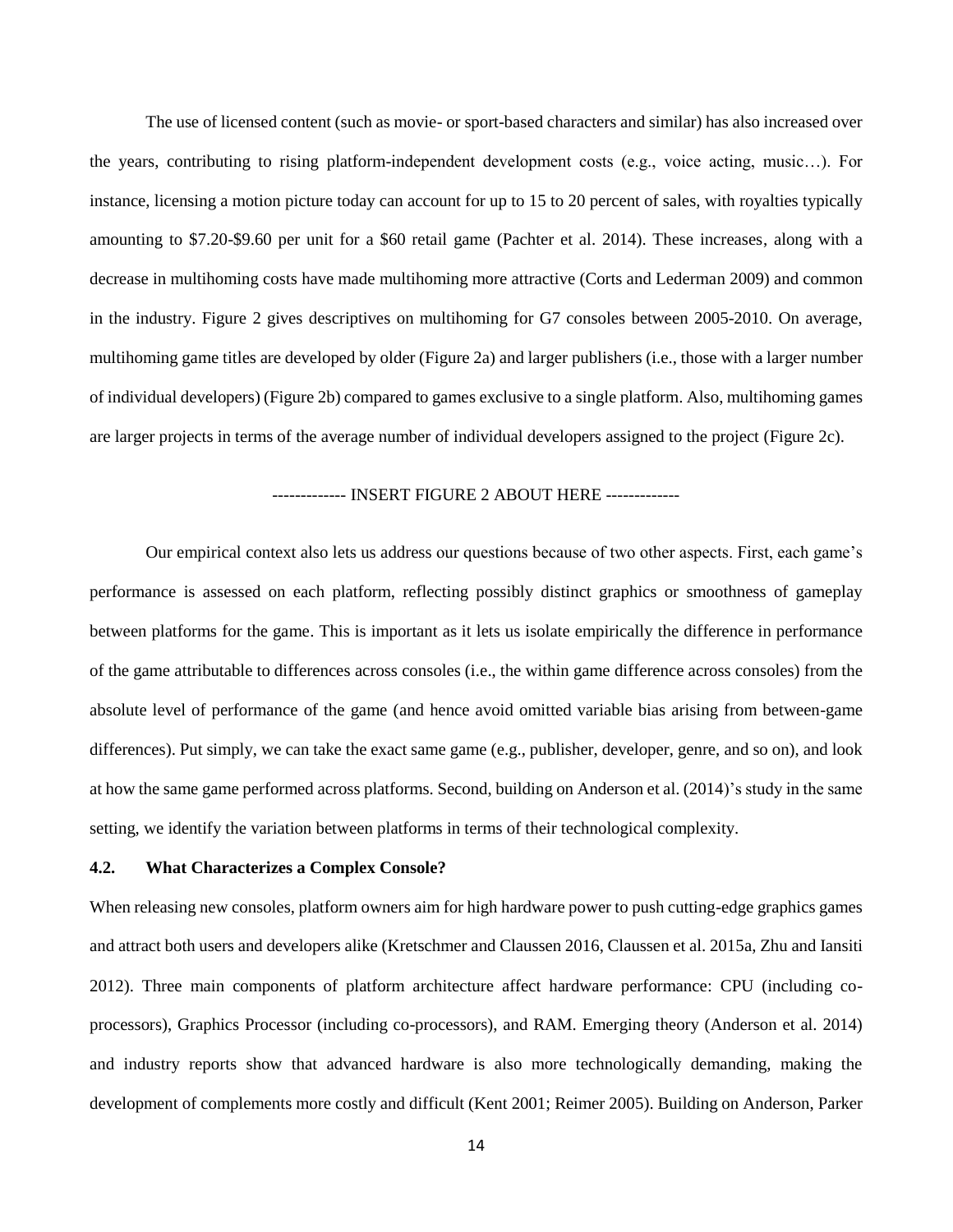and Tan (2014) and on industry experts' assessment, we identify the most complex (technologically demanding) console in each generation – PS3 for G7 and PS2 in our robustness test for G6. Details on the different technical architectures of the consoles in our study are in the Appendix. For most platforms, technological complexity arises from the need to manage an increasing number of interdependencies to utilize the architecture optimally.<sup>10</sup> For video game consoles, technological complexity is driven by the number of interdependent and specialized processors, which affect the extent a specific programming language is required to optimize the game code for the focal console (Pettus 2013, Roth 2013). This is necessary when the platform contains a specialized or new processor for which no interpreter ("compiler") exists or when the platform has multiple processors (Kent 2001, Pettus 2013, Parish 2014).<sup>11</sup> Table 2 gives information on the level of complexity for all G6 and G7 consoles.

## ------------- INSERT TABLE 2 ABOUT HERE -------------

An example is helpful to illustrate the sources of variation in console complexity. Consider the technical architectures of the Xbox 360 and PS3 in Figures 3a and 3b. Both look similar at the highest architectural level (a CPU, a graphics unit – GPU, RAM, and an interface to connect the system to the output and the optical drive). However, the PS3 is more complex as it uses a CPU with one main generic core (PPE) and seven specialized cores (SPE), requiring a careful allocation of tasks from the main core to these specialized cores by the programmer. The specialized cores also have their own programming language. Conversely, the Xbox 360 uses a CPU design with three generic cores (PPE), which are easier to handle both because of the lower number of cores and the more standardized programming languages (see Anderson et al. 2014, and the Appendix for details).

------------- INSERT FIGURE 3 ABOUT HERE -------------

## **4.3. Data**

l

<sup>&</sup>lt;sup>10</sup> "Trying to program for two CPUs has its problems. ... The two CPUs start at the same time but there's a delay when one has to wait for the other to catch up... I think that only one out of 100 programmers is good enough to get that kind of speed out of the Saturn." (Yuji Naka, lead programmer and creator of the "Sonic the Hedgehog"; Pettus, 2013; p.193h).

<sup>&</sup>lt;sup>11</sup> Referring to Sega Saturn: "Saturn had eight processors... to get that platform to do what it was designed to do was a very complex and painful learning process for developers, including the best and sharpest minds that Sega had to bring to bear on it, in both Japan and the U.S.", Interview: Joe Miller (Sega of America Senior VP of Product Development), [http://www.sega-16.com/2013/02/interview-joe](http://www.sega-16.com/2013/02/interview-joe-miller/)[miller/,](http://www.sega-16.com/2013/02/interview-joe-miller/) accessed 07 September 2016.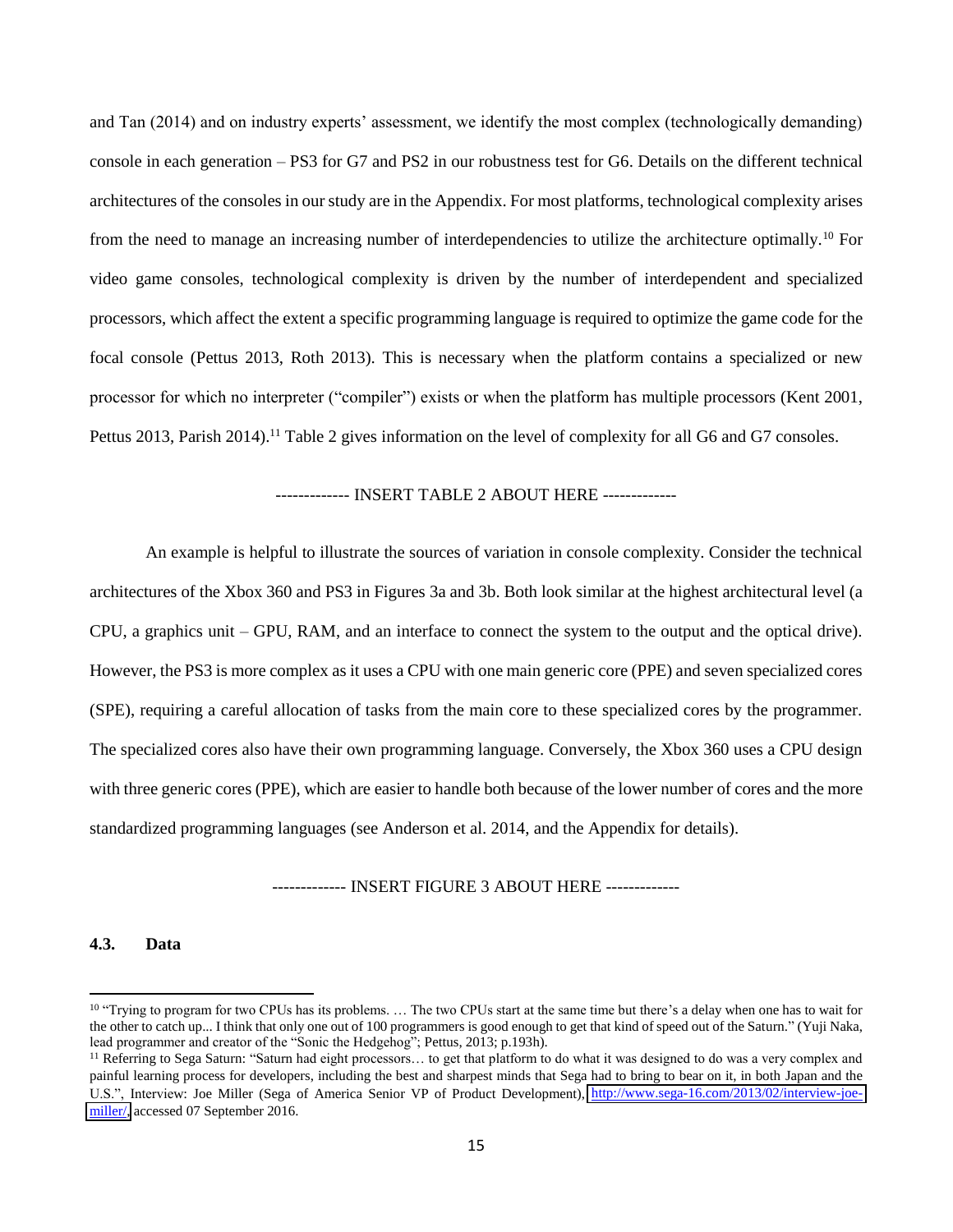Our primary data source is MobyGames, the world's largest online video game archive on the Internet. MobyGames provides detailed game information on the dates of each platform release, publisher and developer, characteristics (e.g., genre), and the use of development tools in production (e.g., middleware and game engines). For one of our robustness checks, we complemented MobyGames with information on parent–subsidiary relationships between publisher and developer manually collected from GiantBomb, official firm websites, and Factiva. Our second main data source is the GameRankings website, "a site dedicated to aggregating review scores from both online and offline sources, to give users an overall picture of a game's score."<sup>12</sup> The site has review information for over 14,000 games, with over 300,000 individual reviews from professional critics. To ensure accuracy of review scores, GameRankings has strict requirements on which review outlets (and their scores) are included.<sup>13</sup> It standardizes review scores across outlets and produces one aggregate score for each game.

Our initial matched dataset includes 4,662 title-platform releases, which includes all G6 and G7 games released in the US from 1999 to 2010. In our estimations, we include only multihoming games on their respective platforms and exclude download-only game titles and add-ons, titles with incomplete information on review scores, first-party games,<sup>14</sup> and games released for the Sega Dreamcast.<sup>15</sup> Finally, we drop games released across generations (four unique titles for G7) since our focus is on multihoming strategies among consoles in the same generation.<sup>16</sup> We run our main regressions for 790 G7 console title-platform observations and use 1,427 G6 console title-platform observations in a robustness check.

#### **Dependent Variable**

l

We study the quality of multihoming games across different platforms. We measure quality by using the average GameRankings score with the variable Title-Platform Quality. Therefore, the quality of a game on a specific

<sup>&</sup>lt;sup>12</sup> Gamerankings Help, available at [http://www.gamerankings.com/help.html,](http://www.gamerankings.com/help.html) accessed 27 May 2017.

<sup>&</sup>lt;sup>13</sup> "The requirements for adding a new site are: Sites must have at least 300 archived reviews for a multi-system/multi-genre sites, or 100 reviews for single-system or genre sites; Sites must publish a minimum of 15 reviews a month; Sites must be visually appealing and look professional; Sites must review a variety of titles; Sites must have a dedicated domain name with professional hosting; Site reviews must be well written; Sites must conduct themselves in a professional manner.", available at [http://www.gamerankings.com/help.html,](http://www.gamerankings.com/help.html) accessed 23 August 2016.

 $14$  First-party games have very different economic rationales as they may be released to help sell consoles.

<sup>&</sup>lt;sup>15</sup> Most Dreamcast games were Sega games, and only 16 third-party games were multihoming. These were initially Dreamcast exclusives as Dreamcast was launched one year before the Playstation 2. These games performed much better on Dreamcast.

<sup>&</sup>lt;sup>16</sup> Differences across generations are more pronounced; so, we expect quality differences across platforms to be even stronger.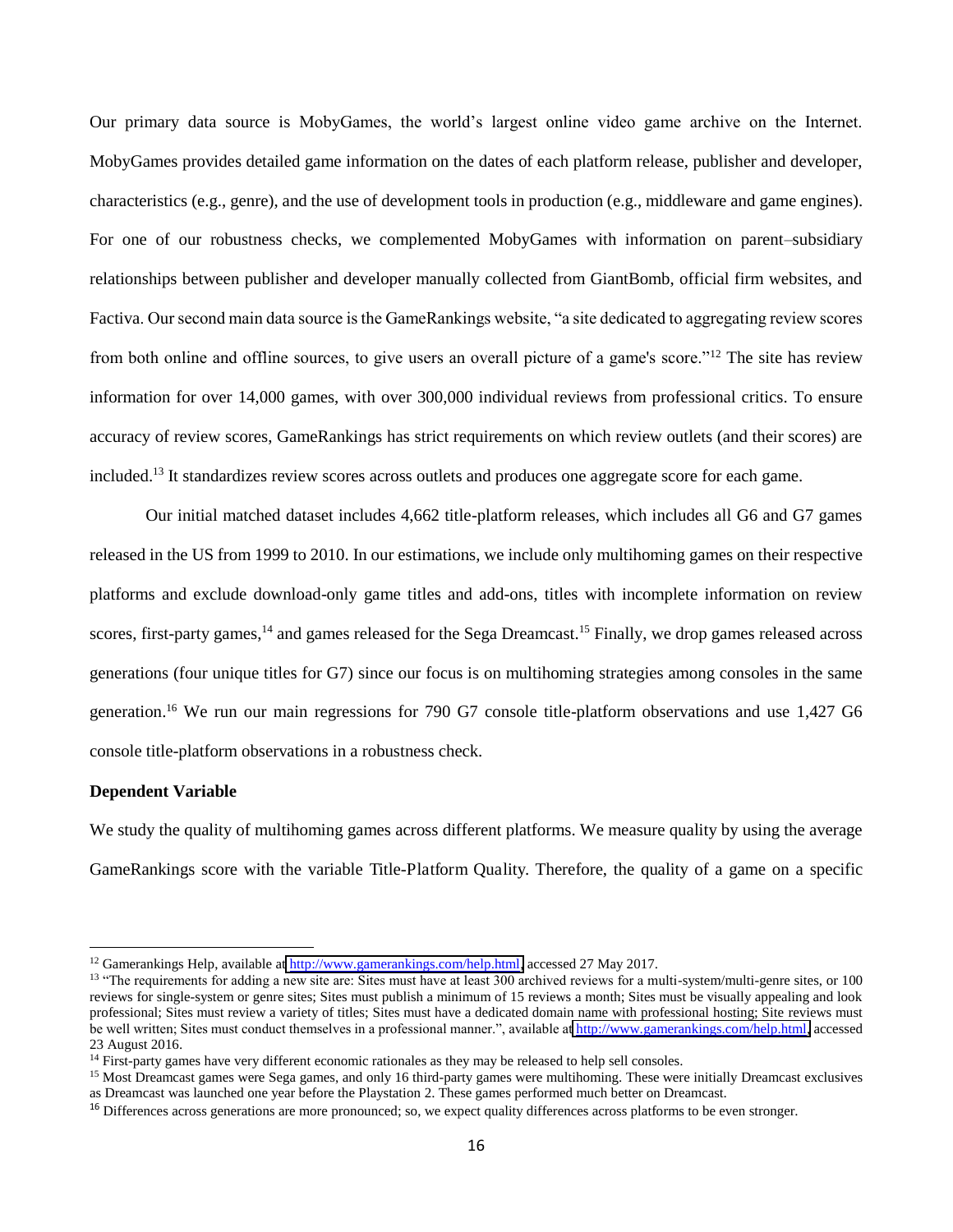platform indicates how well a game runs on that platform. If there are differences in the game-console fit for the multihoming game across the distinct consoles, we expect differences in the quality of the game across the consoles. The quality score varies between 0 and 100, and the average quality score is around 70. Only 6% of games receive the same quality score on different platforms, which suggests quality variations across consoles.

#### **Independent Variables**

Delayed Release. This dummy is set to 1 if a game is released on the focal platform after it has been released earlier on another platform within the console generation. Thus, if a game is released simultaneously on all of its platforms, the variable is 0 for all observations for that game. If a game is released sequentially, it is 0 for the first platform(s) of release, and 1 for each subsequent release.

Complex Platform. We capture the relative complexity of platform architecture by using a Complex Platform dummy that is 1 if a game is released on PS3 (for G7) or PS2 (for G6).

## **Control Variables**

We use two variables to rule out possible spurious relationships of delayed release and platform complexity on game quality. Average Quality of 1st Party Exclusives and Average Quality of 3rd Party Exclusives measure the average quality score of exclusive games released by the platform owner in a year and 3rd party publishers in a year, respectively. These variables address two effects: first, reviewers may compare games released on a platform with each other, so that the quality of exclusive games on the platform sets the benchmark with which multihoming games are compared.<sup>17</sup> The quality of exclusive games may also affect investments by multihoming game producers to optimize games for the focal platform (Cennamo 2016), which could correlate with both independent variables. This effect could go in either direction as multihoming games may either "step up" to match the quality of exclusive games or "give up" and occupy a lower quality segment. In robustness analyses, we include additional controls at platform and publisher level to rule out alternative explanations for our main effects.

#### **4.4. Estimation Approach**

 $\overline{a}$ 

<sup>&</sup>lt;sup>17</sup> Wii has been an interesting case: Commentators blamed reviewers of Wii games for downgrading the score of any release on the platform due to reviewers being "hard-core" gamers, and Wii having a large portfolio of "family games". We address this issue in our robustness check with a platform level control. "Wii reviewers are the problem – Braben", [http://www.eurogamer.net/articles/wii](http://www.eurogamer.net/articles/wii-reviewers-are-the-problem-braben)[reviewers-are-the-problem-braben,](http://www.eurogamer.net/articles/wii-reviewers-are-the-problem-braben) accessed 27 May 2017.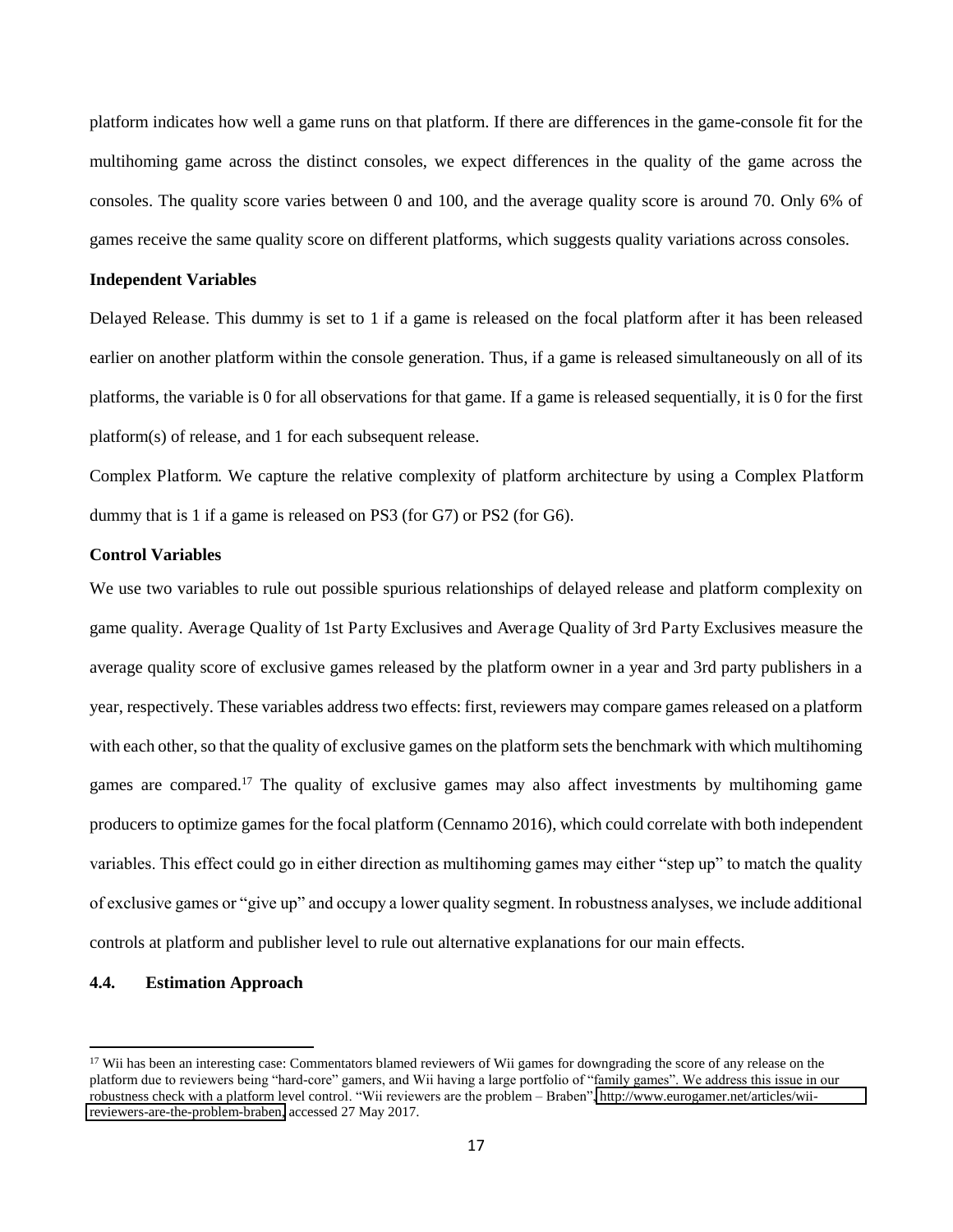We want to find out how differences in the integration of complements with different platforms affect the quality performance of multihoming complements across platforms. In particular, we are interested in the expected quality of a game originally developed for one platform and released on another platform with a delay, and the quality of a game released on complex platform vis-à-vis other, simple platforms. Ideally, we would like multihoming complements to be distributed randomly across simple and complex platforms and types of release (delayed vs. simultaneous). For example, if a class of games depended on a peripheral piece of equipment that only becomes available for a specific platform at a later point (so that sequential development and release are exogenously given), while other games using generic peripherals are released simultaneously, the release type would be somewhat random by game. Similarly, if one platform experienced an exogenous change in complexity through a new programming language compiler reducing the amount of specific investment needed to develop a game for that platform, the assignment to "complex" or "simple" would be random. Absent such a setting, there can be several sources of bias, which we discuss below.

We study differences in quality performance of the same game across platforms, conditional on the decision of the game developer to multihome. The decision to multihome depends on a number of factors at the firm-game and platform level so that multihoming complements might be systematically different from those singlehoming. Comparing multihoming to singlehoming games then would create selection bias. We focus only on multihoming complements and look at within-game differences to compare like with like. A bias would exist only if the factors affecting the decision to multihome also affect the quality differences of multihoming games across the platforms. For example, if only less technological demanding games are multihomed, the quality difference across complex and simple platforms may be lower than for demanding ones. Similarly, if certain organizational features that enable firms to multihome also reduce or increase the benefits from specialization (e.g., if multihoming firms are generalists with modest benefits from specialization), our results would be biased. To address this, we use game fixed effects in all our estimations and include two candidate variables (in-house development and the use of middleware) as control variables in a robustness test.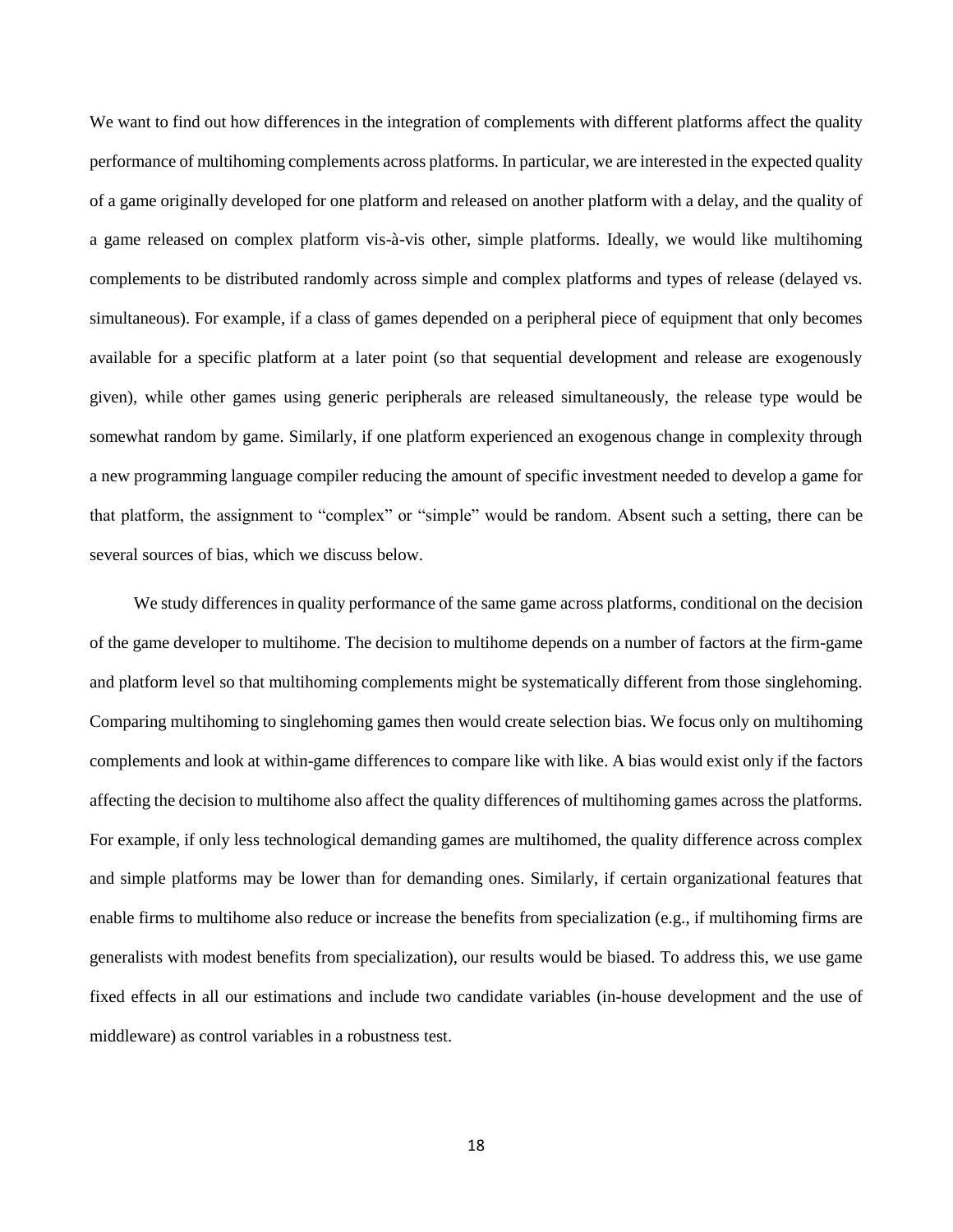Another concern could be the differences in the samples of delayed multihoming games (vs. non-delayed release). There might be unobserved variables that may explain the choice of specializing first on a focal platform and porting the game to other platforms later which may influence the quality difference of the multihoming game. For instance, the gameplay story and character of the game might fit the customer preferences on the focal platform better; or the developer might have greater experience of developing games for the focal platform. In some cases, there are even temporary clauses that mandate a period of singlehoming before the game can be ported. Whatever the underlying reasons, for our test to be valid, we must assume that delayed releases are the result of some degree of specialization on the platform of first release. Note also that using game fixed effects will capture any potential game-level specific factor that does not change between releases (e.g., suitability for a particular consumer group). Moreover, in our robustness checks, we control for platform-level factors that may explain complement-platform match (such as the genre focus of the platform), which further accounts for any potential biases.

We thus take as unit of analysis the multihoming game on a platform of release (i.e., title-platform) and model the quality of game i on each of the platforms j it was released on as follows:

## Quality $_{ij}$  =  $a_i$  + Average Quality of 1st Party Exclusives $_j$  + Average Quality of 3rd Party Exclusives $_j$  + Delayed Release<sub>li</sub> + Complex Platform<sub>ii</sub> + Complex Platform<sub>ii</sub> \* Delayed Release<sub>ii</sub> +  $\varepsilon_{ij}$

Our dependent variable, game quality, is time invariant; however, a game can launch on multiple platforms at different points in time. To compare them, we pool the data into cross-sections and run a linear regression analysis. Our regression contains game fixed effects  $(a_i)$ , which capture factors that do not change between releases of the same game across different platforms, so we identify within-game, cross-console differences. Specifically, Delayed Release captures differences in game quality on the delayed release compared to the quality of the game in its first release, whereas Complex Platform captures differences in game quality on the complex console compared to the mean quality of the game across all other consoles it was released on.

#### **5. RESULTS**

#### **5.1. Descriptive Evidence**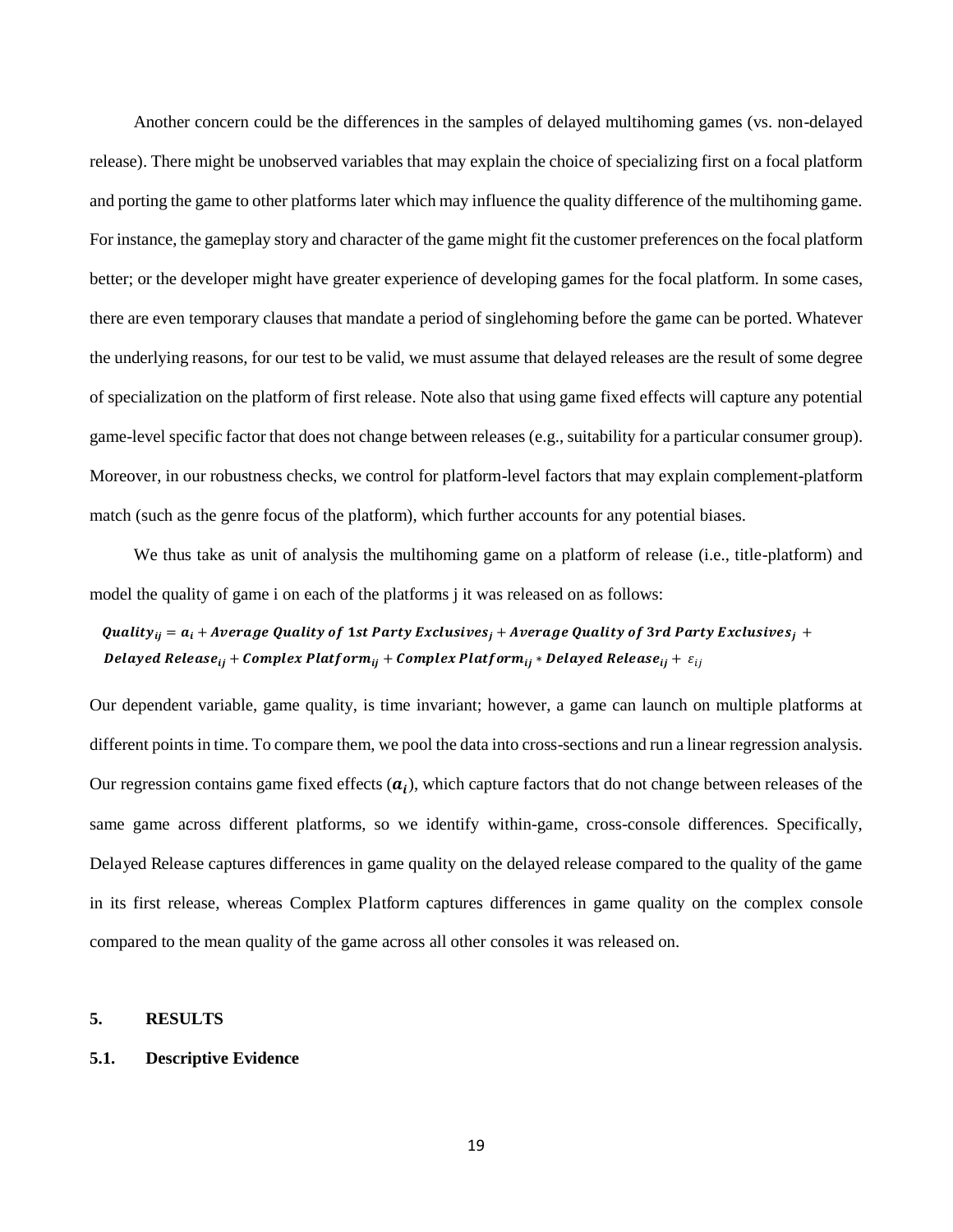We first offer some descriptive evidence on the two sources of multhoming tradeoffs. Table 3 shows a 2x2 matrix defined by complex vs. simple platforms and delayed vs. non-delayed releases. For each cell, we compare the difference of the average quality of titles in the cell with the mean quality of each title across all platforms. A negative number then implies that a game in this cell performs worse than the same game, on average, across all platforms. We can see that delayed releases perform worse in general. Also, games released on a complex platform perform worse  $(p<0.01)$  than games released for a simple platform without delay, and games released on a complex platform with delay perform worse than games released without delay on a complex platform (p<0.05), but better than delayed games on a simple platform  $(p<0.05)$ .

We present further details of games in each of these quadrants in Table 4, reflecting the mean values on key characteristics for games like in-house development (whether the game is developed and published by the same parent company), licensed middleware (whether the game uses a licensed middleware tool), licensed content (whether the game uses a licensed brand or franchise) and publisher experience with the platform owner (the extent to which the game publisher has developed for the platforms of the platform owner). Interestingly, only publisher experience with the platform owner shows significant differences (p<0.01) across cells (based on the most significant t-test between pairs of cells). Hence, we include publisher experience and other additional control variables to check the robustness of our results.

Summary statistics and pairwise correlations for our main regression model (G7 consoles) are in Table 5. Complex Platform shows strong correlation with the Average Quality of 3rd Party Exclusives variable (0.90). The highest variance inflation factor (VIF) is for Complex Platform (9.35), still below the cutoff value of 10, and the mean VIF is far below (2.17). In a robustness test we run a separate regression on a combined sample of both G6 and G7 and show that the results are not driven by multicollinearity.

------------- INSERT TABLES 3, 4 AND 5 ABOUT HERE -------------

**5.2. Main Results**

------------- INSERT TABLE 6 ABOUT HERE -------------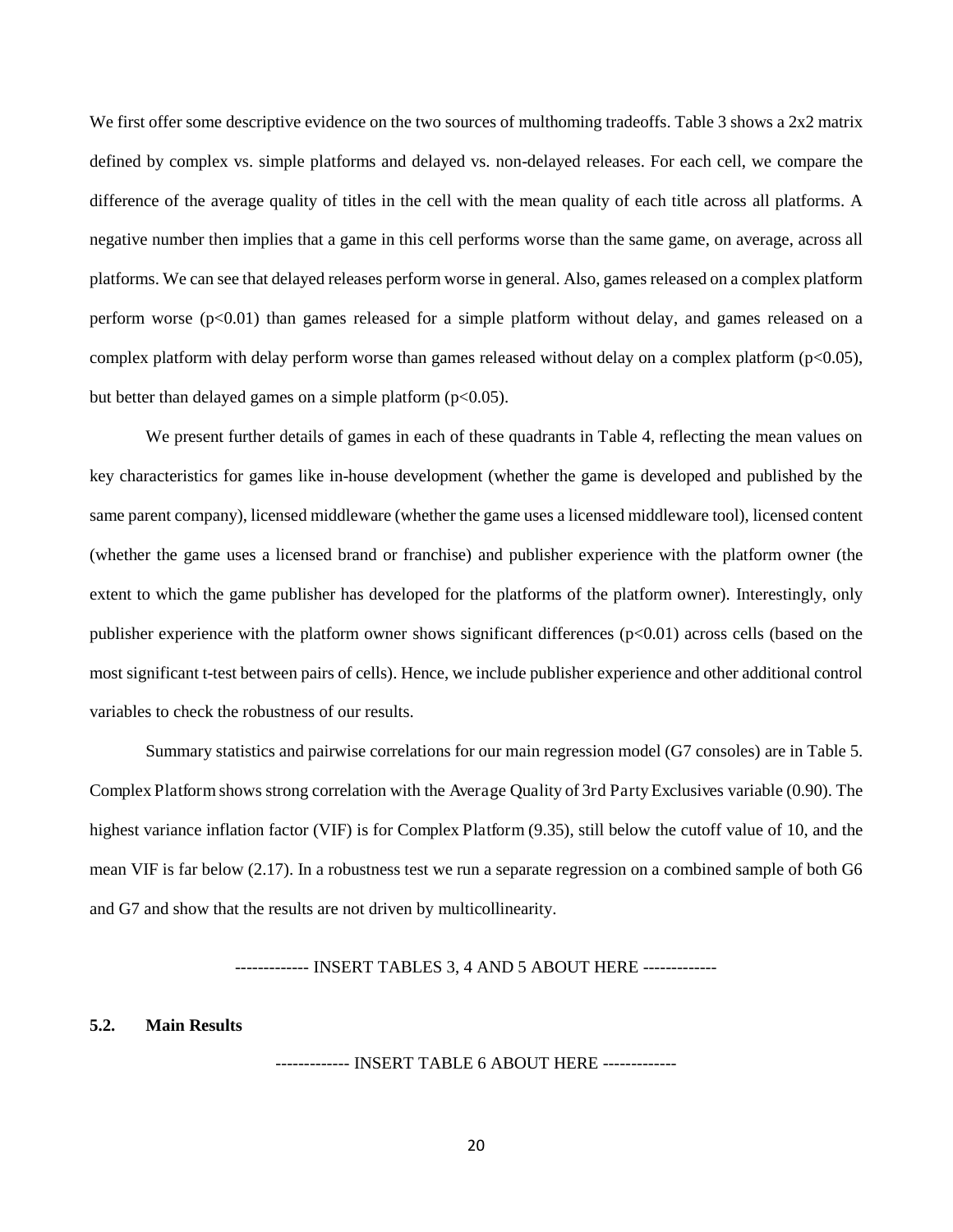The main results from our econometric analysis are given in Columns 6-1 to 6-5 in Table 6. The first model includes just the control variables. None of the controls are significant in our main regressions. Model 6-2 shows that Delayed Release has a negative and statistically significant coefficient (-3.365; p<.001), indicating that complements that multihome with a delay on a platform (i.e., sequentially) have lower quality on the delayed platform compared to the platform of original release. This effect remains significant when we include the Complex Platform variable (the second source of tradeoff). In fact, it becomes stronger in terms of magnitude (- 5.340; p<.001), with a significant difference in coefficients between Model 6-2 and Model 6-5 (p<0.05). These results provide strong support for our hypothesis H1.

We also find support for the prediction that multihoming complements have lower quality on the complex platform compared to the other platforms they are released on (H2). Model 6-3 shows that Complex Platform has a negative and statistically significant coefficient (-2.062; p<.01), which remains almost unchanged in the full Model 6-5. Finally, we interact the Complex Platform and Delayed Release dummies in model 6-5 to test whether the quality drop of delayed releases on the complex platform is smaller relative to the drop on simpler platforms as predicted in H3. The interaction coefficient is positive and significant  $(3.978; p<.001)$ . Comparing the coefficients in Model 6-5 shows that when multihoming sequentially to the most complex platform, the game declines in quality by 1.4 points on the complex platform compared to the game's quality on the platform of original release, with a predicted average quality of 69.6. Comparing this value with the decline in quality of 5.3 points when delayed to a simple platform (with a predicted average quality of 66.2 on the delayed simple platform), we can see that delayed releases experience greater quality drops when multihoming to simple platforms than to the complex platform, and a lower average level of quality. This supports Hypothesis 3. Because of the complexity of the platform architecture, complementors must dedicate significant resources to porting to make it work on the complex platform. Thus, they may tailor the multihoming version of the game more to the complex platform than they would to a simple one, and experience a smaller quality decline.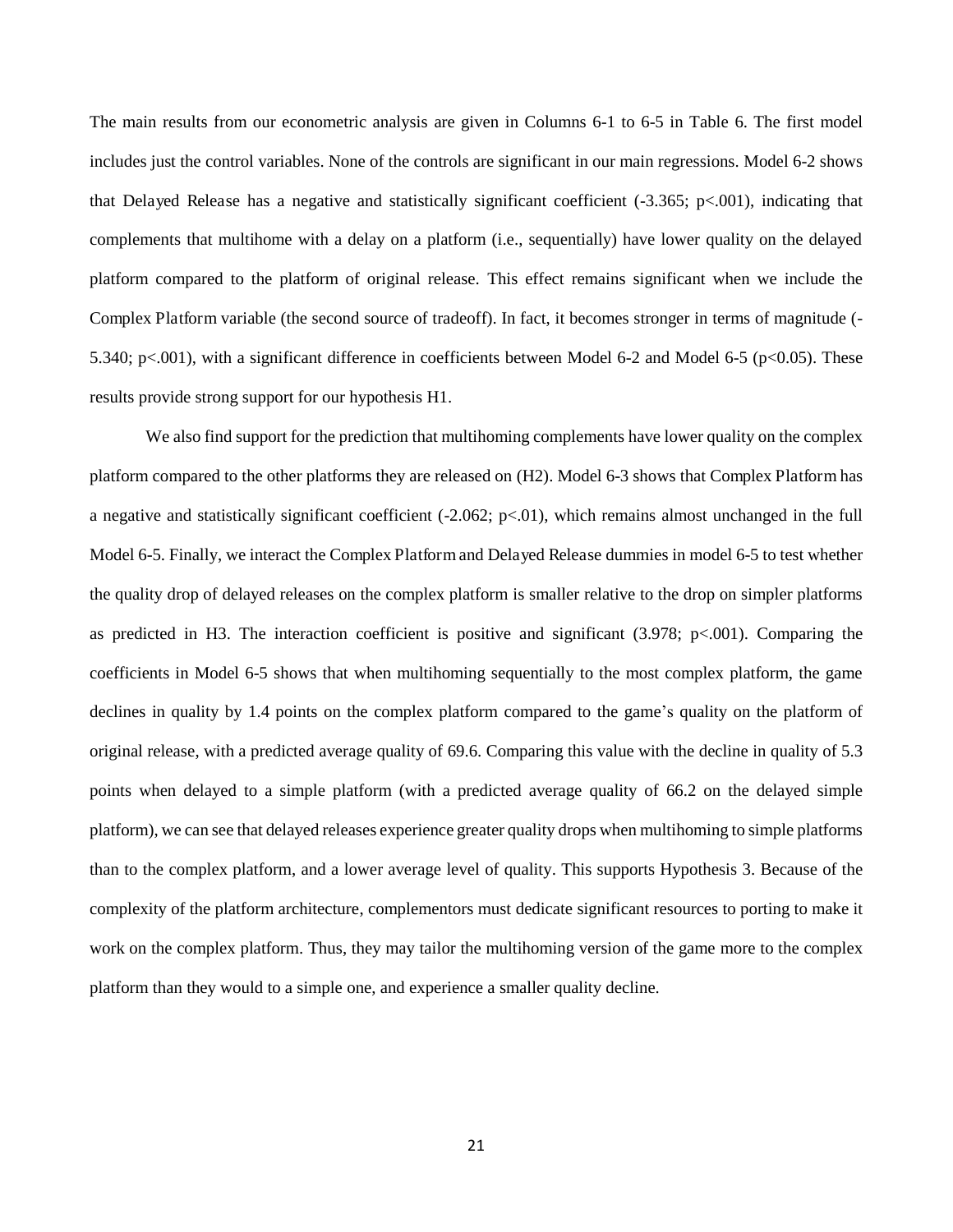To assess the economic significance of this effect, we ran game fixed-effects regressions with logged titleplatform sales as dependent variable.<sup>18</sup> One point of review scores creates a 4.5% difference in the cross-platform sales of a title. Using the results from our full model 6-5, all else equal, compared to simultaneous titles on simple platforms, delayed titles on simple platforms have 24% lower sales, simultaneous titles on complex platforms have 9% lower sales, and delayed titles on complex platforms have 15% lower sales.

#### **5.3. Robustness Checks**

 $\overline{a}$ 

In Table 7, we first replicated our baseline regression for the combined sample of consoles in Model 7- 1<sup>19</sup> to rule out the possibility that differences in the quality of multihoming games across these consoles are due to generation specific dynamics. In this regression, the Complex Platform dummy represents games released on PS2 or PS3 (the complex platforms in their respective generations). Results are qualitatively unchanged. In Model 7-2, we adopt a more stringent definition of Delayed Release, only considering games that are delayed more than 30 days to capture games that have undergone substantial changes on top of marketing considerations. Our results remain similar in magnitude, although the interaction term is relatively less significant. Model 7-3 runs the main regression with standard errors clustered at the title level, with unchanged results.

------------- INSERT TABLE 7 ABOUT HERE -------------

Model 7-4 introduces additional control variables. There is consensus in the industry that the Wii was not just a simpler machine; it was also underpowered in terms of graphics and processor, given the deliberate strategy of Nintendo of targeting casual gamers rather than the hard-core gamers targeted by PS3 and Xbox 360. To capture this idiosyncrasy of Wii, we calculated the number of games in the focal title's genre relative to the total number of games available for the platform to reflect the relevance of the focal genre for the console and its market positioning (Cennamo and Santaló 2013, Seamans and Zhu 2014). We also included the publisher's experience

<sup>&</sup>lt;sup>18</sup> We used quality scores as the independent variable, and the logged installed base of the console in the year of release for the title-platform as a control variable. The dependent variable is logged cumulative 12-month sales of the title-platform from its release date. Our multihoming sales data is available for a more limited number of observations, in total for 412 title-platforms and 190 unique titles in 7G. Results are available in the Appendix, Table A1.

 $19$  After merging, we excluded 34 observations that were multihomed cross-generation as our analysis focuses on comparing platform complexity across platforms of the same technological generation.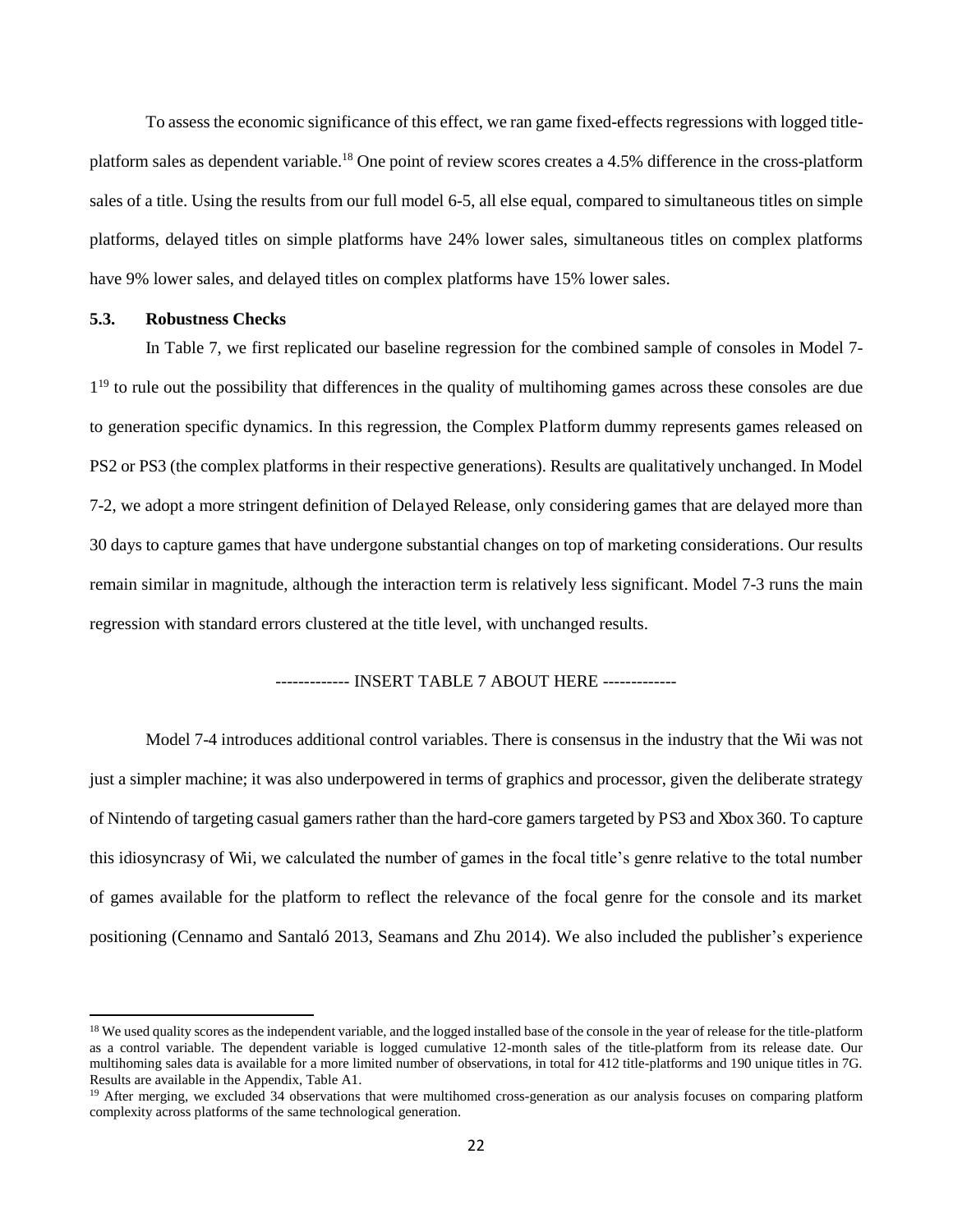with a platform. Our results are not affected by these additional controls. In Models 7-5 and 7-6, we split the sample between hardware demanding genres (such as Shooter, Sports, Action, Fighting, Racing, RPG and Flight) that intensively use graphics and processor power, and less demanding genres (such as Family Games, Children's Games, Strategy, Platformer, and Arcade) for which hardware power matters less for gaming experience. The negative main effect of Complex Platform is significant in both samples. For casual games this reflects differences between PS3 and Wii, whereas in cutting-edge genres this captures differences between PS3 and Xbox 360.<sup>20</sup> The interaction between Complex Platform and Delayed Release variable is only significant for the cutting-edge genre sample, which suggests that games targeting these genres are those that tend to dedicate greater resources for multihoming on the complex platform. This is intuitive, given that games targeting cutting-edge genres can benefit more from the advanced functionalities (e.g., graphics and computational power) of the complex platform.

Our delay variable does not distinguish between games that have first been released to a complex platform and then ported to a simple (non-complex) platform and vice versa.<sup>21</sup> In Table A2 in the Appendix, we run models with separate delay variables for different sequencing of delayed titles, using both our main and the combined sample and find that results remain qualitatively unchanged. Lastly, we test for two key factors specific to the development of game titles for game consoles that may impact multihoming performance: in-house development and licensed middleware. First, game development can be done by the same company marketing the game that decides which consoles to release on, or it can be done by independent companies (external development studios) and then published by the marketing company (i.e., the publisher). We capture this distinct way of organizing for complementary innovation through a dummy variable, in-house development, that takes value 1 for games developed and published by the same parent company. In our sample, about 70% (52 out of 74) of all the multihoming delayed games, and about 61% (202 out of the 333) of the multihoming titles released on the complex platform are developed in-house. Developers also often use licensed middleware tools designed to be platformagnostic to develop the game such that they can easily adjust the software code for each target platform supported by the middleware. About 16% (22) of the multihoming delayed games, and 17% (56) of the multihoming titles

l

<sup>&</sup>lt;sup>20</sup> We ran further regressions (available from the authors) with the individual platform dummies which support this.

<sup>&</sup>lt;sup>21</sup> We thank a reviewer for alerting us to this.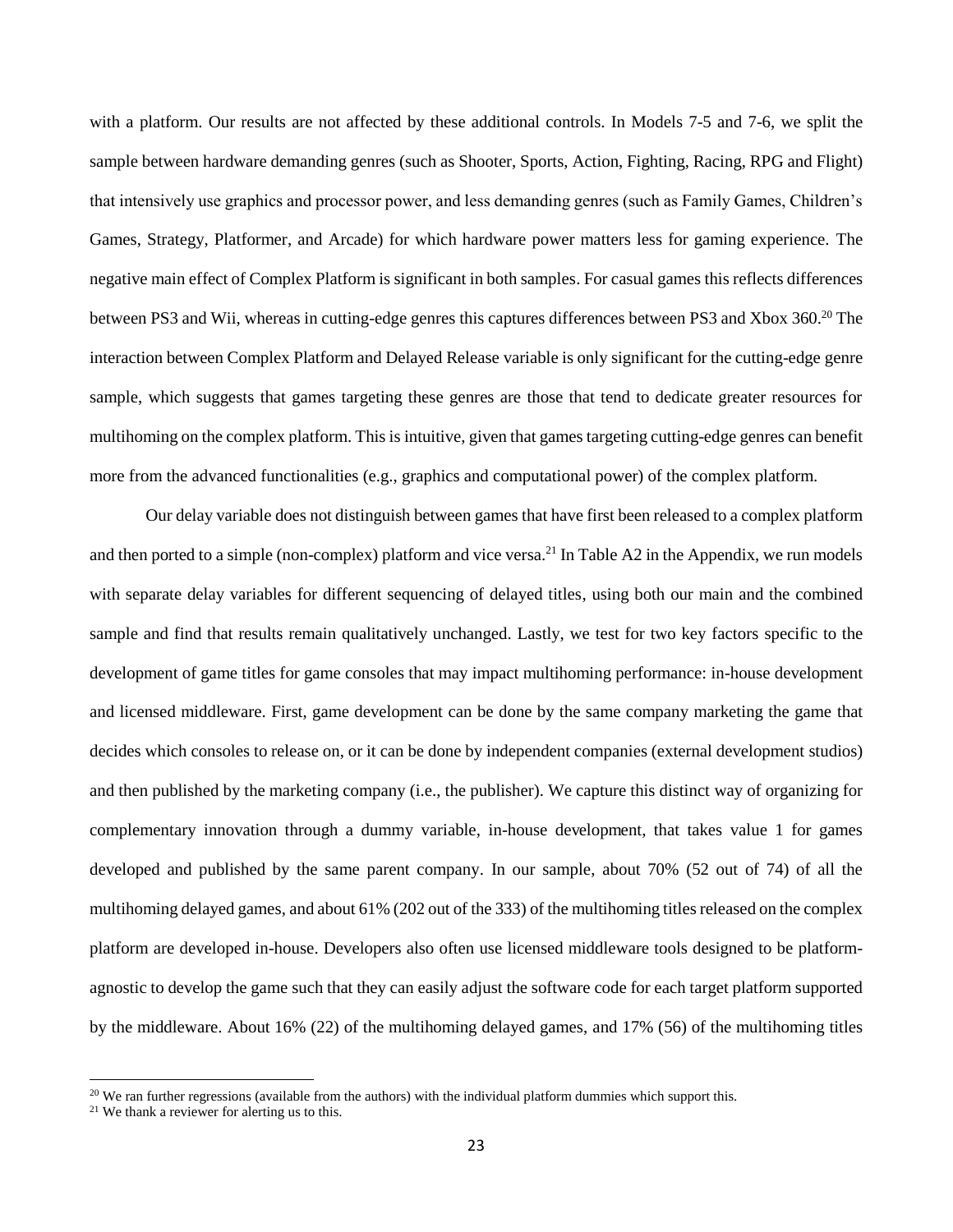released on the complex platform use middleware tools. In principle, these tools should help reduce the hurdles and costs of integrating a game with a platform. As shown in Models 7-7 and 7-8, our main results remain unchanged. This suggests that the quality tradeoffs due to differences in platform architectures cannot be easily mitigated via these tools: In fact, the quality decline for delayed releases using middleware tools is even greater. $^{22}$ 

#### **6. DISCUSSION AND CONCLUSION**

l

We study the impact of platform architecture on the quality of multihoming complements, and focus on the tradeoffs of multihoming complements across platforms of differing platform architectures (after controlling for game-specific factors). We look at multihoming video games in the seventh generation of video game consoles from 2005 to 2010 and find support for our main prediction that games receive lower quality scores on complex platform architectures. Put simply, it is more difficult to port a game onto a complex platform; quality performance of the complement on that platform is therefore lower. This confirms that differences in platform architectures, particularly technological complexity, matter for the decisions and outcomes of complement providers to port their complements to specific platforms.

We answer recent calls to bring the IT artifact to the core of theory development to understand "how platform architecture influences the evolutionary dynamics of ecosystems and modules [complements] in platform settings" (Tiwana et al. 2010:678). We focus on differences in the complexity of the underlying platform technology as a key dimension of platform architecture, extending the multihoming literature that has mainly looked at the implications of multihoming for platform competition, with the implicit assumption that multihoming complements have the same quality performance on different platforms. We show this is not the case because differences in the platform architecture of platforms entail quality tradeoffs for multihoming complements arising from the extent their design is co-specialized to each platform. Complements designed to conform more to a focal platform's specifications have lower quality performance on platforms they are subsequently multihomed to; and multihoming complements have lower quality performance on more complex platforms (compared to less complex ones), whether multihoming sequentially or simultaneously.

<sup>&</sup>lt;sup>22</sup> The coefficients on the "direct" effects of the variables Inhouse Development and Licensed Middleware are absorbed by our game fixed effects; therefore, these terms are not present in our regression model. For a similar example, please see Boudreau et al. (2011).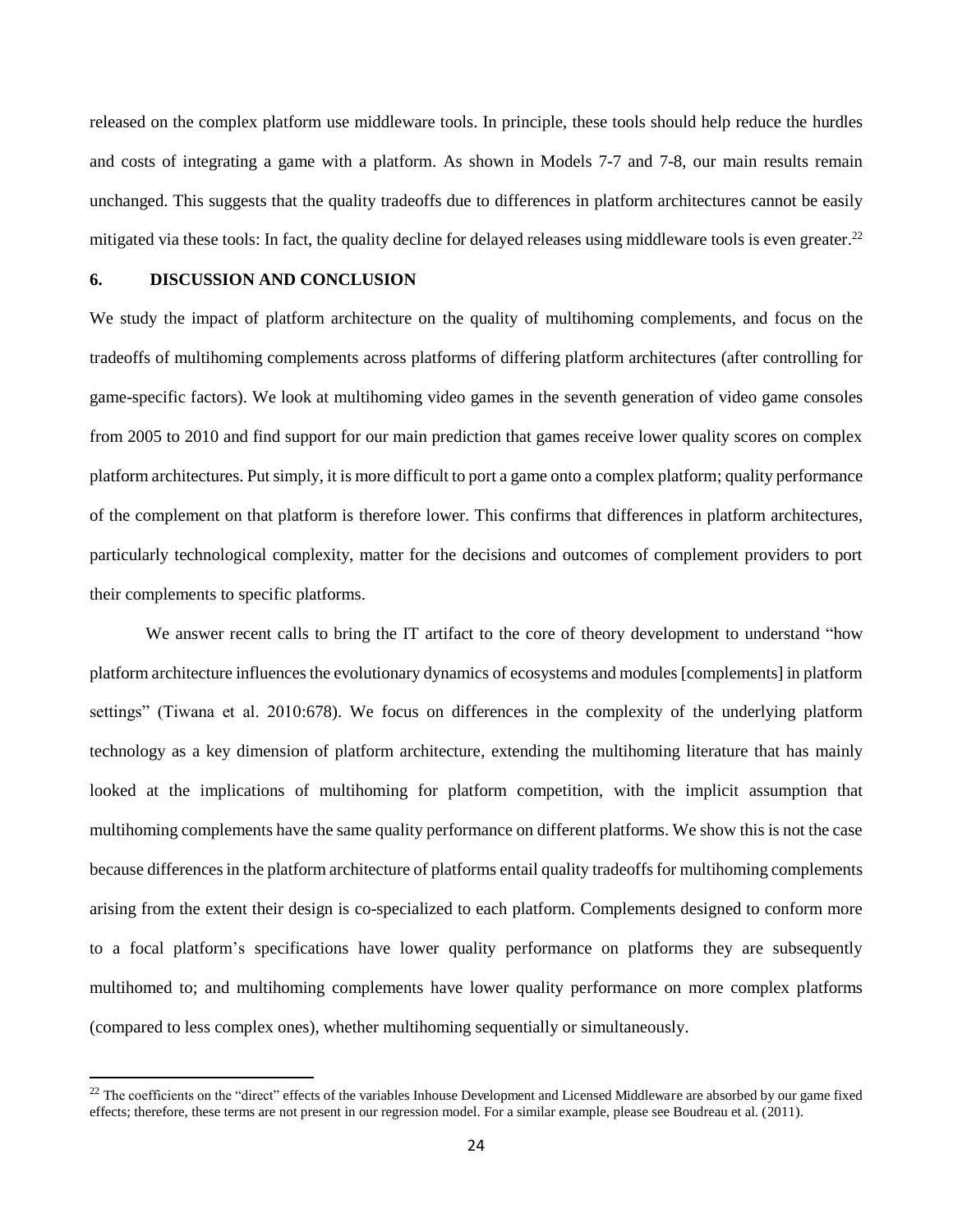This has multiple implications. First, complex platforms require higher co-specialization by third-party developers to achieve superior software performance. Using cross-platform development technology such as middleware tools does not help avoid these platform-specific investments; exclusive complements seem better suited. Post-hoc descriptive analysis on the subsample of exclusive games indeed reveals systematic differences between complex and less complex consoles. Examining the top games within the generation, the complex console tends to have the highest scores in exclusive game titles. Tables 8 and 9 show the Top 10  $3<sup>rd</sup>$  party exclusive titles (in terms of quality ranking) for G7 and G6, respectively. These top games are the exclusive games that will affect the competitive positions of each platform and will sell platforms (Binken and Stremersch, 2009). Complex consoles have a higher number of titles in the Top 10 compared to relatively simple consoles.<sup>23</sup>

#### ------------- INSERT TABLES 8 AND 9 ABOUT HERE -------------

Second, our results provide indicative evidence of the opportunities that more complex platforms offer to complementors that do specialize on the platform. However, as per our empirical results, platform complexity also makes it more difficult to obtain (multihoming) games of similar quality to those on competing systems. In fact, although PS3 had most of the exclusive games in the top 10 list of its generation, it only obtained 18 exclusive games from third-party developers versus 69 for Xbox360 and 189 for Wii during our observation period. Hence, platform owners face a tradeoff between i) a simpler platform architecture with more standardized interfaces that can enable greater innovation "in the complement" (Baldwin and Clark 2000, Schilling 2000), but also increase fungibility of the complement across competing platforms, reducing complement-based differentiation of the platform, and ii) a more technologically demanding platform architecture that renders the system more unique, but requires greater co-specialization by complement providers to achieve higher integration between complements and platform. The owner of a complex platform may offer incentives to exclusive complementors (Cennamo and Santaló, 2013) or produce exclusive complements itself (Cennamo 2016) to leverage its architecture rather than rely on lower-quality multihoming complements. Given the high financial risks involved,

l

<sup>&</sup>lt;sup>23</sup> Other statistics such as the top percentile and the mean quality score confirm this pattern of complex consoles attracting higher-quality exclusive games.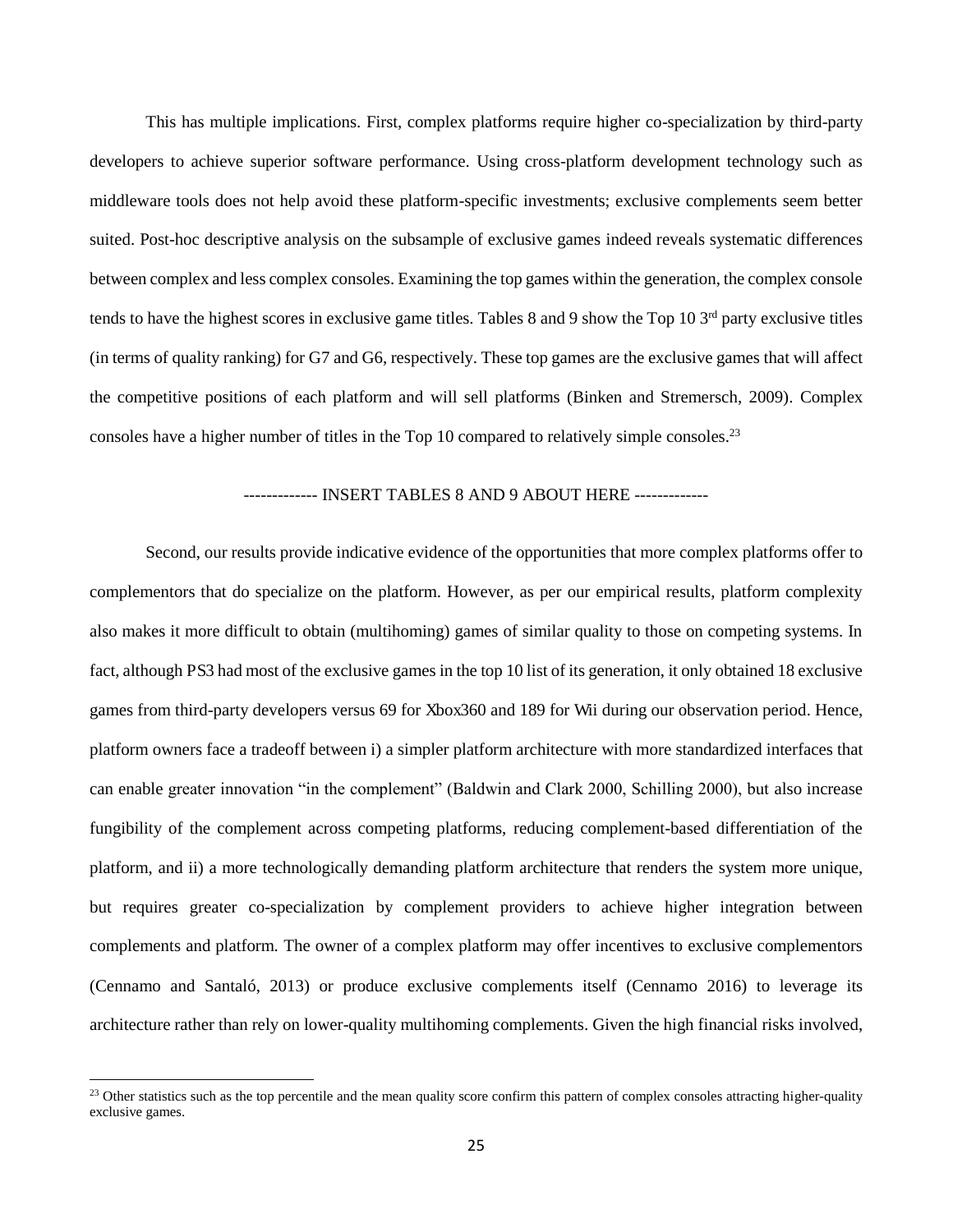the higher level of co-specialization and the resulting hold-up problems (Kretschmer and Reitzig 2013), we expect more interventions by the owner of a complex console such as co-marketing and co-development activities. The extent to which this is the case is an interesting question for future work, not least because we know little about the mechanisms used by platform owners to incentivize investments by complementors besides pricing and installed based mechanisms (Claussen et al. 2013; Tiwana 2015).

Third, our theoretical logic and findings offer novel insights about the economics of multihoming, and their implications for platform competition. There are "hidden" platform-specific costs of complementary innovation and multihoming arising from the need to integrate a complement with a given platform architecture. Hence, multihoming costs are not fully exogenous and they differ across platforms. Also, multihoming complements need not equalize indirect network effects across platforms, suggesting an asymmetric effect on platform value (Cennamo 2016). Multihoming complements might not reduce differentiation among platforms as suggested in the literature (Landsman and Stremersch 2011) because the quality of multihoming complements differs across platforms of differing architectures. This points to another strategic dimension for platform owners, its attractiveness for high-quality multihomed games, which calls for integrating the design rules for complement providers (Baldwin and Woodard 2009, Gawer 2014; Yoo et al. 2010) with the economic incentives to multihome (Corts and Lederman 2009, Bresnahan et al. 2015).

The tradeoff between platform complexity and attractiveness for multihoming complements we identify raises the prospect of competition between a large, open (simple) platform and a smaller, exclusive (complex) platform where complex and less complex platforms may each secure distinct "spheres of influence" (Gimeno 1999) in the market. Complex platforms may offer consumers unique complements of high quality, while less complex platforms can offer a greater variety of complements. In contexts where most consumers have a strong preference for variety, platform architecture is likely to converge, whereas if consumers are heterogeneous in their preferences over quality and variety, we expect to see greater variance in the architecture of competing platforms.

Our hypotheses rest on three key mechanisms: First, the difficulty of customizing a complement for a platform depends on the platform's complexity. Second, specialization on one platform "locks in" certain complement features, which hinders porting the complement to another platform. Third, the difficulty of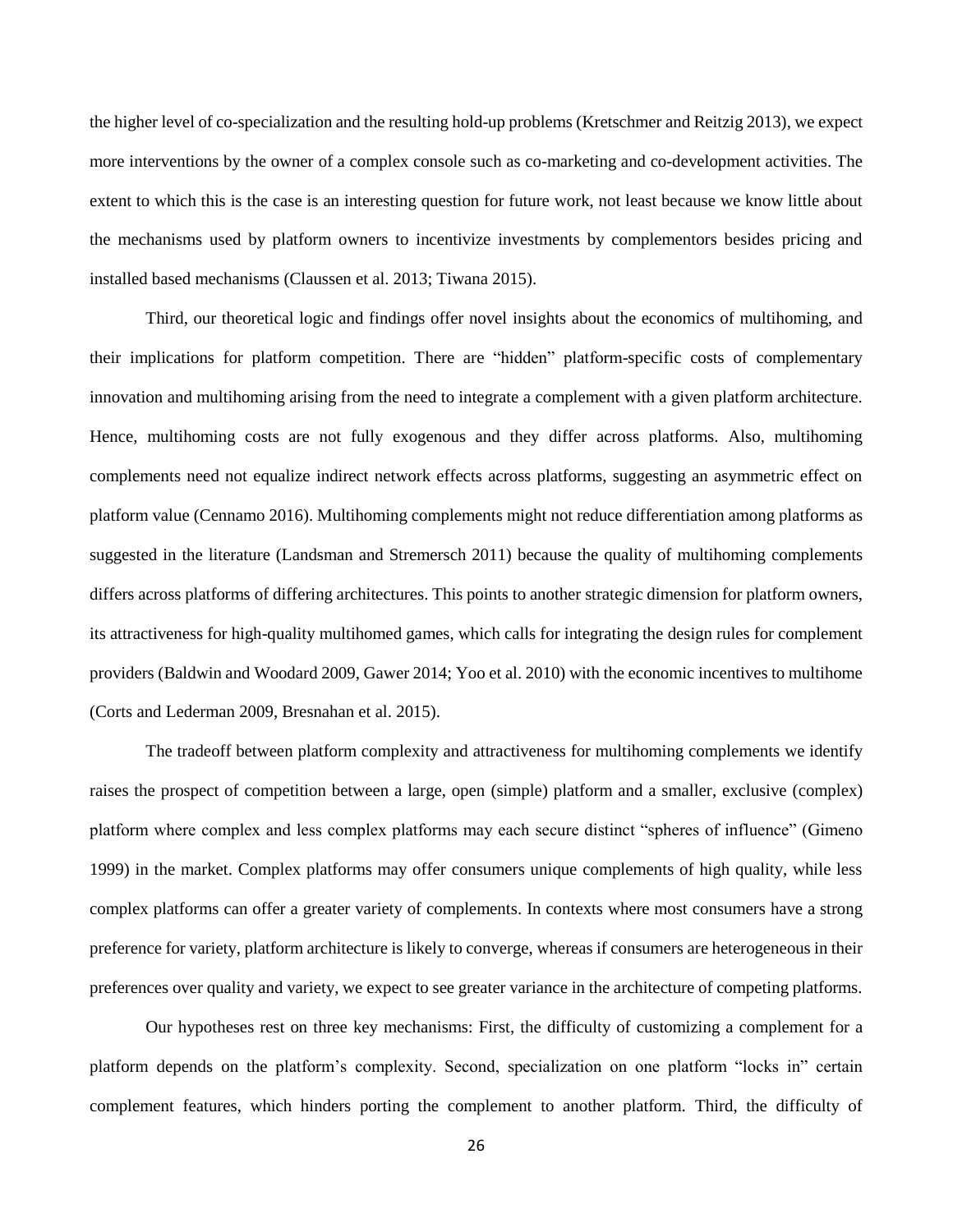developing a complement for a complex platform can be offset by spreading the process over time. In settings where platform complexity is mitigated through a standardized complement interface, our results on complexity would not hold. Similarly, if only a small share of efforts on one platform could be reused on another platform, our results on specialization through staggered development would be weaker because developing a complement for one platform would not lock in features for another. Finally, complementors that are not capacity constrained can develop complements for multiple consoles concurrently, so that separate development for a complex platform would not carry extra benefits. The validity of these assumptions are also boundary conditions of our work.

Our results have several managerial implications. First, the difference in quality performance for the same game on distinct platforms suggests additional costs of multihoming that managers might not fully anticipate when multihoming to different platforms. Since game quality is an important predictor of game sales (Zhu and Zhang 2010), when multihoming to a complex platform, managers may want to stagger the release and take more time to optimize and integrate the complement with the complex technology. Further, platform architecture can inform complement providers about the likely success of various multihoming strategies. While we show that delayed releases have lower quality than their earlier sibling, the predicted average quality (from our estimations) of the game in the original platform of release is higher than the sample average. Thus, despite the tradeoff from multihoming, there are clear returns from specialization on the platform of original release. Complementors can choose different strategies; specializing first on one platform to maximize their chances of reaching higher innovation performance, or choosing a simultaneous multihoming approach, sacrificing maximum quality on a platform to reduce variance of the complement's quality across platforms. Complementors aiming to preserve their (or the game's) brand and reputation across multiple user groups and platforms might choose this strategy.

Our results provoke new research questions at the firm- and platform-level. First, if platform complexity generates development and performance issues for complement providers, why do firms choose to design a complex architecture in the first place? More advanced platforms can offer more value to users and outperform competitors (Zhu and Iansiti 2012), also through "platform envelopment" – the bundling of functionalities from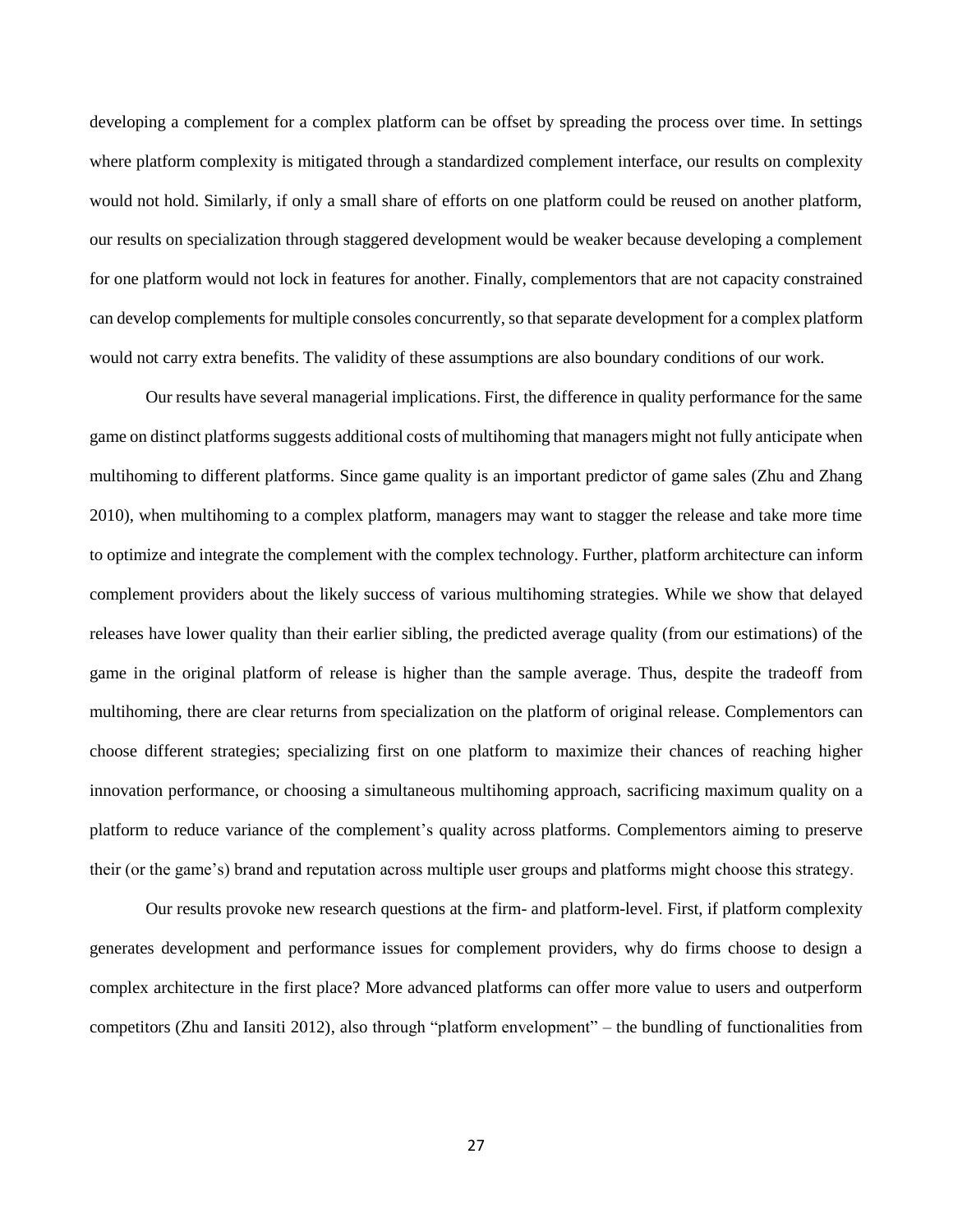platforms in adjacent markets (Eisenman et al.  $2011$ ).<sup>24</sup> However, as these improvements in performance can create greater technological complexity, these platforms may also attract fewer complements (Anderson et al. 2014) or, as we find, complements of lower quality. However, while complex platforms suffer a "quality discount" vis-à-vis less complex platforms for multihoming complements, they possibly hold a "quality advantage" for their exclusive complements that represent sources of differentiation for the platform (Cennamo and Santaló, 2013). This asymmetric quality effect for exclusive and multihoming complements can help explain platform performance and dynamics beyond network effects dynamics, raising new and interesting questions.

Second, our evidence of the tradeoff from specialization and the result on delayed releases highlight how critical it is for platforms to attract and obtain complements early. This not only increases the availability of complements on the platform and thus grows the user base via network effects (Anderson et al. 2014), it also increases the quality of complements obtained (Cennamo 2016). Also, while research has assessed the role of exclusivity for platform competition (Cennamo and Santaló 2013; Corts and Lederman 2009), it is interesting to understand how the "temporary" exclusivity period between the first and delayed release affects platform competition. Given the difference in complement quality between the delayed and original release, this might create a differentiation gap between the two platforms. The question then becomes what platform owners should do to induce complementors to specialize first to their platform, i.e., how to attract complementors early.

Finally, if platform owners cannot resolve the technological dilemma of having an advanced platform that is not complex, the question becomes an organizational one (Tiwana et al. 2010; Yoo et al. 2010): How do platform owners manage this complexity with their complement providers? We have limited knowledge on the interorganizational schemes and mechanisms used by platform providers to guarantee high-quality integration with complements (Tiwana 2015), and to govern the evolution of the ecosystem of complement providers to reduce unintended variance (in quality) and increase intended variance (variety of high-quality complements) (Tiwana et al. 2010, Wareham et al. 2014). This indicates a common strategy by platform owners to maintain control over

 $\overline{a}$ 

<sup>&</sup>lt;sup>24</sup> For instance, Sony delayed the launch to the market of the PlayStation 3 to integrate Blu-Ray DVD functionality into the console. This may have given consumers extra benefits from the console, but at the cost of increasing complexity for developers, and thus their costs of multihoming to the PS3, which implied lower-quality multihoming games (as per our G7 results).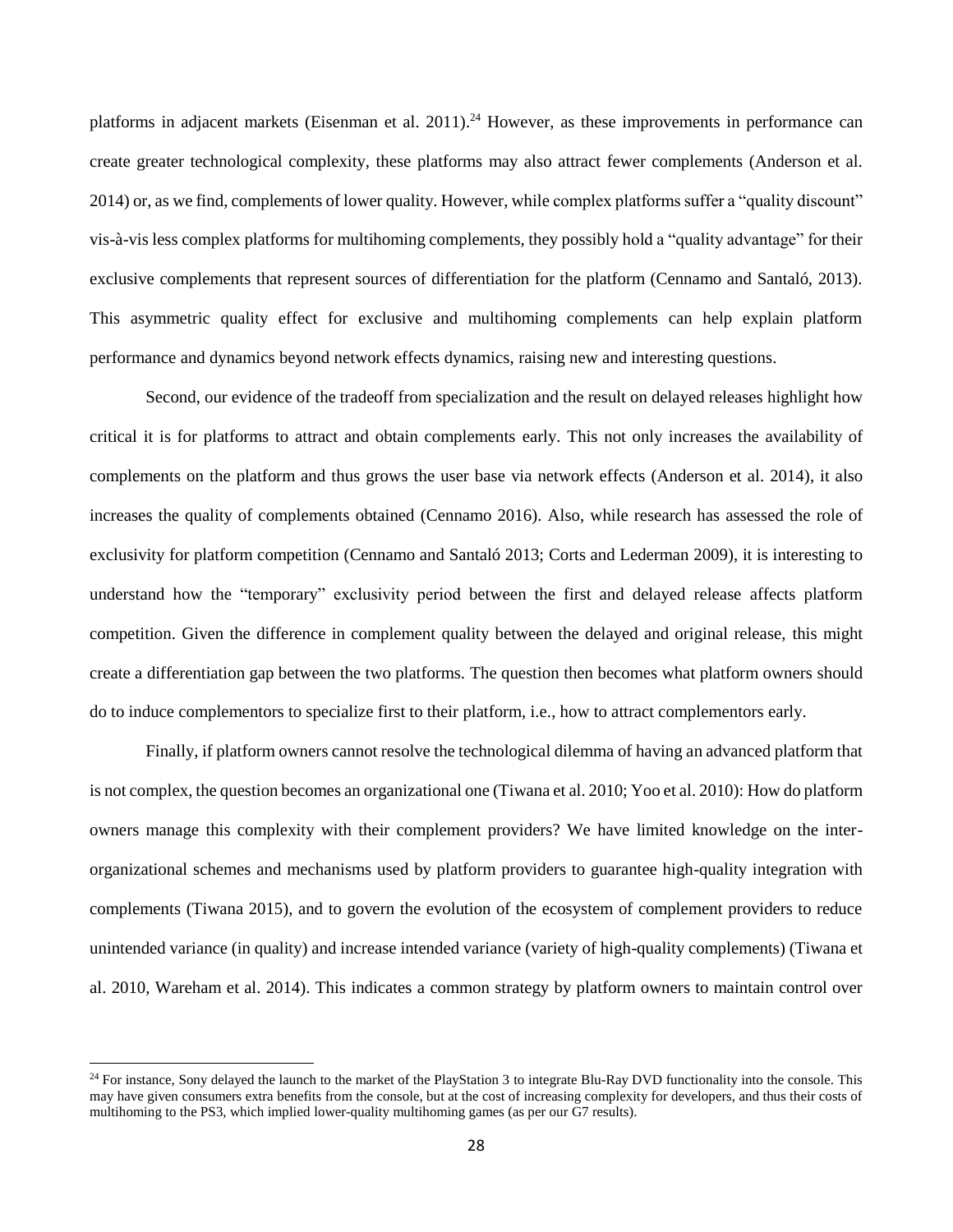the type and quality of complementary innovations produced: they produce complements themselves. However, this has both advantages and disadvantages (Gawer and Henderson 2007). If platform owners integrate more, coopetition with complement providers will be stronger, especially for those releasing multihoming games. This may create tensions with complement providers (Cennamo 2016). Therefore, research on platform technological infrastructures and the ecosystem of platform core, first-party and third-party complements should include both strategic and technical parameters to fully reflect the underlying dynamics of platform evolution and innovation.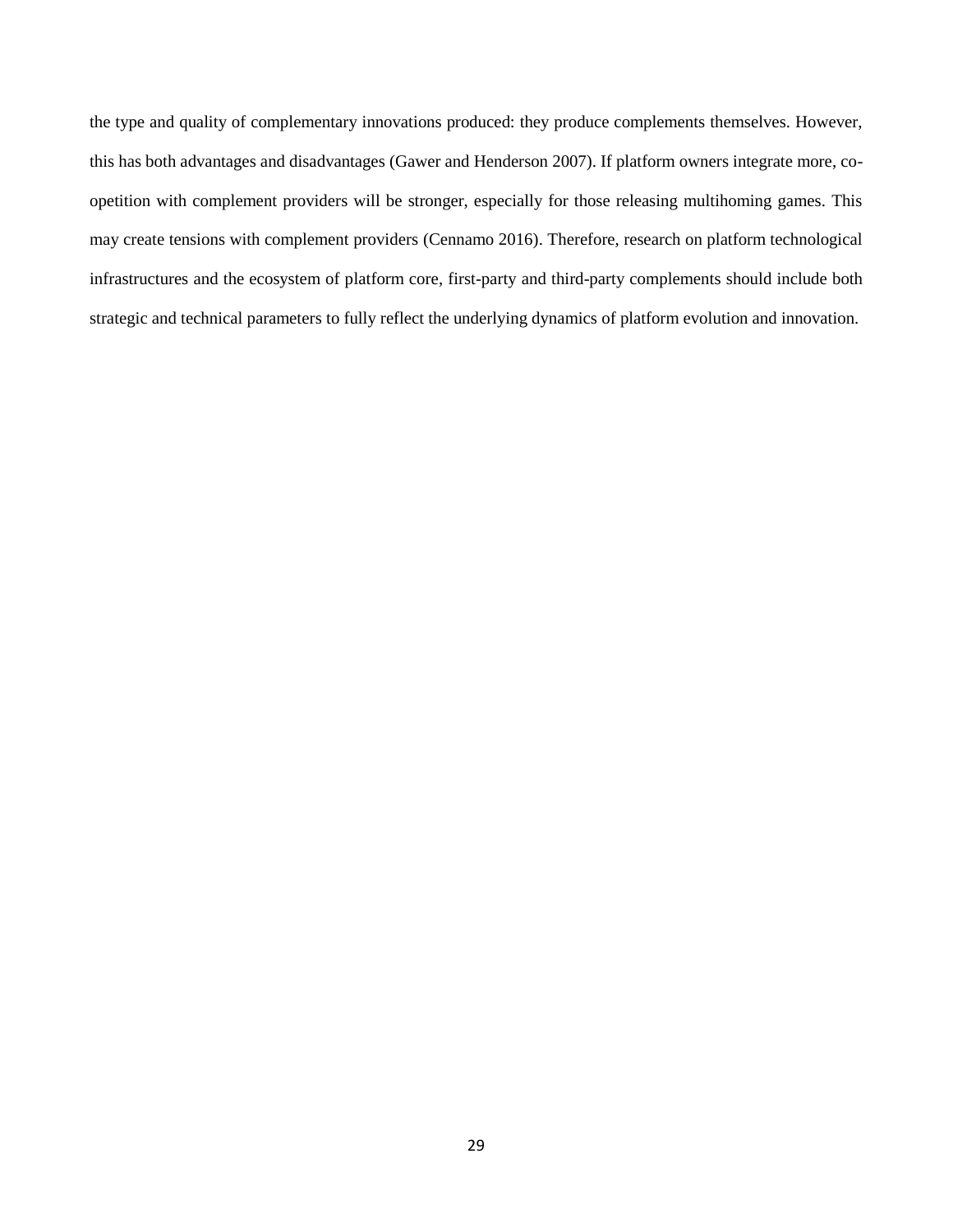## **References**

Ambrus A, Calvano E, Reisinger M (2016) Either or both competition: A two-sided theory of advertising with overlapping viewerships. Amer. Econom. J.: Microeconomics 8(3):189–222.

Anderson EG Jr, Parker GG, Tan B (2014) Platform performance investment in the presence of network externalities. Inform. Systems Res. 25(1):152–172.

Armstrong, M. 2006. Competition in two-sided markets. RAND J. Econom. 37 (3): 668–91.

Armstrong, M., J. Wright. (2007) Two-sided markets, competitive bottlenecks and exclusive contracts. Econom. Theory 32(2) 353–380.

Athey, S., Calvano, E., and Gans, J. S. (2016). The impact of consumer multi-homing on advertising markets and media competition. Management Sci., ePub ahead of print December 16, [https://doi.org/10.1287/mnsc.2016.2675.](https://doi.org/10.1287/mnsc.2016.2675)

Baldwin C, Clark K (2000) Design Rules: The Power of Modularity. (MIT Press, Cambridge, MA).

Baldwin C, Woodard CJ (2009) The architecture of platforms: A unified view. Gawer A, ed. Platforms, Markets and Innovation (Edward Elgar, Cheltenham, UK), 19–44.

Binken JLG, Stremersch S (2009) The effect of superstar software on hardware sales in system markets. J. Marketing.73(2):88-104.

Boudreau KJ, Lacetera N, Lakhani KR (2011) Incentives and problem uncertainty in innovation contests: An empirical analysis. Management Sci. 57(5):843-863.

Bresnahan T, Orsini J, Yin P (2015) Demand heterogeneity, inframarginal multihoming, and platform market stability: Mobile app. Working paper, Stanford University, Stanford.

Caillaud B, Jullien B (2003) Chicken and egg: Competition among intermediation service providers. RAND J. Econom. 34(2): 309–328.

Cennamo C (2016) Building the value of next-generation platforms: The paradox of diminishing returns. J. Manag. ePub ahead of print July 15, 2016, doi: 10.1177/0149206316658350.

Cennamo C, Santalo J (2013) Platform competition: Strategic tradeoffs in platform markets. Strategic Management J. 34(11):1331-1350.

Claussen J, Kretschmer T, Mayrhofer P (2013) The effects of rewarding user engagement: The case of Facebook apps. Inform. Systems Res. 24(1):186-200.

Claussen J, Essling C, Kretschmer T (2015a) When less can be more–Setting technology levels in complementary goods markets. Res. Policy 44(2):328–339.

Claussen J, Kretschmer T, Stieglitz N (2015b) Vertical scope, turbulence, and the benefits of commitment and flexibility. Management Sci. 61(4):915-929.

Clements M, Ohashi H (2005) Indirect network effects and the product cycle: Video games in the U.S., 1994– 2002. J. Indust. Econom. 53(4):515–542.

Corts KS, Lederman M (2009) Software exclusivity and the scope of indirect network effects in the U.S. home video game market. Internat. J. Indust. Organ. 27:121–136.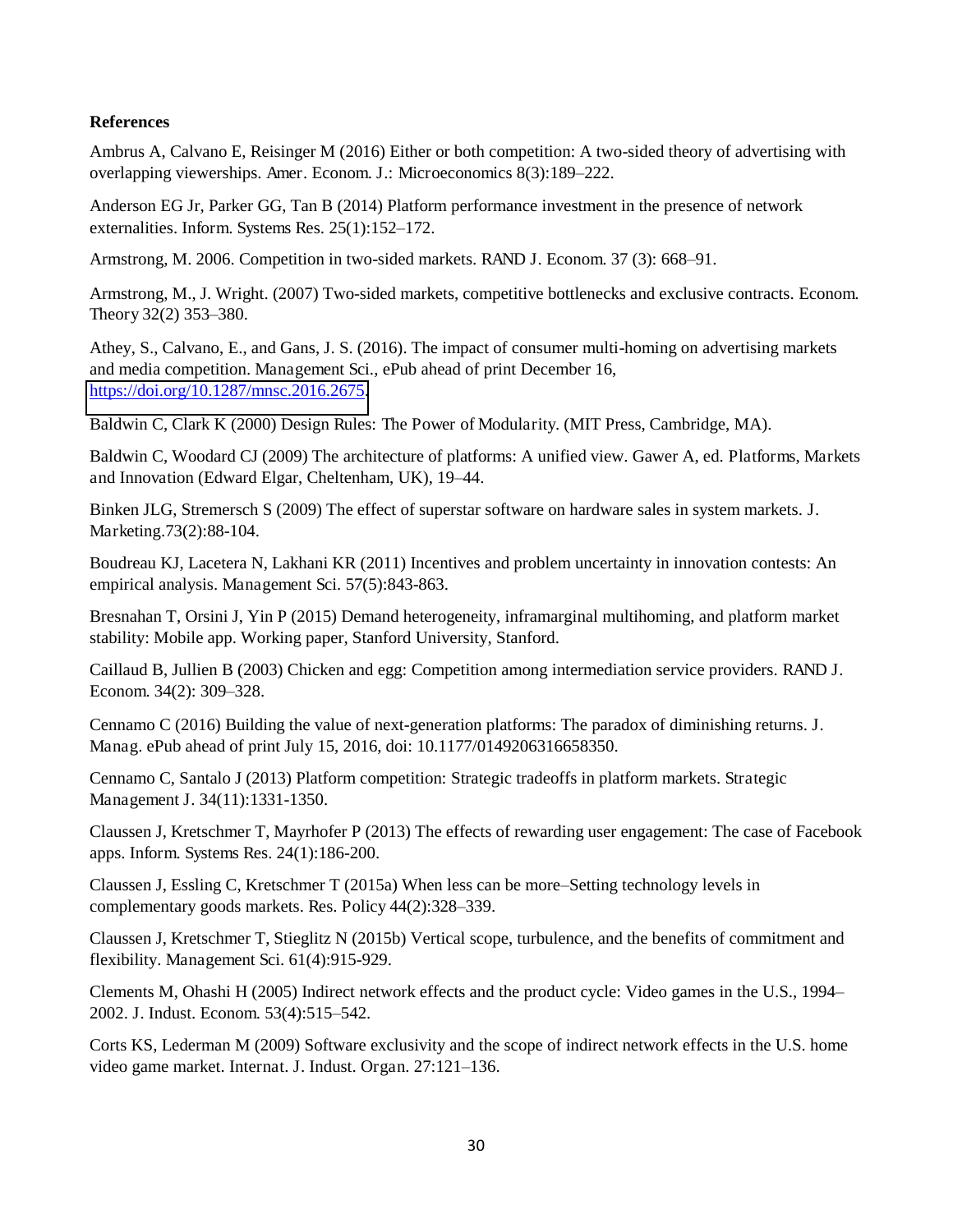Eisenmann T, Parker G, Van Alstyne M (2011) Platform envelopment. Strategic Management J. 32(12):1270– 1285.

ESA of Canada (2013) Essential facts about the Canadian video game industry. Entertainment Software Association of Canada.

Gawer A (2014) Bridging differing perspectives on technological platforms: Toward an integrative framework. Res. Policy 43(7):1239-1249.

Gawer A, Cusumano M (2002) Platform Leadership: How Intel, Microsoft, and Cisco Drive Industry Innovation (Harvard Business School Press, Boston).

Gawer, A., Henderson, R. (2007) Platform owner entry and innovation in complementary markets: Evidence from Intel. J. Econ. Manag. Strategy 16 (1), 1–34.

Gimeno J (1999) Reciprocal threats in multimarket rivalry: staking out 'spheres of influence' in the U.S. airline industry. Strategic Management J. 20(2): 101–128.

Hagiu A, Wright J (2015) Multi-sided platforms. Internat. J. Indust. Organ. 43:162-174.

Jacobides, MG, Knudsen T, Augier M (2006) Benefiting from innovation: Value creation, value appropriation and the role of industry architectures. Res. Policy 35(6): 1200–1221.

Jacobides, MG, Cennamo C, Gawer A (2017) Towards a theory of ecosystem. Working paper.

Jeitschko TD, Tremblay MJ (2017) Platform competition with endogenous homing. Working paper. <http://dx.doi.org/10.2139/ssrn.2441190>

Kapoor R, Agarwal S (2017) Sustaining superior performance in business ecosystems: Evidence from application software developers in the iOS and Android smartphone ecosystems. Org. Sci. 28(3): 531-551.

Kent SL (2001) The ultimate history of video games: From Pong to Pokemon - The story behind the craze that touched our lives and changed the world. (Prima Publishing, New York).

Klompmaker JE, Hughes DG, Haley RI (1976) Test marketing in new product development. Harvard Bus. Rev. 54(3):128-138.

Kotaku (2014) How much does it cost to make a big video game? Accessed 23 August 2016. [http://kotaku.com/how-much-does-it-cost-to-make-a-big-video-game-1501413649.](http://kotaku.com/how-much-does-it-cost-to-make-a-big-video-game-1501413649)

Kretschmer T, Claussen J (2016) Generational transitions in platform markets—The role of backward compatibility. Strategy Sci. 1(2):90-104.

Kretschmer T, Reitzig M (2013) How Much to Integrate? Firms' Profit-Maximizing R&D Allocations in Emerging Standard Settings. Academy of Management Proceedings

Landsman V, Stremersch S (2011) Multihoming in two-sided markets: An empirical inquiry in the video game console industry. J. Marketing 75(6):39–54.

Lee RS (2013) Vertical integration and exclusivity in platform and two-sided markets. Am. Econ. Rev. 103(7):2960-3000.

McIntyre DP, Srinivasan A (2017) Networks, platforms, and strategy: Emerging views and next steps. Strat. Mgmt. J. 38(1): 141–160.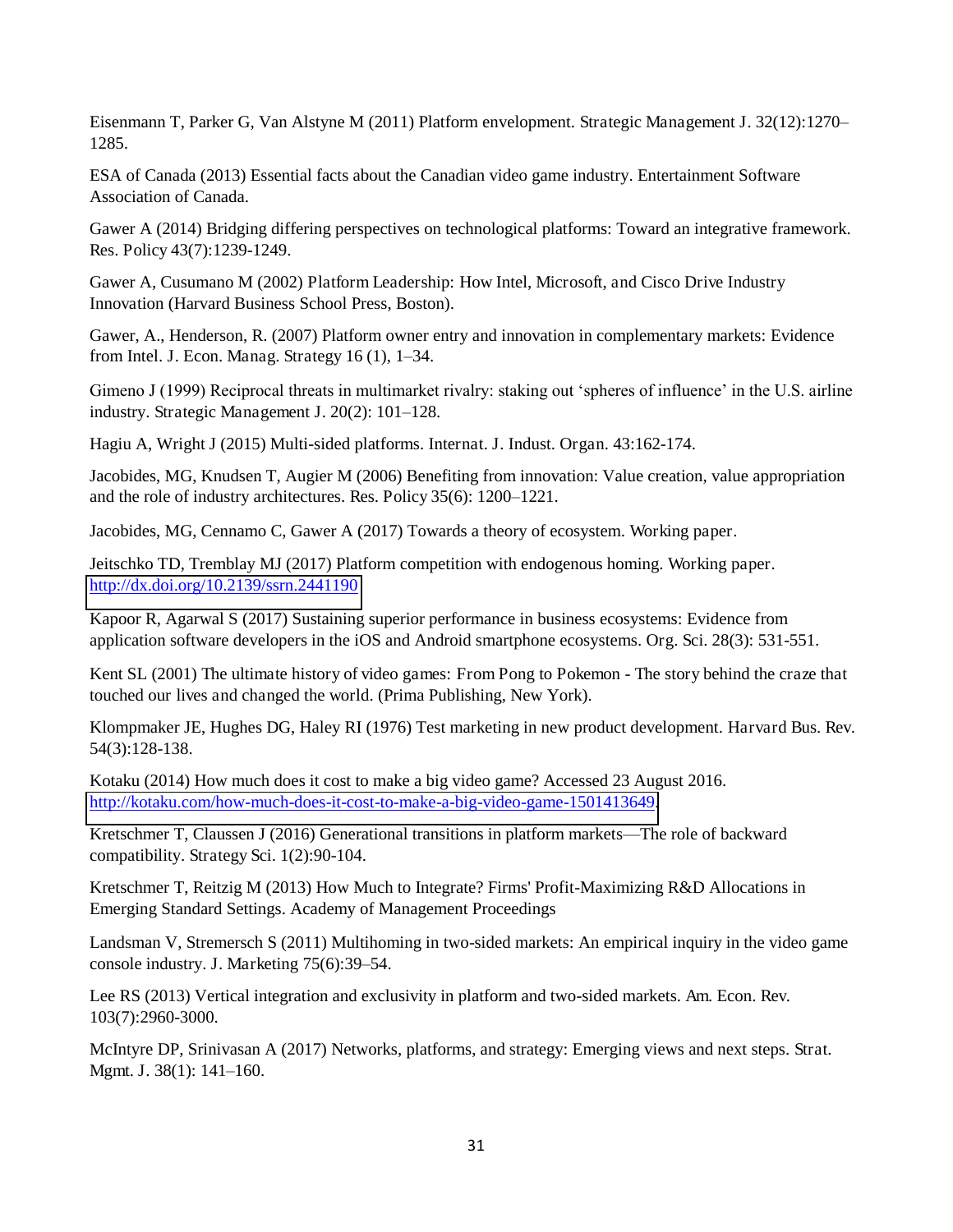Pachter M, McKay N, Citrin N (2014) Post Hoc Ergo Propter Hoc; Why the Next Generation Will Be as Big as Ever. Wedbush Securities.

Parish J (2014) The lost child of a house divided: A Sega Saturn retrospective. Accessed 27 August 2016. [http://www.usgamer.net/articles/the-lost-child-of-a-house-divided-a-sega-saturn-retrospective.](http://www.usgamer.net/articles/the-lost-child-of-a-house-divided-a-sega-saturn-retrospective)

Parker G, Van Alstyne M (2005) Two-sided network effects: A theory of information product design. Management Sci. 51(10):1494–1504.

Pettus, S. 2013. Service Games: The Rise and Fall of SEGA: Enhanced Edition. Printed by CreateSpace Independent Publishing.

Reimer J (2005) Cross-platform game development and the next generation of consoles. Accessed 20 August 2016. [http://arstechnica.com/articles/paedia/hardware/crossplatform.ars.](http://arstechnica.com/articles/paedia/hardware/crossplatform.ars)

Rochet JC, Tirole J (2003) Platform competition in two-sided markets. J. Eur. Econom. Assoc. 1(4):990–1029.

Rochet JC, Tirole J (2006) Two-sided markets: A progress report. RAND J. Econom. 37(3):645–667.

Roth S (2013) Coding "To The Metal" is a dangerous ideal. Accessed 07 September 2016. [http://www.gamasutra.com/blogs/SimonRoth/20130522/192814/Coding\\_quotTo\\_The\\_Metalquot\\_is\\_a\\_dangero](http://www.gamasutra.com/blogs/SimonRoth/20130522/192814/Coding_quotTo_The_Metalquot_is_a_dangerous_ideal.php) [us\\_ideal.php.](http://www.gamasutra.com/blogs/SimonRoth/20130522/192814/Coding_quotTo_The_Metalquot_is_a_dangerous_ideal.php)

Rysman, M (2007) An empirical analysis of payment card usage. J. Ind. Econ. 55(1): 1-36.

Schilling M (2000) Toward a general modular systems theory and its application to interfirm product modularity. Acad. Management Rev. 25(2):312–334.

Seamans, R, Zhu F (2014) Responses to entry in multi-sided markets: The impact of Craigslist on local newspapers. Management Sci. 60(2): 476-493.

Sorenson O, Rivkin JW, Fleming L (2006) Complexity, networks and knowledge flow. Res. Policy 35(7):994– 1017.

Tiwana A (2015) Evolutionary competition in platform ecosystems. Inform. Systems Res. 26(2):266–281.

Tiwana A, Konsynski B, Bush AA (2010) Research commentary- platform evolution: Coevolution of platform architecture, governance, and environmental dynamics. Inform. Systems Res. 21(4):675–687.

Wareham J, Fox P, Giner J (2014) Technology ecosystem governance. Organ. Sci. 25(4):1195–1215.

Yoo Y, Henfridsson O, Lyytinen K (2010) The new organizing logic of digital innovation: An agenda for information systems research. Inform. Systems Res. 21(4):724–735.

Zhu F, Iansiti M (2012) Entry into platform-based markets. Strategic Management J. 33(1):88–106.

Zhu F, Zhang M (2010) Impact of online consumer reviews on sales: The moderating role of product and consumer characteristics. J. Marketing 74(2):133–148.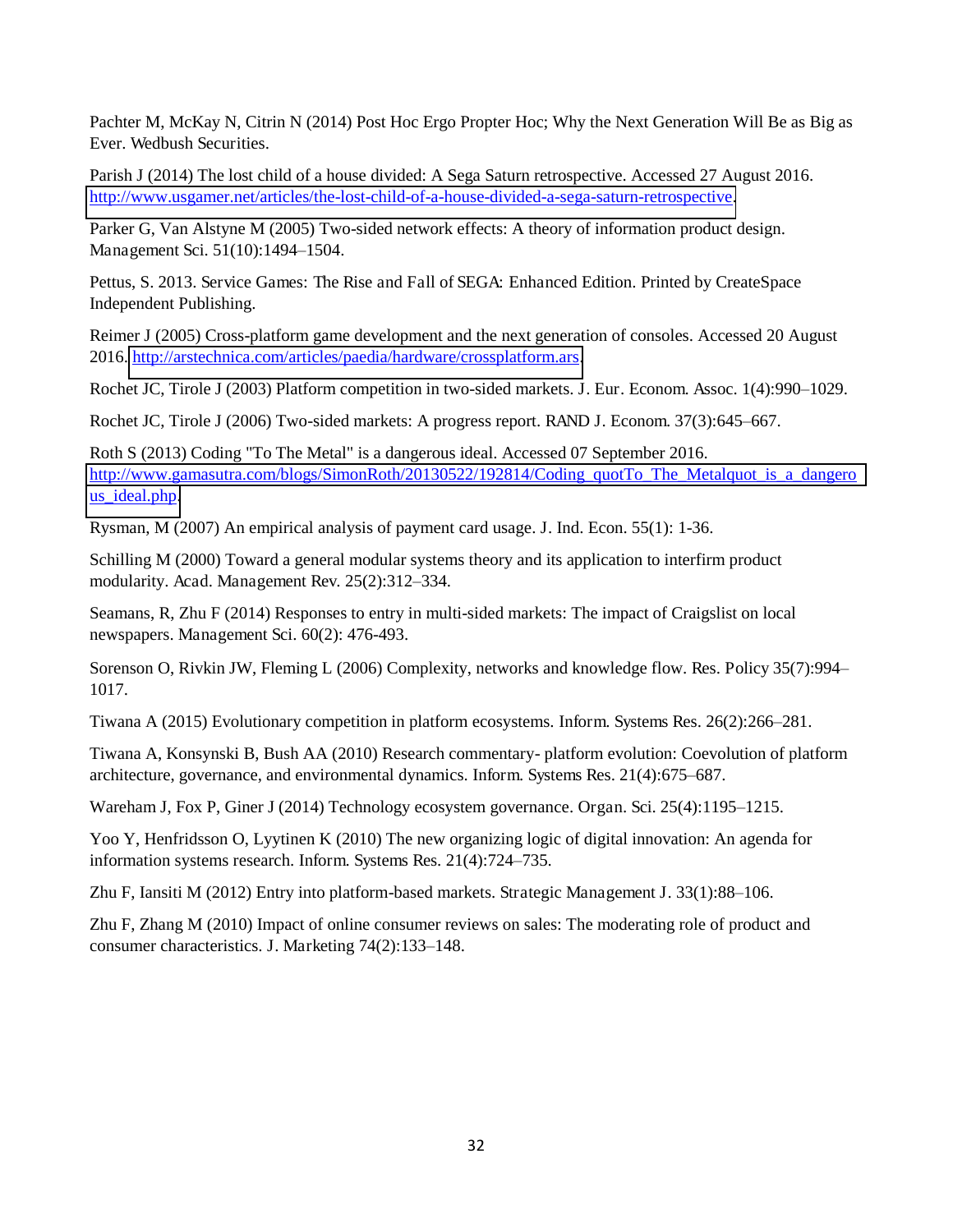## **Tables and Figures**

| Table 1 Sample Consoles in the US Video Game Industry (1999-2010) |
|-------------------------------------------------------------------|
|-------------------------------------------------------------------|

| <b>Console</b>   | <b>Generation</b> | <b>U.S. Launch</b><br>Date | <b>Platform</b><br><b>Parent</b> | <b>CPU</b>                                                                                       | <b>Total System</b><br>and Graphics<br>RAM (Mb.) |
|------------------|-------------------|----------------------------|----------------------------------|--------------------------------------------------------------------------------------------------|--------------------------------------------------|
| <b>Dreamcast</b> | 6                 | Sept. 1999                 | Sega                             | Hitachi SH-4 RISC @ 200 MHz                                                                      | 24                                               |
| PS <sub>2</sub>  | 6                 | Oct. 2000                  | Sony                             | Custom Made "Emotion Engine" RISC @ 294 MHz                                                      | 36                                               |
| Xbox             | 6                 | Nov. 2001                  | Microsoft                        | Intel Pentium III $x86@733 \text{ MHz}$                                                          | 64                                               |
| <b>Gamecube</b>  | 6                 | Nov. 2001                  | Nintendo                         | IBM PowerPC "Gekko" RISC @ 485 MHz                                                               | 43                                               |
| <b>Xbox 360</b>  | 7                 | Nov. 2005                  | Microsoft                        | IBM PowerPC "Xenon" RISC @ 3200 MHz with 3 Main<br>Cores (3PPE)                                  | 512                                              |
| PS <sub>3</sub>  | 7                 | Nov. 2006                  | Sony                             | IBM PowerPC "Cell Processor" RISC @ 3200 MHz with 1<br>Main and 7 Specialized Cores (PPE + 7SPE) | 512                                              |
| Wii              | 7                 | Nov. 2006                  | Nintendo                         | IBM PowerPC "Broadway" RISC @729 MHz                                                             | 88                                               |

**Table 2 Architectures of Consoles in the US Video Game Industry (1999-2010)** 

| <b>Console</b>   | <b>Generation</b> | <b>U.S. Launch</b><br>Date | <b>Platform</b><br><b>Parent</b> | <b>Total Number of</b><br><b>Processors</b> | <b>Requirement of Low Level Language</b><br><b>Use</b> |
|------------------|-------------------|----------------------------|----------------------------------|---------------------------------------------|--------------------------------------------------------|
| <b>Dreamcast</b> | h.                | Sept. 1999                 | Sega                             |                                             | N <sub>o</sub>                                         |
| PS <sub>2</sub>  | 6                 | Oct. 2000                  | Sony                             | 5                                           | Yes                                                    |
| <b>Xbox</b>      | 6                 | Nov. 2001                  | Microsoft                        | 2                                           | No                                                     |
| <b>Gamecube</b>  | 6                 | Nov. 2001                  | Nintendo                         | 2                                           | N <sub>o</sub>                                         |
| <b>Xbox 360</b>  |                   | Nov. 2005                  | Microsoft                        | $\overline{4}$                              | No                                                     |
| PS <sub>3</sub>  | $\tau$            | Nov. 2006                  | Sony                             | 9                                           | Yes                                                    |
| Wii              | $\tau$            | Nov. 2006                  | Nintendo                         | 2                                           | No                                                     |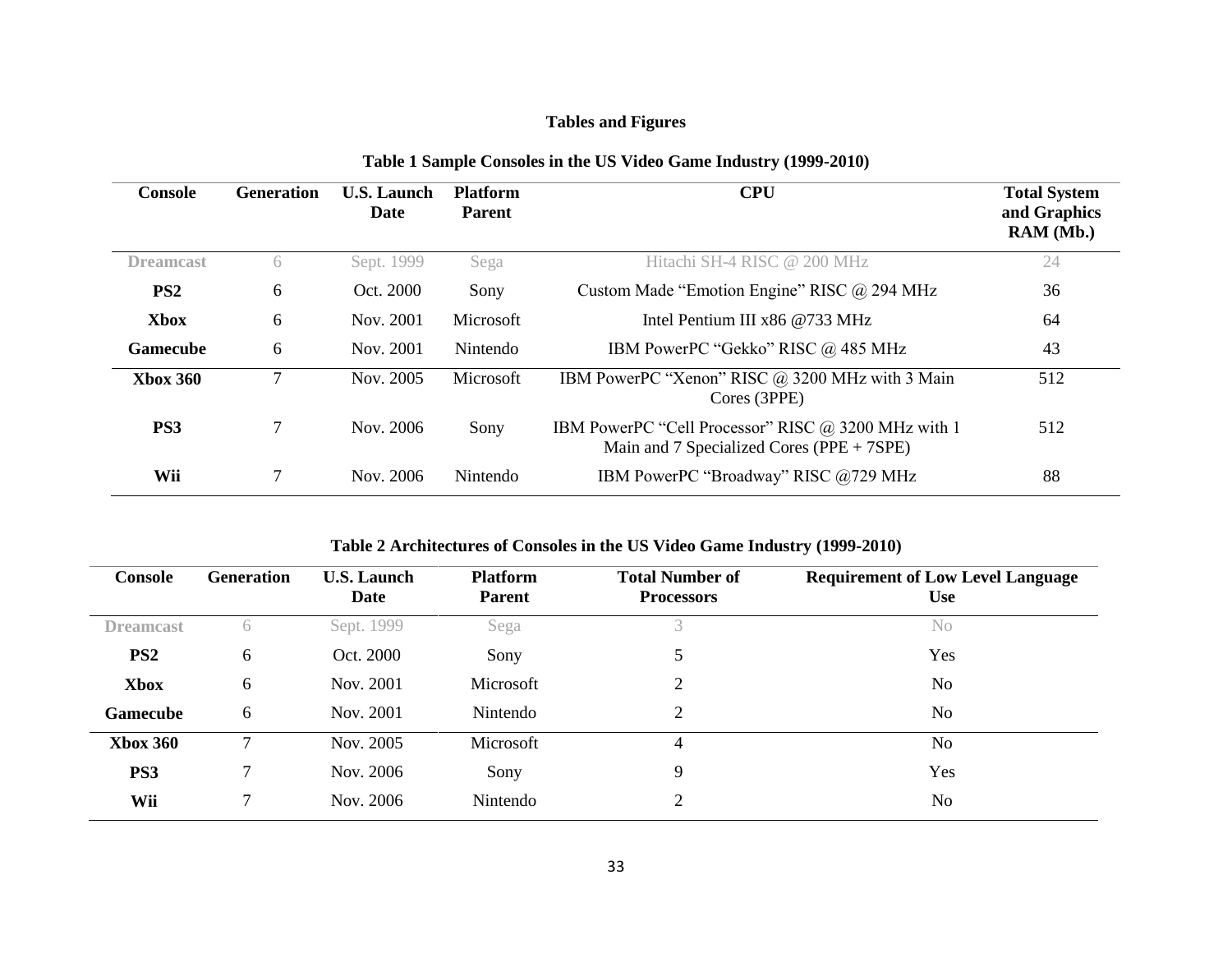| Table 3 Delta Review Scores (Title-platform Review Score – Average Title Review Score) and Number of Observations by Complex Platform |
|---------------------------------------------------------------------------------------------------------------------------------------|
| (vs. Simple Platform) and Delayed Release (vs. Non-Delayed)                                                                           |

|                        | Delayed Release $= 0$ | Delayed Release $= 1$ |
|------------------------|-----------------------|-----------------------|
| Complex Platform $= 0$ | 0.35(2.48)            | $-2.94(6.29)$         |
|                        | $n=429$               | $n=28$                |
| Complex Platform $= 1$ | $-0.13(1.67)$         | $-0.71(2.45)$         |
|                        | $n = 287$             | $n=46$                |

Note. Standard deviations in parenthesis.

**Table 4 Mean Values and Standard Deviations on Key Game Characteristics by 2x2 Matrix Quadrant Categories** 

|                                           | Complex No/ Delay<br>No | Complex No / Delay<br>Yes | Complex Yes / Delay<br>N <sub>0</sub> | Complex Yes / Delay<br>Yes |
|-------------------------------------------|-------------------------|---------------------------|---------------------------------------|----------------------------|
| Inhouse Development                       | 0.59(0.49)              | 0.69(0.47)                | 0.59(0.49)                            | 0.68(0.47)                 |
| Licensed Middleware                       | 0.15(0.36)              | 0.14(0.35)                | 0.16(0.36)                            | 0.23(0.43)                 |
| Licensed content                          | 0.52(0.50)              | 0.43(0.50)                | 0.49(0.50)                            | 0.41(0.50)                 |
| Ln(Publisher Platform Owner Experience+1) | 3.72(1.27)              | 3.41(1.60)                | 4.32(1.35)                            | 4.01(1.52)                 |

| Table 5 Descriptive Statistics and Correlation Matrix for the G7 Console Sample |  |  |
|---------------------------------------------------------------------------------|--|--|
|---------------------------------------------------------------------------------|--|--|

|                                            | Mean  | S.D.  | Min         | Max   |         |          |          | 4        |
|--------------------------------------------|-------|-------|-------------|-------|---------|----------|----------|----------|
| 1. Title-Platform Quality                  | 71.13 | 13.65 | 16          | 97.04 |         |          |          |          |
| 2. Delayed Release <sup>a</sup>            | 0.09  | 0.29  |             |       | $-0.02$ |          |          |          |
| 3. Complex Platform <sup>a</sup>           | 0.42  | 0.49  | $\theta$    |       | 0.03    | $0.13**$ |          |          |
| 4. Average Quality of 1st Party Exclusives | 78.6  | 4.38  | 66.97       | 88.06 | 0.01    | $-0.06$  | $0.64**$ |          |
| 5. Average Quality of 3rd Party Exclusives | 68.41 | 4.84  | 58.36 75.17 |       | 0.05    | 0.1      | $0.90**$ | $0.62**$ |

Note. N = 790. <sup>a</sup>Dummy variable.  $p < 0.05$ ;  $\binom{4}{3} < 0.01$ .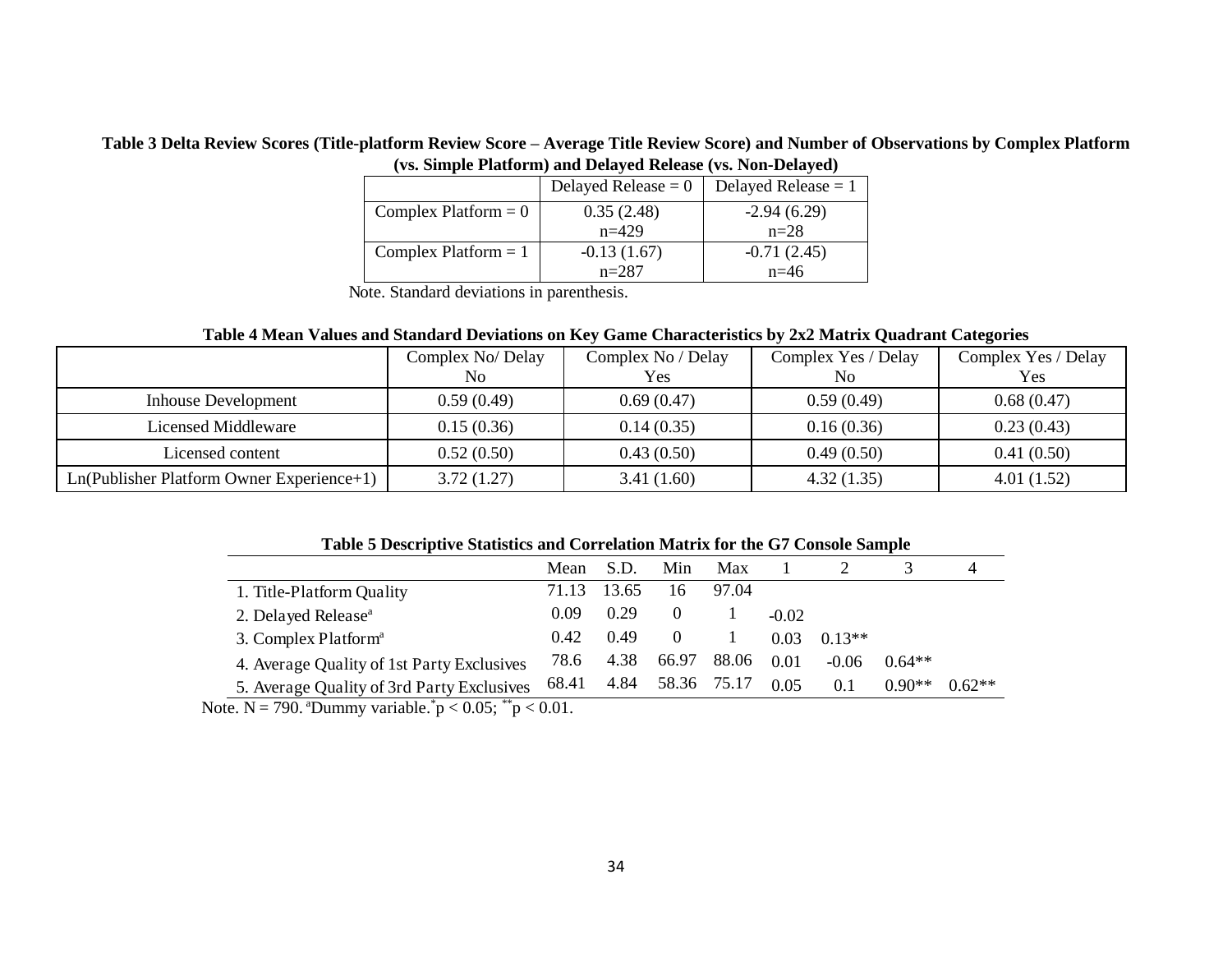|                                         | $6-1$     | $6 - 2$     | $6 - 3$    | $6-4$       | $6 - 5$     |
|-----------------------------------------|-----------|-------------|------------|-------------|-------------|
| Delayed Release                         |           | $-3.365***$ |            | $-3.174***$ | $-5.340***$ |
|                                         |           | (0.565)     |            | (0.571)     | (0.805)     |
| Complex Platform                        |           |             | $-2.062**$ | $-1.378^$   | $-2.065**$  |
|                                         |           |             | (0.725)    | (0.712)     | (0.724)     |
| Complex Platform x Delayed Release      |           |             |            |             | 3.978***    |
|                                         |           |             |            |             | (1.056)     |
| Average Quality of 1st Party Exclusives | $-0.031$  | $-0.045$    | 0.018      | $-0.012$    | 0.042       |
|                                         | (0.040)   | (0.039)     | (0.044)    | (0.042)     | (0.044)     |
| Average Quality of 3rd Party Exclusives | 0.005     | 0.041       | $0.182*$   | $0.157*$    | $0.160*$    |
|                                         | (0.035)   | (0.034)     | (0.071)    | (0.069)     | (0.068)     |
| Constant                                | 73.183*** | 72.188***   | 58.184***  | $62.216***$ | 57.950***   |
|                                         | (2.486)   | (2.398)     | (5.821)    | (5.677)     | (5.706)     |
|                                         |           |             |            |             |             |
| <b>Observations</b>                     | 790       | 790         | 790        | 790         | 790         |
| R-squared (within)                      | 0.002     | 0.077       | 0.020      | 0.085       | 0.115       |
| Number of Titles                        | 354       | 354         | 354        | 354         | 354         |
| Game FE                                 | Yes       | Yes         | Yes        | Yes         | Yes         |

**Table 6 Quality Differences across Delayed vs. First Releases and Complex vs. Non-Complex Platforms for G7 Consoles. Fixed Effect OLS Regression Model with Games as Focus. DV = Review Score of the Game on the Focal Platform.** 

Notes. Standard errors in parentheses. \*\*\* p<0.001, \*\* p<0.01, \* p<0.05, ^ p<0.10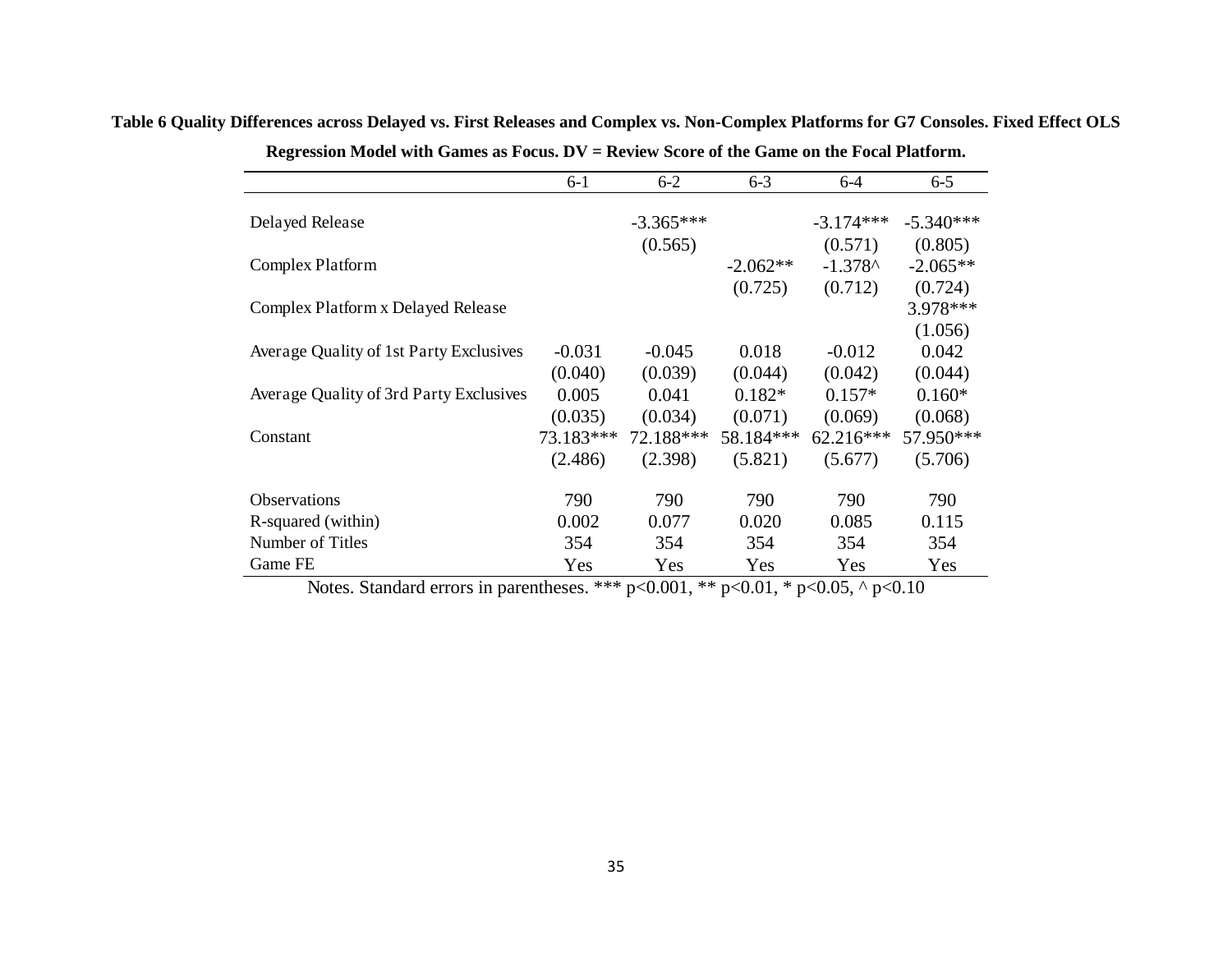|                             | $7-1$            | $7 - 2$          | $7 - 3$         | $7-4$       | $7 - 5$          | $7-6$        | $7 - 7$     | $7 - 8$     |
|-----------------------------|------------------|------------------|-----------------|-------------|------------------|--------------|-------------|-------------|
|                             | Combined Sample  | Delayed          | Clustered Std.  | Additional  | Casual           | Cutting-Edge | Inhouse     | Licensed    |
|                             | $(6G$ and $7G)$  | Release>=30 Days | Errors          | Controls    | Genres           | Genres       | Development | Middleware  |
|                             |                  |                  |                 |             |                  |              |             |             |
| Delayed Release             | $-2.522***$      | $-5.717***$      | $-5.340**$      | $-5.325***$ | $-5.124***$      | $-5.697***$  | $-6.311***$ | $-4.613***$ |
|                             | (0.286)          | (1.003)          | (1.945)         | (0.807)     | (1.353)          | (0.995)      | (1.213)     | (0.839)     |
| Complex Platform            | $-0.572**$       | $-1.830*$        | $-2.065*$       | $-2.085**$  | $-2.632*$        | $-2.008*$    | $-2.320**$  | $-1.999**$  |
|                             | (0.192)          | (0.712)          | (0.812)         | (0.747)     | (1.261)          | (0.875)      | (0.815)     | (0.724)     |
| Complex Platform x          | $1.001*$         | $3.102*$         | 3.978*          | 3.977***    | 0.980            | 4.846***     | $4.103***$  | 4.172***    |
| Delayed Release             |                  |                  |                 |             |                  |              |             |             |
|                             | (0.503)          | (1.284)          | (1.917)         | (1.059)     | (1.769)          | (1.307)      | (1.063)     | (1.051)     |
| Average Quality of 1st      | $0.038^{\wedge}$ | 0.020            | 0.042           | 0.043       | 0.093            | 0.044        | 0.052       | 0.043       |
| Party Exclusives            |                  |                  |                 |             |                  |              |             |             |
|                             | (0.022)          | (0.043)          | (0.037)         | (0.044)     | (0.087)          | (0.052)      | (0.045)     | (0.044)     |
| Average Quality of 3rd      | $-0.000$         | $0.164*$         | $0.160^{\circ}$ | $0.162*$    | $0.211^{\wedge}$ | $0.147^$     | $0.166*$    | $0.155*$    |
| Party Exclusives            |                  |                  |                 |             |                  |              |             |             |
|                             | (0.029)          | (0.068)          | (0.088)         | (0.068)     | (0.115)          | (0.083)      | (0.068)     | (0.068)     |
| In(Publisher Platform       |                  |                  |                 | $-0.043$    |                  |              |             |             |
| Owner Experience)           |                  |                  |                 |             |                  |              |             |             |
|                             |                  |                  |                 | (0.394)     |                  |              |             |             |
| <b>Platform Genre Focus</b> |                  |                  |                 | 0.025       |                  |              |             |             |
| Complex Platform X          |                  |                  |                 | (0.051)     |                  |              | 1.302       |             |
| Inhouse                     |                  |                  |                 |             |                  |              |             |             |
|                             |                  |                  |                 |             |                  |              | (1.223)     |             |
| Delayed Release X Inhouse   |                  |                  |                 |             |                  |              | 0.239       |             |
|                             |                  |                  |                 |             |                  |              | (0.515)     |             |
| Complex Platform X          |                  |                  |                 |             |                  |              |             | $-0.130$    |
| Middleware                  |                  |                  |                 |             |                  |              |             |             |
|                             |                  |                  |                 |             |                  |              |             | (0.680)     |
| Delayed Release X           |                  |                  |                 |             |                  |              |             | $-3.789**$  |
| Middleware                  |                  |                  |                 |             |                  |              |             |             |
|                             |                  |                  |                 |             |                  |              |             | (1.358)     |
| Constant                    | 68.722***        | 59.367***        | 57.950***       | 57.501***   | 50.466***        | 58.839***    | 56.897***   | 58.271***   |
|                             | (1.805)          | (5.641)          | (6.681)         | (5.910)     | (9.827)          | (6.919)      | (5.780)     | (5.665)     |
| <b>Observations</b>         | 2,183            | 790              | 790             | 790         | 154              | 636          | 790         | 790         |
| R-squared (within)          | 0.073            | 0.103            | 0.115           | 0.115       | 0.187            | 0.110        | 0.118       | 0.132       |
| Number of Titles            | 955              | 354              | 354             | 354         | 60               | 294          | 354         | 354         |
| Game FE                     | Yes              | Yes              | Yes             | Yes         | Yes              | Yes          | Yes         | Yes         |

**Table 7 Robustness Checks** 

Notes. Standard errors in parentheses. \*\*\* p<0.001, \*\* p<0.01, \* p<0.05, ^ p<0.10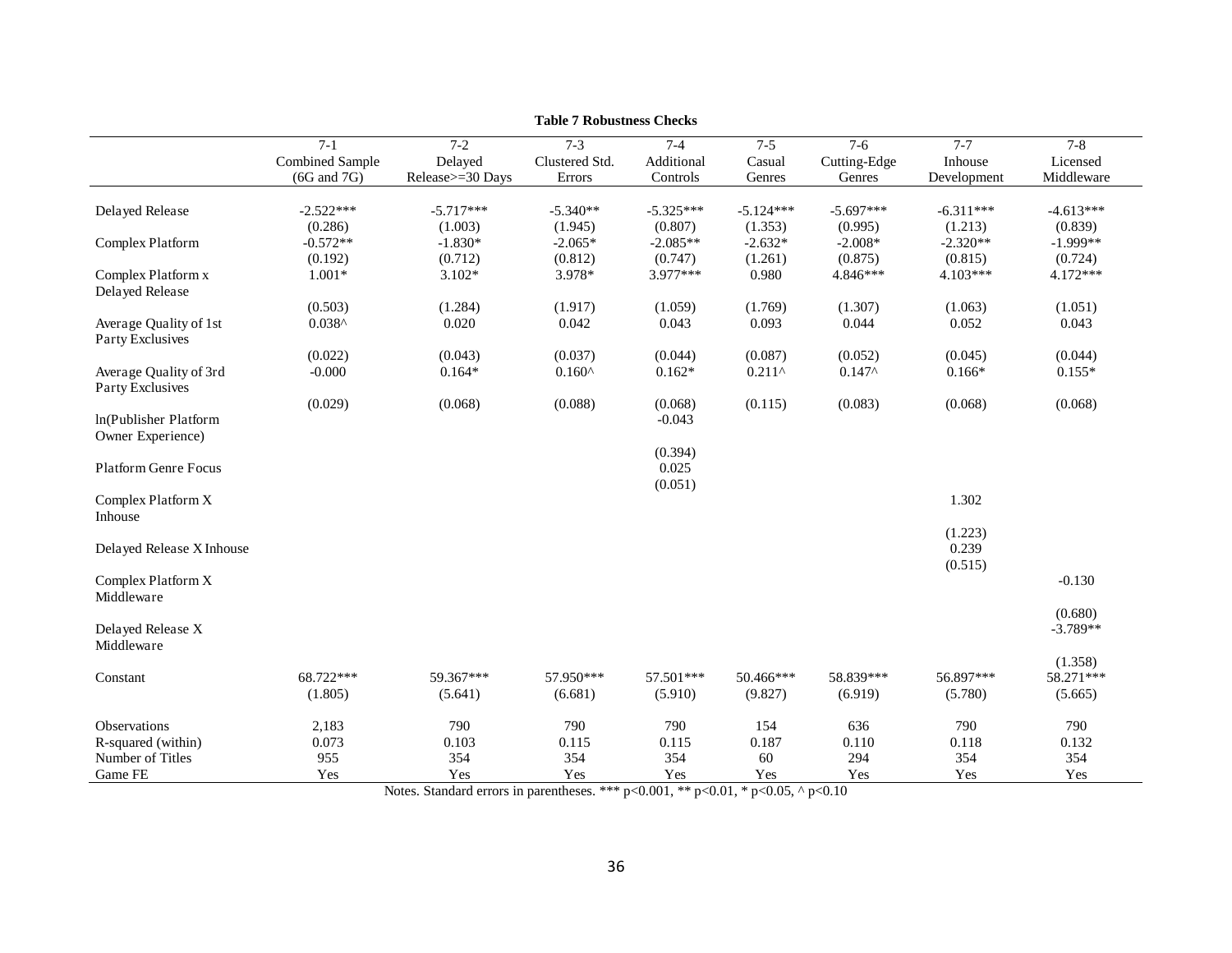| Top 10 3rd Party Exclusives <sup>1</sup> |             |                                                 |  |  |  |  |  |
|------------------------------------------|-------------|-------------------------------------------------|--|--|--|--|--|
| Platform                                 | ReviewScore | Title                                           |  |  |  |  |  |
| <b>PlayStation 3</b>                     | 93.53       | <b>METAL GEAR SOLID 4: GUNS OF THE PATRIOTS</b> |  |  |  |  |  |
| <b>PlayStation 3</b>                     | 89.72       | <b>DEMON'S SOULS</b>                            |  |  |  |  |  |
| $X$ hox 360                              | 89.44       | <b>LEFT 4 DEAD</b>                              |  |  |  |  |  |
| $X$ hox 360                              | 89.05       | LEFT 4 DEAD 2                                   |  |  |  |  |  |
| Wii                                      | 87.35       | <b>BOOM BLOX BASH PARTY</b>                     |  |  |  |  |  |
| <b>PlayStation 3</b>                     | 87.22       | VALKYRIA CHRONICLES                             |  |  |  |  |  |
| <b>PlayStation 3</b>                     | 86.72       | NINJA GAIDEN SIGMA                              |  |  |  |  |  |
| $X$ box 360                              | 86.5        | TOM CLANCY'S SPLINTER CELL: CONVICTION          |  |  |  |  |  |
| Wii                                      | 85.99       | TATSUNOKO VS. CAPCOM ULTIMATE ALL-STARS         |  |  |  |  |  |
| Wii                                      | 85.98       | ZACK & WIKI: QUEST FOR BARBAROS' TREASURE       |  |  |  |  |  |

## **Table 8 Platform Distribution of Top 10 3rd Party Exclusive Games (G7)**

1. Exclusive = A game that is only released on the focal console (may still be released on PC), regardless of its generation. Period of observation is November 2006 (availability of all platforms within the generation)-December 2010 (final observation for our data).

| Top 10 3rd Party Exclusives <sup>1</sup> |                     |                                              |  |  |  |  |
|------------------------------------------|---------------------|----------------------------------------------|--|--|--|--|
| Platform                                 | <b>Review Score</b> | Title                                        |  |  |  |  |
| PlayStation 2                            | 95.09               | METAL GEAR SOLID 2: SONS OF LIBERTY          |  |  |  |  |
| Xhox                                     | 94.21               | STAR WARS: KNIGHTS OF THE OLD REPUBLIC       |  |  |  |  |
| PlayStation 2                            | 92.97               | WORLD SOCCER: WINNING ELEVEN 7 INTERNATIONAL |  |  |  |  |
| Xhox                                     | 92.54               | NINJA GAIDEN                                 |  |  |  |  |
| PlayStation 2                            | 91.96               | <b>GUITAR HERO</b>                           |  |  |  |  |
| PlayStation 2                            | 91.77               | <b>METAL GEAR SOLID 3: SNAKE EATER</b>       |  |  |  |  |
| <b>PlayStation 2</b>                     | 91.59               | VIRTUA FIGHTER 4: EVOLUTION                  |  |  |  |  |
| <b>PlayStation 2</b>                     | 91.33               | <b>VIRTUA FIGHTER 4</b>                      |  |  |  |  |
| <b>PlayStation 2</b>                     | 90.54               | WORLD SOCCER WINNING ELEVEN 6 INTERNATIONAL  |  |  |  |  |
| Xhox                                     | 90.36               | PANZER DRAGOON ORTA                          |  |  |  |  |

## **Table 9 Platform Distribution of Top 10 3rd Party Exclusive Games (G6)**

1. Exclusive = A game that is only released on the focal console (may still be released on PC), regardless of its generation. Period of observation is November 2001 (availability of all platforms within the generation)-December 2005 (final full year for Xbox before migration to Xbox 360).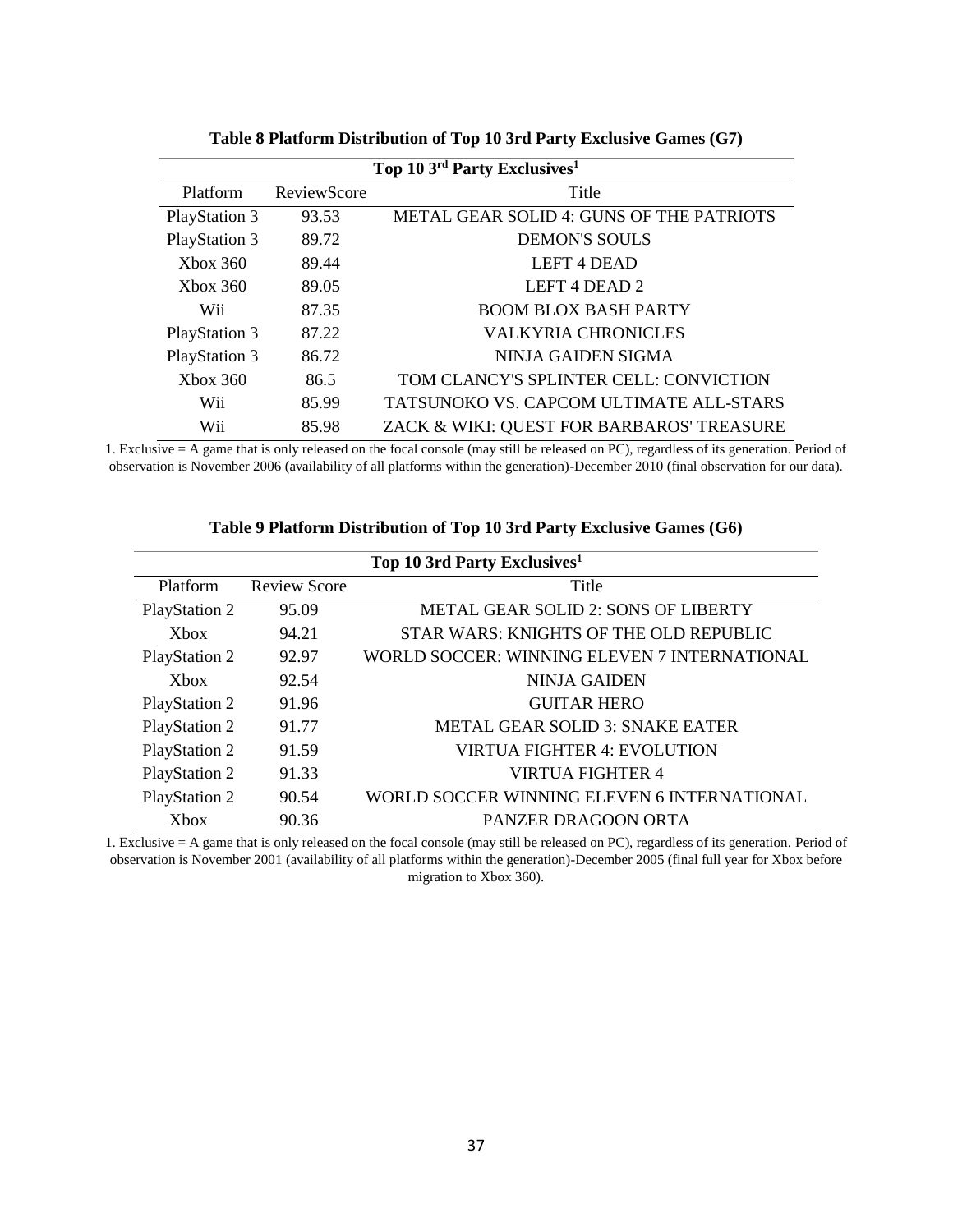## **Figure 1 Summary of Hypotheses**

# PLATFORM ARCHITECTURE

|                                           | <b>SIMPLE</b>           | <b>COMPLEX</b>                               |
|-------------------------------------------|-------------------------|----------------------------------------------|
| <b>SIMULTANEOUS</b><br><b>MULTIHOMING</b> | $\mathbf 0$             | $\Delta(C) < 0$<br>(H2)                      |
| SEQUENTIAL                                | $\Delta(D) < 0$<br>(H1) | $\Delta(CD) > \Delta(C) + \Delta(D)$<br>(H3) |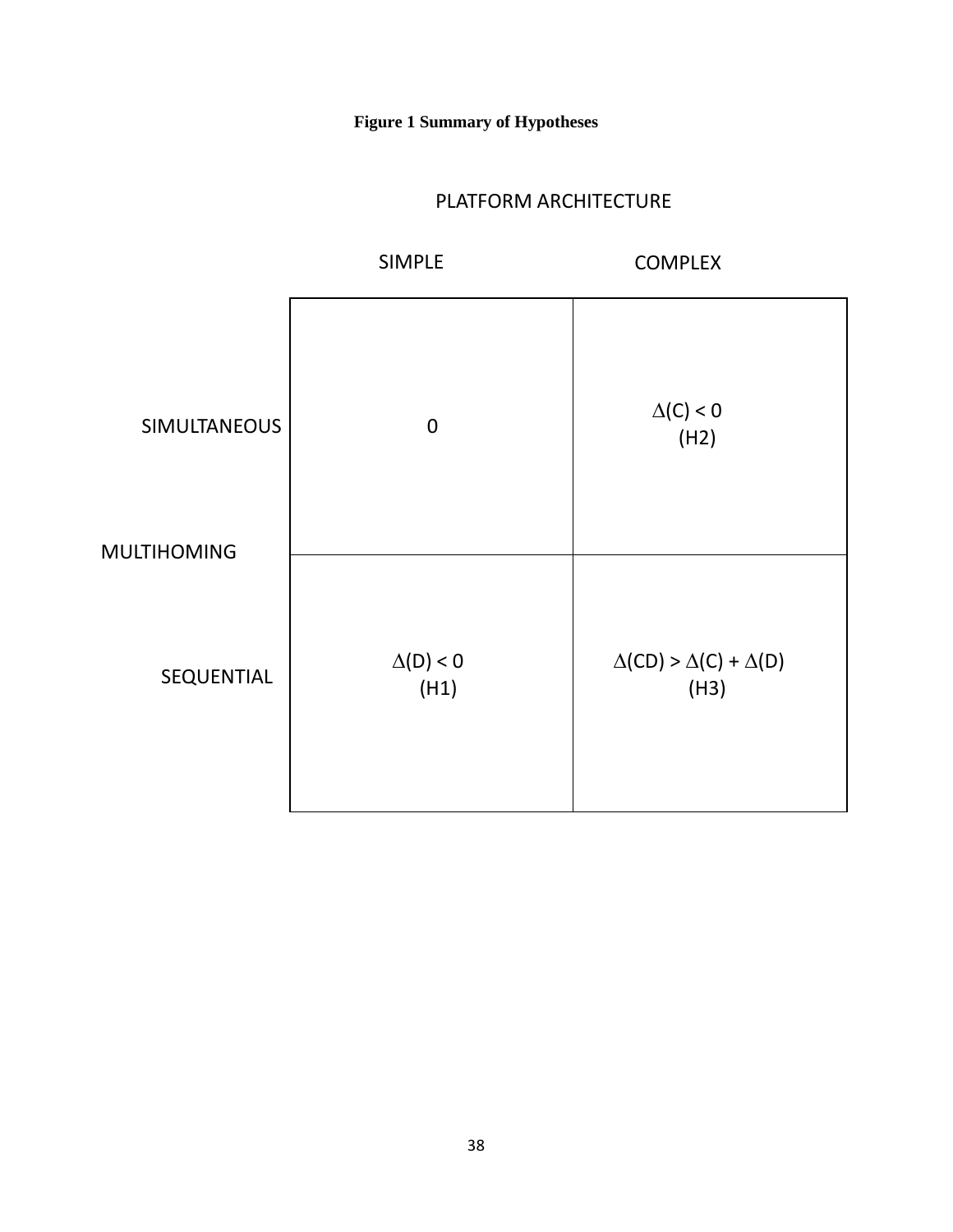

**Figure 2 Descriptive Comparisons of Single- and Multi-Homing Game Titles** 

**2a Average Age of Publishers by Year for Single-homing and Multi-homing Titles** 



**2b Average Size of Publishers (Measured by Average Project Size of Game Titles) by Year for Singlehoming and Multi-homing Titles** 



**2c Average Project Size of Games for Single-homing and Multi-homing Titles**